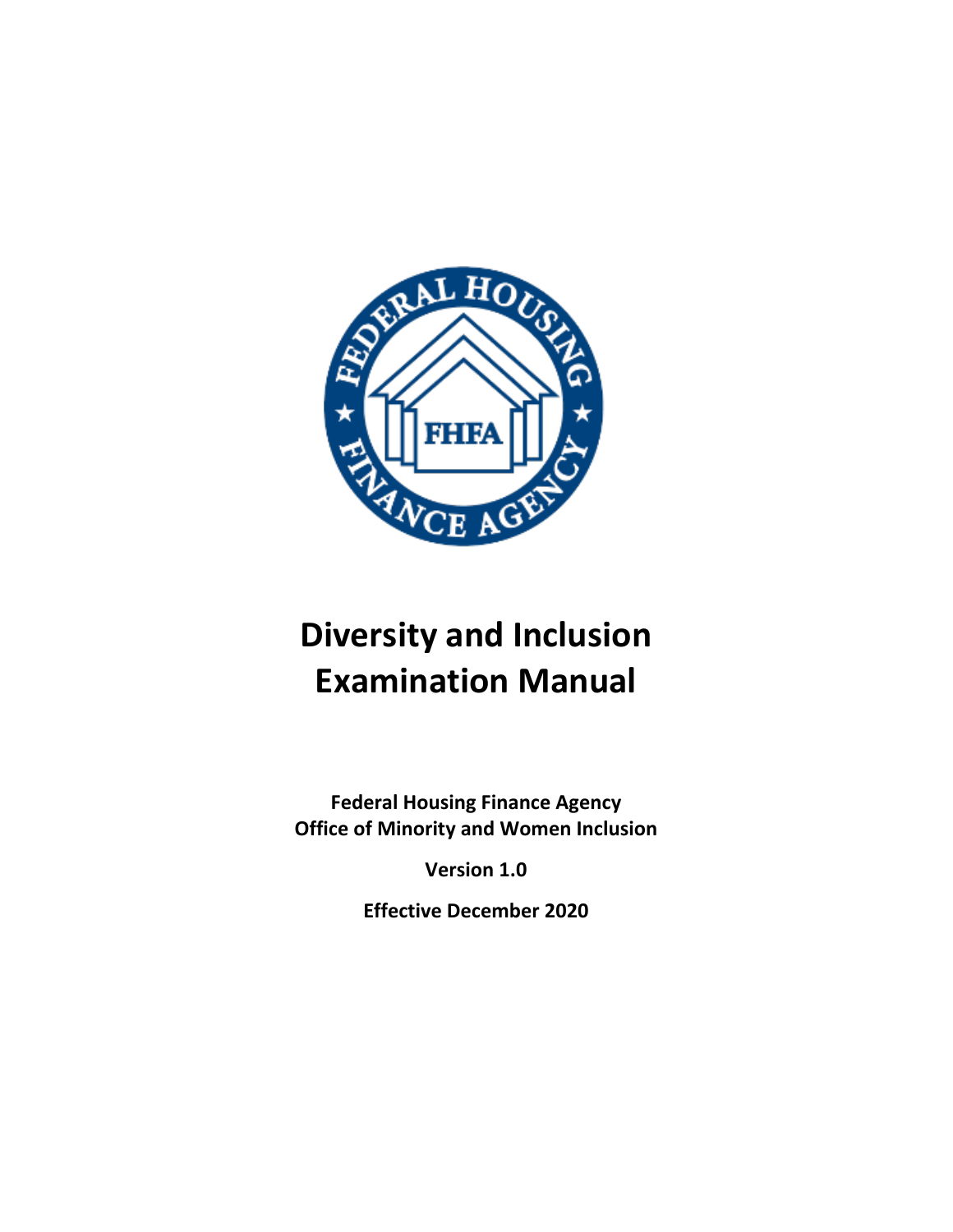| <b>Contents</b>                                   | <b>Page Number</b> |
|---------------------------------------------------|--------------------|
| Abbreviations                                     | $\mathbf{ii}$      |
| Part I                                            |                    |
| Purpose of the Manual                             | $\mathbf{1}$       |
| Overview of FHFA                                  | $\mathbf{1}$       |
| Overview of OMWI                                  | $\mathfrak{Z}$     |
| <b>D&amp;I</b> Enforcement Standards              | $\overline{4}$     |
| Overview of the Regulated Entities                | $\overline{4}$     |
| Part II                                           |                    |
| FHFA D&I Rating System                            | 8                  |
| Overview of D&I Examinations                      | 9                  |
| <b>Examination Types</b>                          | 9                  |
| <b>Examination Basics</b>                         | 10                 |
| <b>Examination Process</b><br>Enterprises and CSS | 11<br>11           |
| <b>FHLBank System</b>                             | 11                 |
| Part III                                          |                    |
| <b>Evaluating D&amp;I Programs</b>                | 15                 |
| <b>Board Diversity</b>                            | 15                 |
| <b>Board Oversight</b>                            | 17                 |
| <b>Enterprise Risk Management</b>                 | 18                 |
| <b>Strategic Planning</b>                         | 18                 |
| <b>Organizational Framework</b>                   | 21                 |
| Workforce D&I                                     | 25                 |
| Procurement                                       | 28<br>32           |
| Finance<br>Data Management                        | 35                 |
| Compliance                                        | 40                 |
| <b>Internal Audit</b>                             | 40                 |
| <b>Appendix</b>                                   |                    |
| <b>Alert Letter Template</b>                      | 42                 |
| <b>Alert Document Request Template</b>            | 44                 |
| Alert Letter OMWI Officer Questionnaire Template  | 45                 |
| D&I Workprogram Template                          | 46                 |
| D&I Report of Examination Template                | 47                 |
| References                                        | 62                 |
| <b>HERA</b>                                       |                    |
| <b>MWI</b> Rule<br><b>Advisory Bulletins</b>      |                    |
|                                                   |                    |

#### <span id="page-1-0"></span>Abbreviations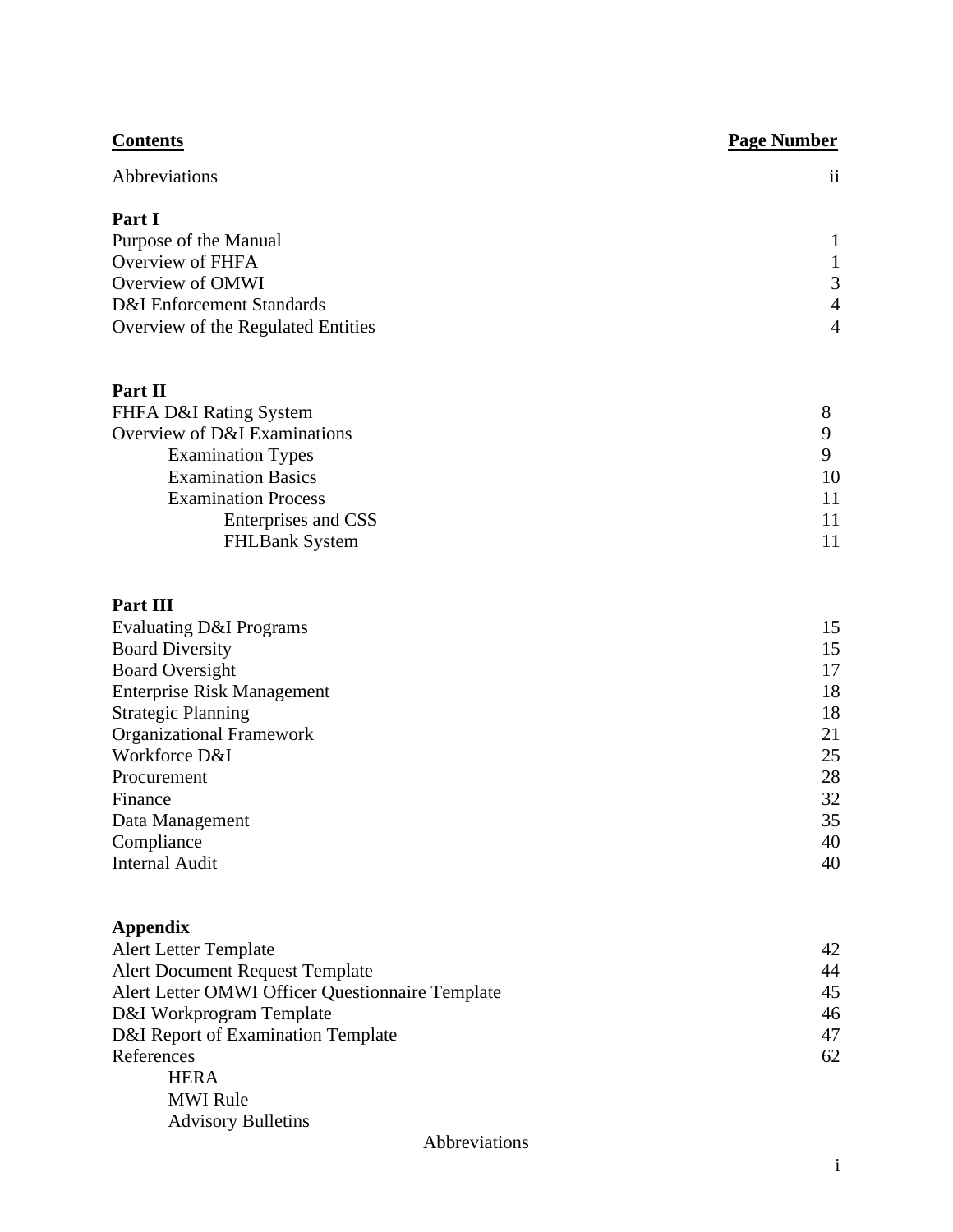|                               | CAMELSO   Capital, Asset Quality, Management, Earnings, Liquidity, Sensitivity to Market   |
|-------------------------------|--------------------------------------------------------------------------------------------|
| <b>Risk, Operational Risk</b> |                                                                                            |
|                               |                                                                                            |
|                               |                                                                                            |
|                               |                                                                                            |
|                               |                                                                                            |
|                               |                                                                                            |
|                               |                                                                                            |
|                               |                                                                                            |
|                               |                                                                                            |
|                               |                                                                                            |
|                               |                                                                                            |
|                               |                                                                                            |
|                               | Dodd-Frank Act Dodd-Frank Wall Street Reform and Consumer Protection Act of 2010           |
|                               |                                                                                            |
|                               |                                                                                            |
|                               |                                                                                            |
|                               |                                                                                            |
|                               |                                                                                            |
|                               |                                                                                            |
|                               |                                                                                            |
|                               | FIRREA Financial Institutions Reform, Recovery, and Enforcement Act of 1989                |
|                               |                                                                                            |
|                               |                                                                                            |
|                               |                                                                                            |
|                               |                                                                                            |
|                               |                                                                                            |
|                               |                                                                                            |
|                               |                                                                                            |
|                               |                                                                                            |
|                               |                                                                                            |
|                               |                                                                                            |
| OF -                          |                                                                                            |
|                               |                                                                                            |
|                               |                                                                                            |
|                               |                                                                                            |
|                               |                                                                                            |
|                               |                                                                                            |
|                               |                                                                                            |
| 1992                          | Safety and Soundness Act Federal Housing Enterprises Financial Safety and Soundness Act of |
|                               |                                                                                            |
|                               |                                                                                            |
|                               |                                                                                            |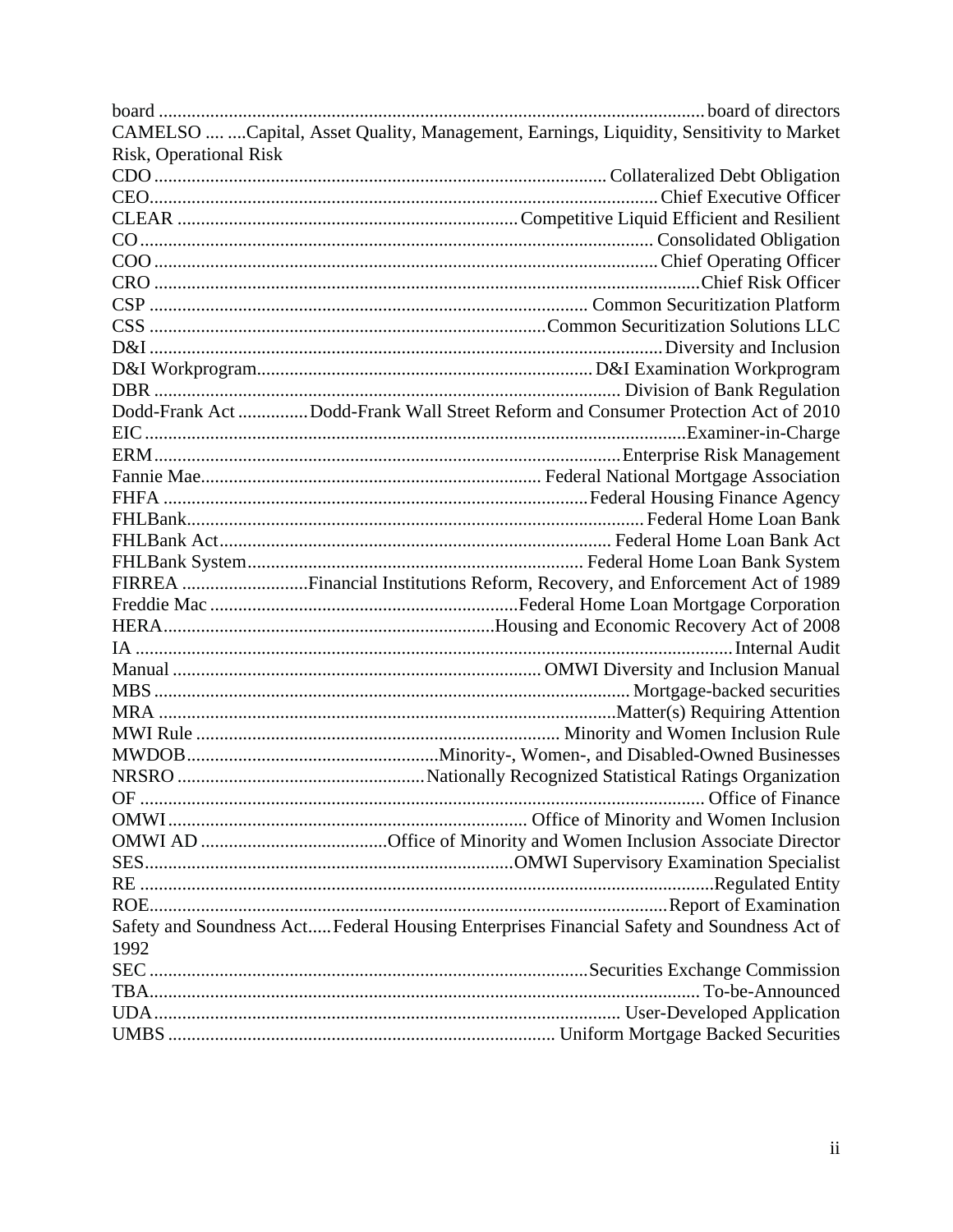## **PART I**

### <span id="page-3-0"></span>**Purpose of the Manual**

The Federal Housing Finance Agency (FHFA or Agency) Diversity and Inclusion (D&I) Examination Manual's (Manual) purpose is to document D&I examination objectives and procedures in order to provide guidance to the Office of Minority and Women Inclusion (OMWI) D&I Examiners, and to promote an effective, efficient and consistent examination process. The Manual also serves as a general resource for the public on matters involving D&I examinations, including examination scope, process, policies, and procedures.

The Manual contains standards and expectations for the examination of the Federal National Mortgage Association (Fannie Mae), the Federal Home Loan Mortgage Corporation (Freddie Mac) (collectively, the Enterprises), Common Securitizations Solutions LLC (CSS), an affiliate of the Enterprises, and the Federal Home Loan Banks (FHLBs), and its fiscal agent, the Office of Finance (OF) (collectively, the FHLBank System). The Enterprises, the FHLB System, and CSS, as an affiliate of the Enterprises, are known collectively as "the regulated entities."[1](#page-3-2)

OMWI will update the Manual from time to time to reflect evolving examination practices, changes in the regulatory landscape, and supervisory expectations.

## <span id="page-3-1"></span>**Overview of FHFA**

FHFA was established by the Housing and Economic Recovery Act of [2](#page-3-3)008<sup>2</sup> (HERA). The Agency is responsible for the effective supervision, regulation, and housing mission oversight of the Fannie Mae, Freddie Mac, and the FHLBank System. The FHFA's mission is to ensure that the regulated entities operate in a safe and sound manner so that they serve as a reliable source of liquidity and funding for housing finance and community investment through the economic cycle. Since September 6, 2008 FHFA has also served as conservator of each Enterprise.

FHFA also has the statutory obligation to ensure that the operations and activities of each regulated entity foster competitive, liquid, efficient, and resilient (CLEAR) national housing finance markets. Achieving a liquid, resilient housing finance market throughout the country also requires improved access to responsible mortgage credit across different market segments of creditworthy borrowers.

<span id="page-3-3"></span><span id="page-3-2"></span><sup>&</sup>lt;sup>1</sup> The OF and CSS are not separate "regulated entities" as the term is defined by statute (see 12 U.S.C. 4502(20)). Rather, the OF is part of the FHLB System, and CSS is an affiliate of the Enterprises. However, for convenience, references to the "regulated entities" in this manual should be read to also apply to the OF and CSS, unless otherwise noted.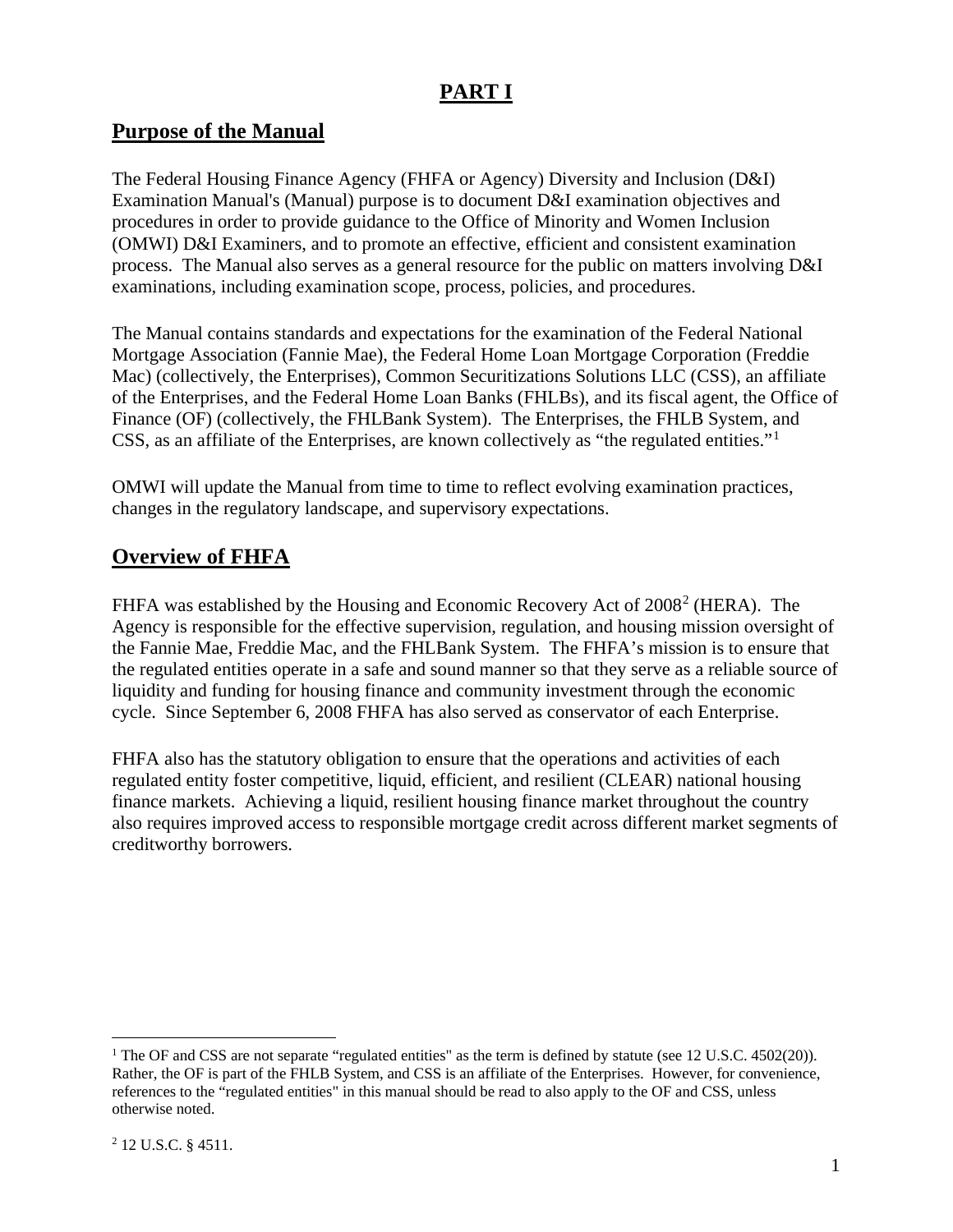## **Regulator**

The Federal Housing Enterprises Financial Safety and Soundness Act of 1992 (Safety and Soundness Act) as amended by HERA, assigns to FHFA regulatory oversight of the regulated entities.<sup>[3](#page-4-0)</sup> The statute vests FHFA with the authorities, similar to those of other prudential financial regulators, to maintain the financial health of the regulated entities. FHFA is responsible for supervising the business and operations of the regulated entities to ensure that they are safe and sound and aligned with the missions set forth in their authorizing statutes. FHFA exercises these regulatory and supervisory authorities by issuing rules, policy guidance documents, and regulatory orders.

The Safety and Soundness Act requires FHFA to fulfill "two principal duties."

A. to oversee the prudential operations of each regulated entity; and

B. to ensure that—

i. each regulated entity operates in a safe and sound manner, including maintenance of adequate capital and internal controls;

ii. the operations and activities of each regulated entity foster CLEAR national housing finance markets (including activities relating to mortgages on housing for low- and moderate-income families involving a reasonable economic return that may be less than the return earned on other activities);

iii. each regulated entity complies with this chapter and the rules, regulations, guidelines, and orders issued under this chapter and the authorizing statutes;

iv. each regulated entity carries out its statutory mission only through activities that are authorized under and consistent with this chapter and the authorizing statues; and

v. the activities of each regulated entity and how a regulated entity is operated are consistent with the public interest.<sup>[4](#page-4-1)</sup>

### **Conservator**

The FHFA's authority as both conservator and regulator of the Enterprises is based upon statutory mandates, which include the following conservatorship authorities granted by HERA:

- (D) …take such action as may be
	- i. necessary to put the regulated entity in a sound and solvent condition; and

ii. appropriate to carry on the business of the regulated entity and preserve and conserve the assets and property of the regulated entity.[5](#page-4-2)

Continuing the business of the Enterprises in conservatorships also incorporates the abovereferenced responsibilities that are enumerated in 12 U.S.C. § 4513(a)(1).

<span id="page-4-0"></span><sup>3</sup> 12 U.S.C. § 4513.

<span id="page-4-1"></span><sup>4</sup> 12 U.S.C. § 4513(a)(1).

<span id="page-4-2"></span><sup>5</sup> 12 U.S.C. § 4617(b)(2)(D).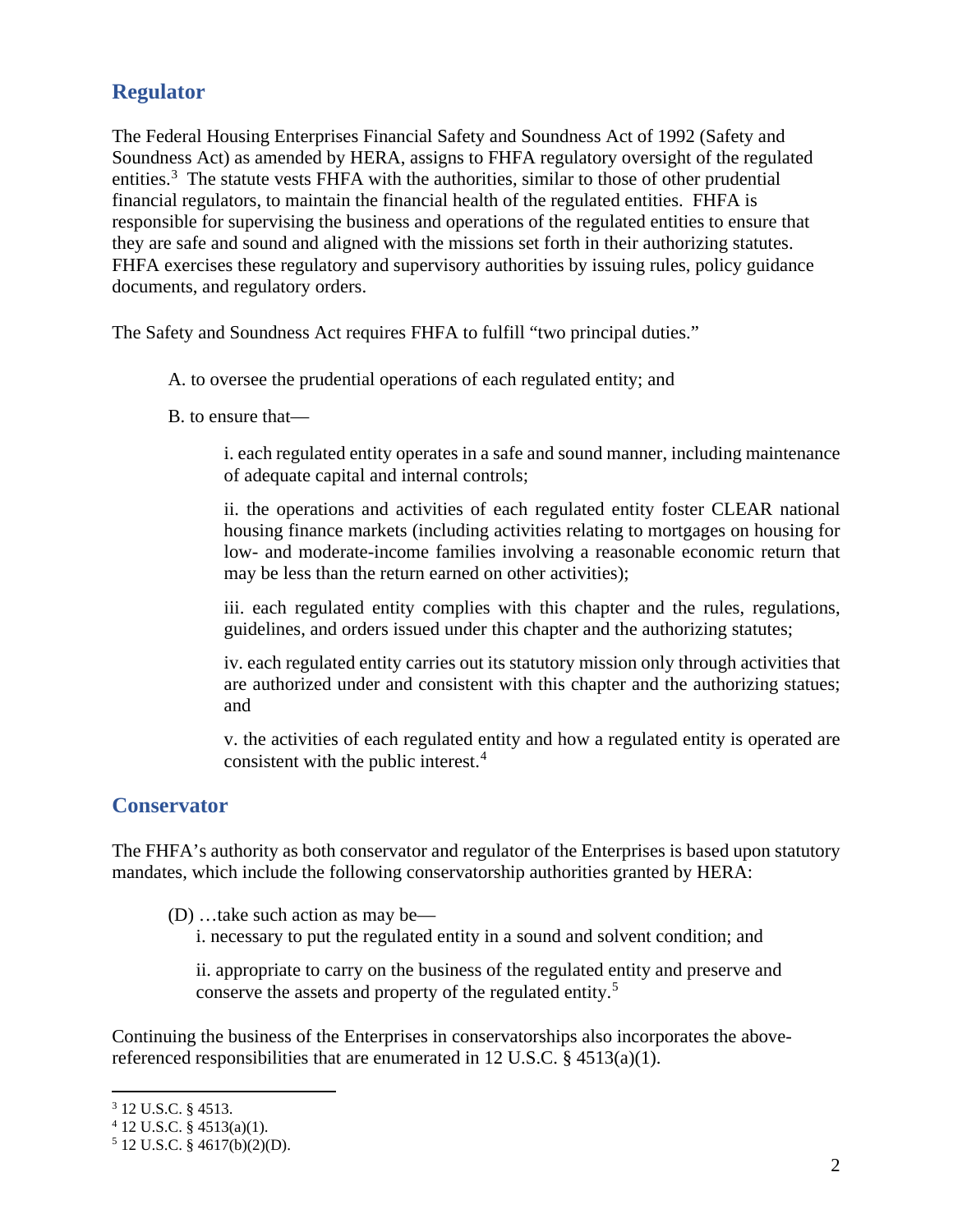Additionally, under the Emergency Economic Stabilization Act of 2008, FHFA has a statutory responsibility in its capacity as conservator to "implement a plan that seeks to maximize assistance for homeowners and use its authority to encourage the servicers of the underlying mortgages, and considering net present value to the taxpayer, to take advantage of…available programs to minimize foreclosures."[6](#page-5-1)

## <span id="page-5-0"></span>**Overview of OMWI**

Section 342 of The Dodd-Frank Wall Street Reform and Consumer Protection Act of  $2010<sup>7</sup>$  $2010<sup>7</sup>$  $2010<sup>7</sup>$ (Dodd-Frank Act) established OMWI for FHFA and other federal financial agencies. The Dodd-Frank Act sets forth the roles and responsibilities of OMWI and the OMWI Director and requires OMWI to "be responsible for all matters of the Agency relating to diversity in management, employment, and business activities."

Section 1116 of HERA requires the FHFA's regulated entities to establish an office that promotes diversity in all activities at every level of their organization, including employment, management, and contracting. The OMWI Director oversees the FHFA D&I programs and related activities, including, but not limited to, OMWI Supervision and Examinations, D&I policy development, research and analysis, data analysis, monitoring, and assessments in support of the FHFA's mission and the OMWI Director's responsibilities.

To implement Section 1116, FHFA adopted the Minority and Women Inclusion Rule<sup>[8](#page-5-3)</sup> (MWI) Rule) in 2010, setting forth the minimum requirements for diversity programs and reporting requirements for the regulated entities. Each of the regulated entities must implement policies and procedures to ensure, to the maximum extent possible in balance with financially safe and sound business practices, the diversity and inclusion of minorities, women, individuals with disabilities, and minority-, women-, and disabled-owned businesses (MWDOBs) in all business activities at all levels of the regulated entity, including in management, employment, procurement, insurance, and all types of contracts. In 2017, the MWI Rule was amended to, among other things, require regulated entities to adopt strategic D&I plans.

The MWI Rule authorizes OMWI to examine and assess the quality of D&I programs at the regulated entities. The OMWI Supervision branch consists of the D&I Policy and Examinations sections. The Policy section is responsible for the FHFA's policy development and analysis of the regulated entities' D&I obligations. The Examinations section oversees and examines their D&I programs under the FHFA's D&I Examination Program to ensure that the regulated entities execute strategies and goals that comply with the letter and spirit of HERA and the MWI Rule. OMWI examination activities include ongoing monitoring and targeted on-site and off-site examinations focused on workforce, procurement, and finance activities of each regulated entity.

OMWI began D&I supervision with baseline reviews of the regulated entities in 2015 and 2016. In 2016, FHFA approved incorporation of D&I into Agency examinations. D&I Examiners complete annual and other routine reviews of all FHFA's regulated entities. OMWI monitors and assesses the regulated entities' compliance with the D&I laws and regulations through on-

<span id="page-5-1"></span><sup>6</sup> 12 U.S.C. § 5220(b)(1).

<span id="page-5-2"></span><sup>7</sup> 12 U.S.C. § 5452.

<span id="page-5-3"></span><sup>8</sup> 12 C.F.R. Part 1223.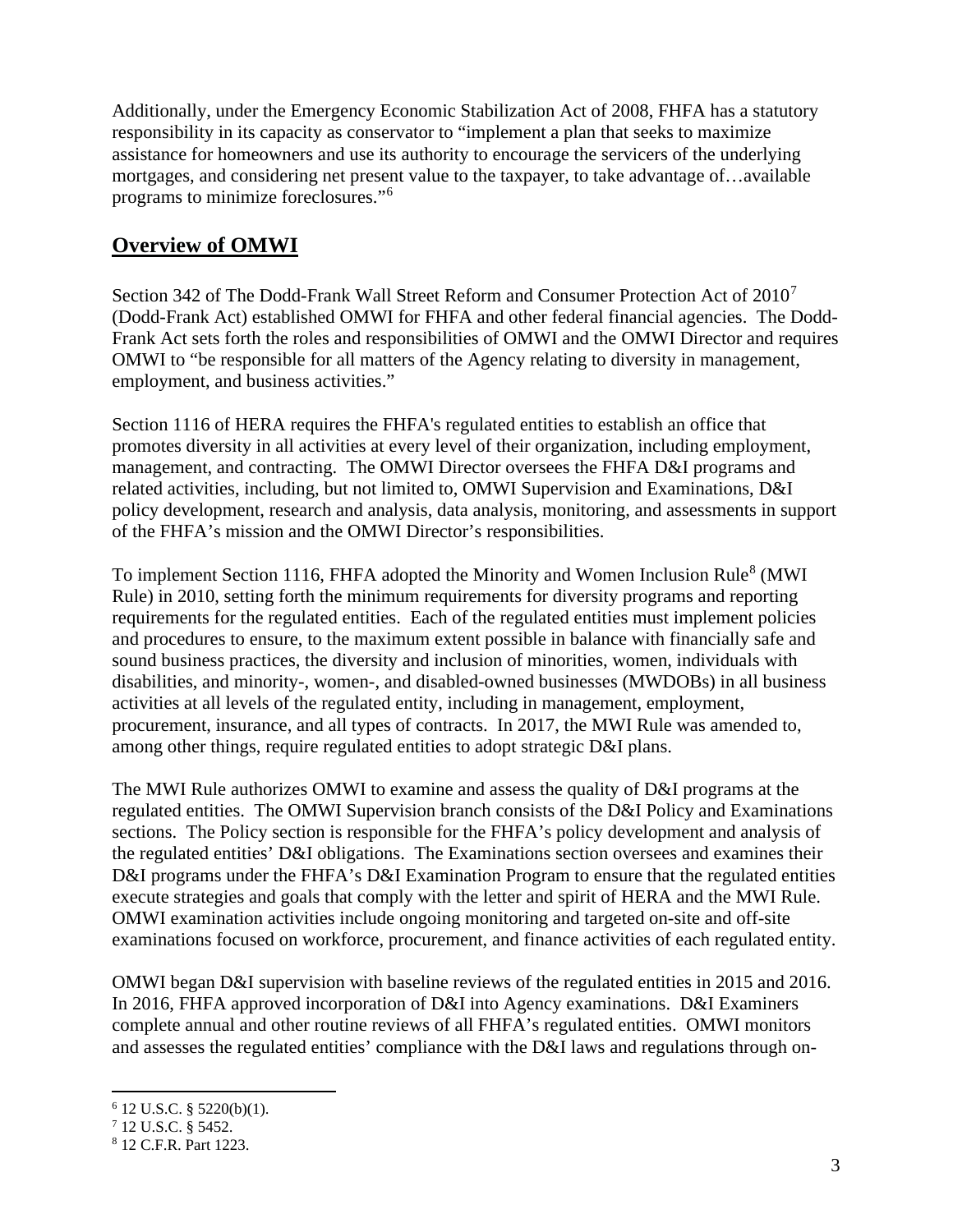site examinations and off-site monitoring and analysis. D&I Examiners may be assigned to examine any of the regulated entities and should apply examination guidance, as appropriate. Examination activities adhere to annually established supervisory strategies, examination scope and examination plans.

## **D&I Enforcement Standards**

The FHFA Director has broad enforcement authority to enforce standards issued under HERA in any manner and through any means within his authority, including through identifying Matters Requiring Attention (MRAs), corrective action orders, directives, or enforcement actions.

## <span id="page-6-0"></span>**Overview of the Regulated Entities**

#### **Fannie Mae**

Fannie Mae is a regulated entity and, since 1968, a privately owned and publicly traded company. Fannie Mae was founded in 1938 during the Great Depression as part of the New Deal and its mission is to expand the secondary mortgage market by securitizing mortgage loans in the form of Mortgage-backed securities (MBS), allowing lenders to reinvest their assets into more lending and in effect increasing the number of lenders in the mortgage market by reducing the reliance on locally based savings and loan associations. The business management infrastructure of Fannie Mae includes its board of directors (board) and management team. The headquarters of this Enterprise is in Washington, D.C.

#### **Freddie Mac**

Freddie Mac is a regulated entity that was created in 1970 and owned by the FHLBank System to expand the secondary market for mortgages in the United States. In response to the savings and loan crisis of the late 1980s, Congress enacted the Financial Institutions Reform, Recovery, and Enforcement Act (FIRREA), which reconstituted Freddie Mac as a privately owned and publicly traded corporation, like Fannie Mae.

Freddie Mac buys mortgages on the secondary market, pools them, and sells them as a MBS to investors on the open market. This secondary mortgage market increases the supply of money available for mortgage lending and increases the money available for new home purchases. The business management infrastructure of Freddie Mac includes its board and management team. The headquarters of this Enterprise is in McLean, Virginia.

#### **Common Securitization Solutions, LLC**

CSS, a limited liability corporation, was formed in 2013 at the direction and guidance of FHFA and is a joint venture of Fannie Mae and Freddie Mac. Fannie Mae and Freddie Mac each own fifty (50) percent of CSS which owns and operates the Common Securitization Platform (CSP). The CSP is a new securitization infrastructure for the Enterprises for mortgage loans backed by one- to four-unit (single-family) properties. CSP supports the issuance by both Enterprises of a common, single MBS (called the Uniform Mortgage Backed Security or UMBS). These securities will finance the same types of fixed-rate mortgages that currently back Enterprise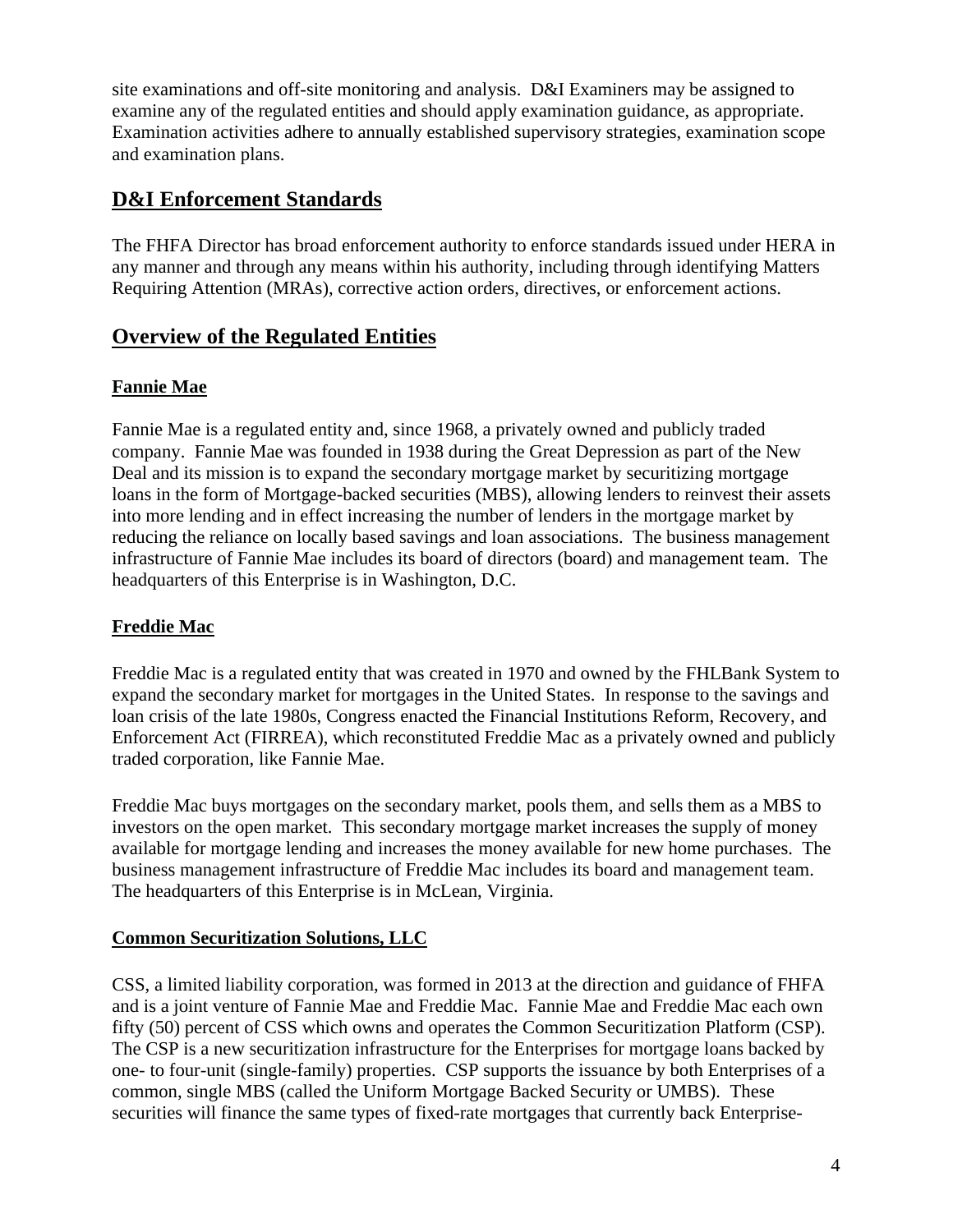guaranteed securities eligible for delivery in the To-be-Announced (TBA) market, a forward market for certain MBS including those issued by Fannie Mae and Freddie Mac. CSS, as a joint venture of the Enterprises, and equally owned by both of them, is considered an affiliate of each Enterprise. Fannie Mae and Freddie Mac, as the FHFA regulated entities is each defined as including their respective affiliates. CSS is governed by an independent Chairperson of the Board of Managers and Chief Executive Officer (CEO). CSS is located in Bethesda, Maryland.

#### **FHLB Banks**

The FHLBank System was chartered by Congress in 1932 under the Federal Home Loan Bank Act (FHLB Act). Its primary mission is to provide member financial institutions with financial products and services that assist and support the financing of housing and community lending and investment. The FHLBank System includes 11 regional U.S. government-sponsored banks and with their members, the FHLBanks represent the largest collective source of home mortgage and community credit in the United States.

Each FHLBank is a cooperatively structured, privately capitalized regulated entity. The FHLBanks are federal instrumentalities, chartered specifically to carry out federal policy to enhance the availability of credit for residential mortgages and community development finance. The FHLBanks provide a readily available, economical and affordable source of funds in the form of advances to their member institutions. Along with their operational senior management, the FHLBanks are each governed by boards of directors ranging from 14 to 29 directors in number and primarily drawn from the member institutions. The boards of directors also include independent directors who are not drawn from the member institutions and are not employees of the banks. Independent directors are required to possess knowledge or expertise in financial management, derivatives, auditing and accounting, risk management practices, project development, organizational management, or the law and should have documented leadership experience in senior management or policy-making, business knowledge, financial literacy, a commitment to serve and a record of personal integrity.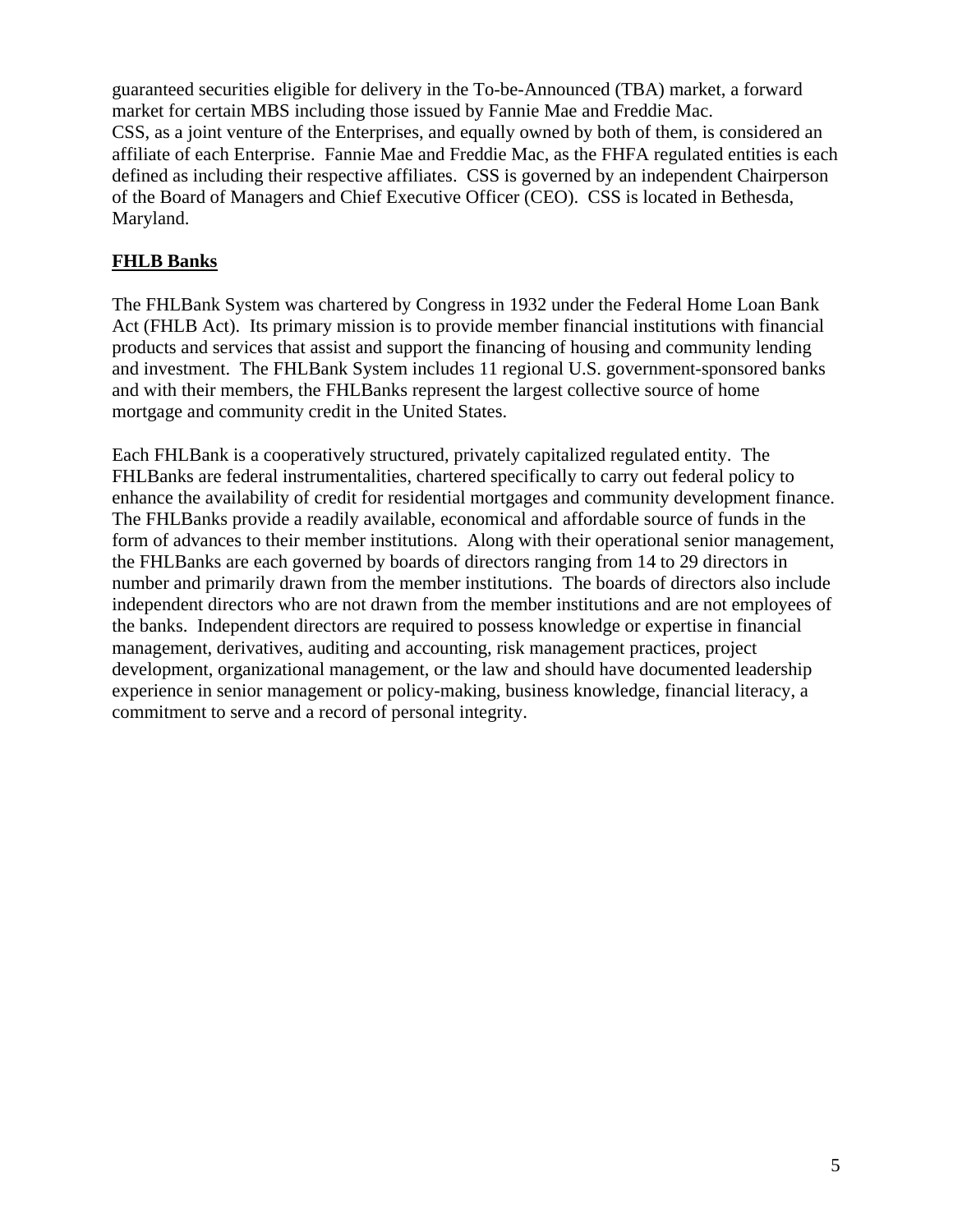FHLBanks headquarters are currently located in Atlanta, Boston, Chicago, Cincinnati, Dallas, Des Moines, Indianapolis, New York, Pittsburgh, San Francisco, and Topeka.



## 11 Federal Home Loan Bank Districts

#### **Office of Finance**

The OF is the fiscal agent for the FHLBanks. It is responsible for offering, issuing, and servicing all debt securities on behalf of the regional FHLBanks, as well as preparing the combined financial reports. The OF has no portfolio of its own. Although the individual FHLBanks are SEC registrants, the FHLBank System is not. Therefore, the FHLBank System financial reports are properly viewed as "combined" rather than "consolidated." The two overarching considerations are that the OF issues Consolidated Obligations (COs) at the lowest, long-term, all-in cost consistent with the FHLBanks' status as regulated entities, and efficiently services COs to allow payment of all principal and interest to occur in a timely manner. The leverage or risk-based capital requirements applicable to the FHLBanks place an implicit limit on the issuance of COs.

In addition, the OF coordinates the provision of information from the FHLBanks to Nationally Recognized Statistical Ratings Organizations (NRSROs) concerning the rating of COs, the preparation of the combined financial reports of the FHLBanks, and the provision of other securities disclosures. The OF serves as a source of information for FHLBanks on general capital market developments and manages the FHLBanks' relationship with the credit rating agencies regarding the COs.

The OF is governed by a 16-person board, consisting of the 11 FHLBank presidents and 5 independent directors. If the presidency of any FHLBank becomes vacant, the person designated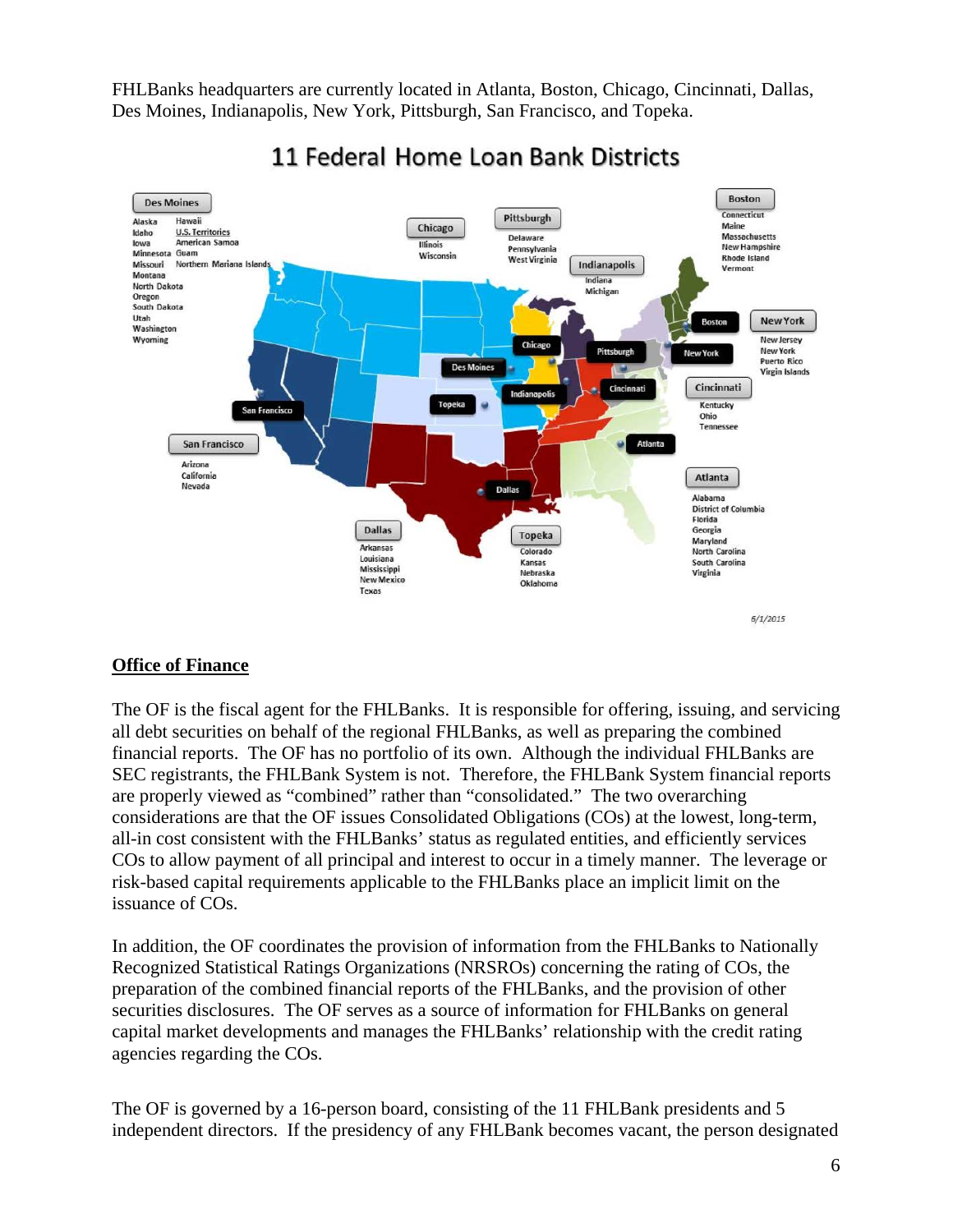by the FHLBank's board to temporarily fulfill the duties of president of that FHLBank will serve on the OF board until the presidency is filled permanently. Independent directors are elected by majority vote of the OF board, subject to FHFA's review and non-objection to the nominees. The independent directors each serve five-year terms (staggered so that no more than one independent director seat becomes vacant in any one year). The chair of the board is selected from the independent directors and the vice-chair is selected from all directors. The OF operates under the day-to-day supervision of a CEO. The OF is located in Reston, Virginia.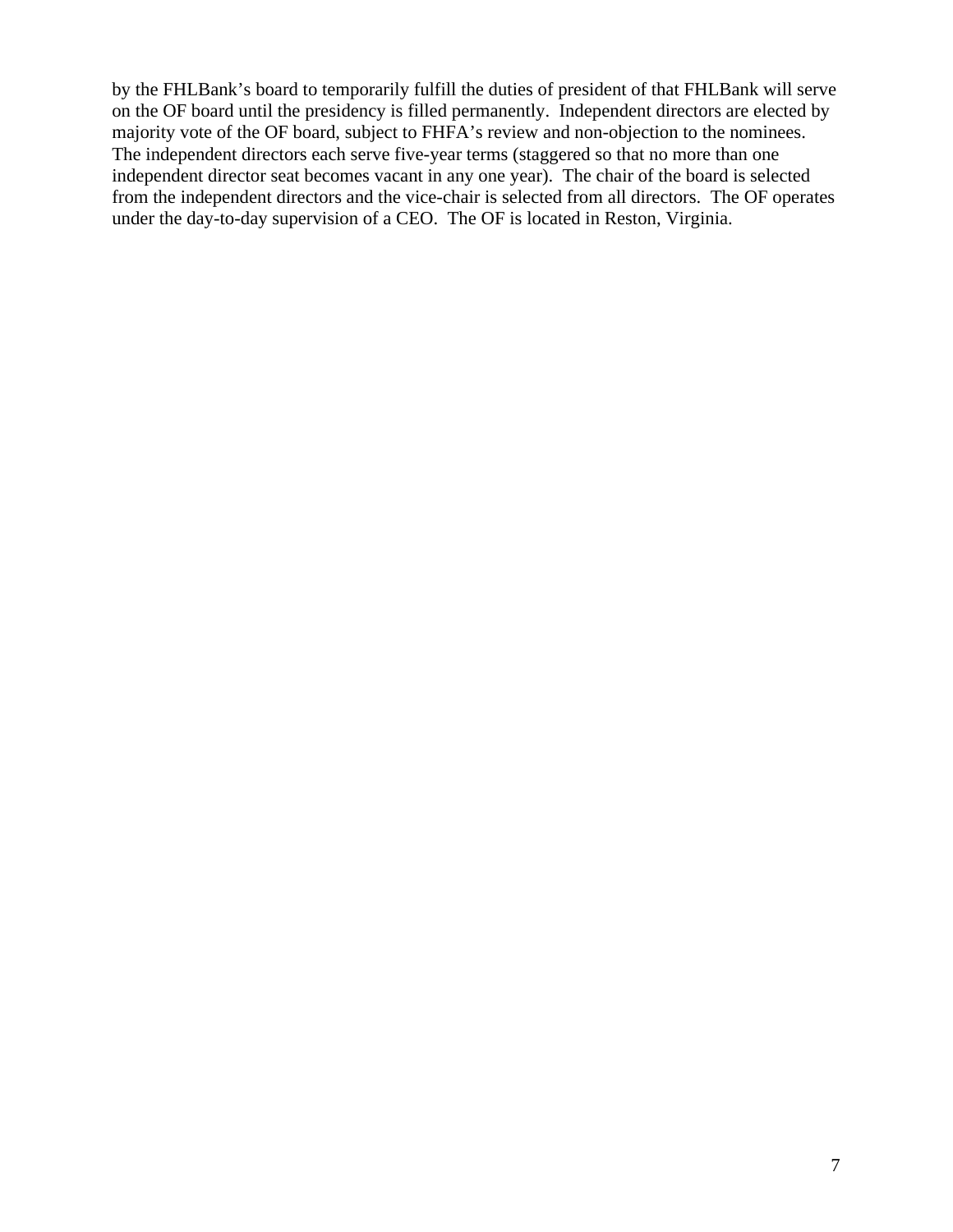## **PART II**

## <span id="page-10-0"></span>**FHFA D&I Rating System**

FHFA's D&I Examination Rating System is structured to be similar to FHFA's Safety and Soundness Examination Rating System,<sup>[9](#page-10-1)</sup> each regulated entity is assigned a D&I composite rating from "1" to "5." A "1" rating indicates the lowest level of supervisory concern, while a "5" rating indicates the highest level of supervisory concern. The composite rating of each regulated entity reflects the conclusions of the underlying review areas, which are individually rated as either "adequate" or "inadequate."

FHFA will rate a minimum of five review areas using the following approach, with all review areas being weighted equally, and assign a composite rating using the follow scale:

- Rated "1" all five areas reviewed are deemed adequate
- Rated "2" one area reviewed is deemed inadequate
- Rated "3" two areas reviewed are deemed inadequate
- Rated "4" three to four areas reviewed are deemed inadequate
- Rated "5" all five areas reviewed are deemed inadequate

A rating of "1" indicates: The performance by the board and management, and D&I management practices relative to the regulated entity's size, complexity, and D&I profile are strong. All significant goals are consistently and effectively identified, measured, monitored, and controlled. The regulated entity is in substantial compliance with laws, regulations, and regulatory requirements, including mission-related requirements. The board and management demonstrate the ability to promptly and successfully address existing and potential problems and risks.

A rating of "2" indicates: The performance by the board and management, and D&I management practices relative to the regulated entity's size, complexity, and D&I profile are satisfactory. Generally, significant goals and problems are effectively identified, measured, monitored, and controlled. The regulated entity is in substantial compliance with laws, regulations, and regulatory requirements, including mission-related requirements. Minor weaknesses may exist, but they are not material to the mission of the regulated entity and are being satisfactorily addressed.

A rating of "3" indicates: The performance by the board and management, and/or D&I management practices need improvement given the regulated entity's size, complexity, and D&I profile. Problems and significant goals may be inadequately identified, measured, monitored, or controlled. The regulated entity may be in non-compliance with laws, regulations, and regulatory requirements, including mission-related requirements. The capabilities of the board or management may be insufficient for the type, size, or condition of the D&I program of a regulated entity.

A rating of "4" indicates: The performance by the board and management and/or D&I management practices are deficient given the regulated entity's size, complexity, and D&I profile. Organizational, operational, performance problems, and significant goals are

<span id="page-10-1"></span><sup>9</sup> Advisory Bulletin: AB-2012-03.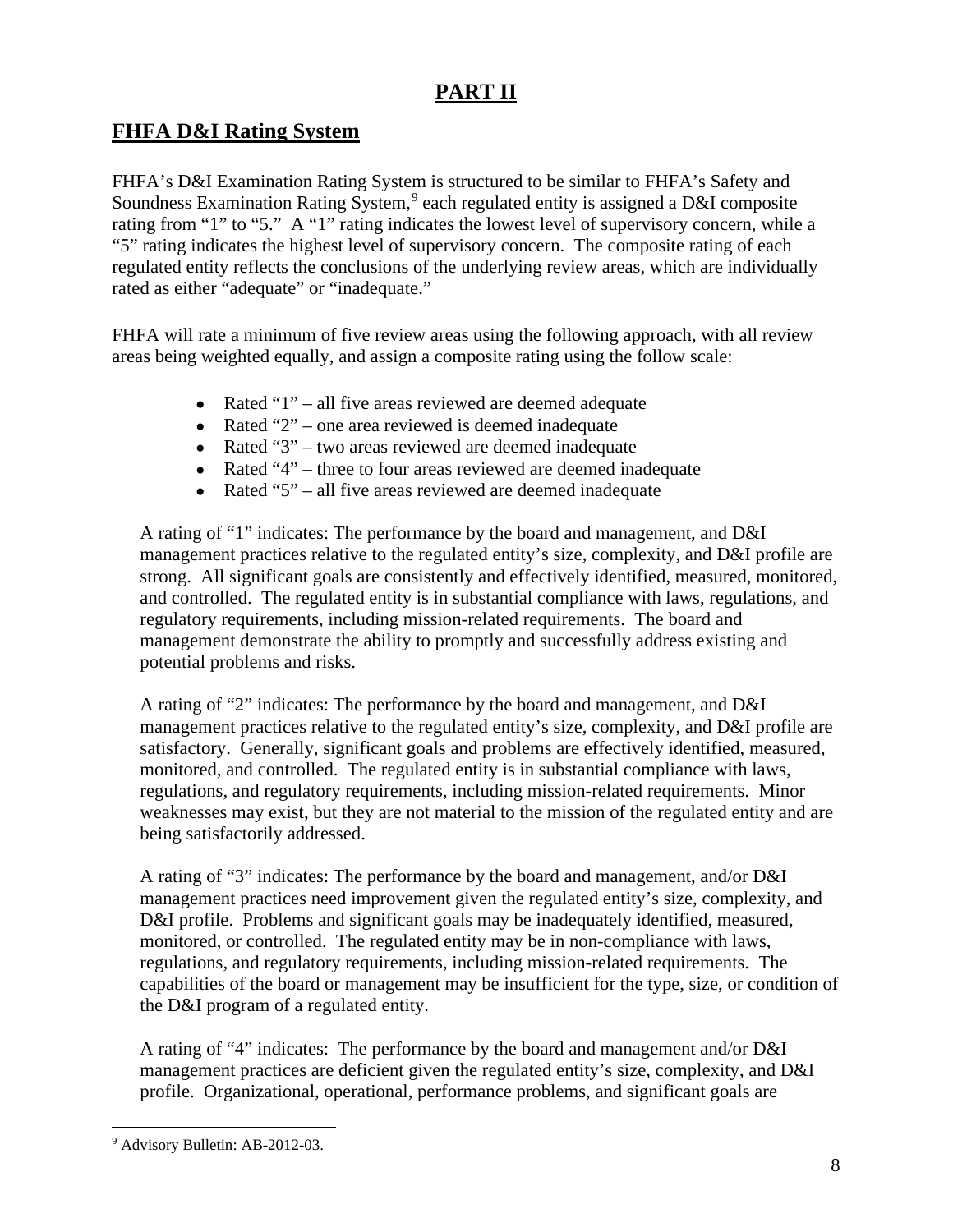inadequately identified, measured, monitored, or controlled, and require immediate action to preserve the mission of the regulated entity. The regulated entity may be in significant noncompliance with laws, regulations, and regulatory requirements, including mission-related requirements.

A rating of "5" indicates: The performance by the board and management and/or D&I management practices are critically deficient. Problems and significant goals are inadequately identified, measured, monitored, or controlled, and may threaten the mission of the regulated entity. The regulated entity is in violation of laws, regulations, and regulatory requirements, including mission-related requirements. The board and management have failed to demonstrate the ability or willingness to correct problems and implement appropriate management practices.

## <span id="page-11-0"></span>**Overview of D&I Examinations**

FHFA has the statutory authority and responsibility to examine the regulated entities under the FHLBank Act and the Safety and Soundness Act. FHFA conducts annual examinations to determine the condition of, and evaluate the risk management practices of, each regulated entity. FHFA also conducts periodic, interim on-site visits, which enable the FHFA examination teams to monitor developments at the regulated entities, check progress on the remediation of examination findings, and develop information that may be used to amend a comprehensive risk analysis of the regulated entity, known as the Supervisory Strategy. The Supervisory Strategy is discussed in detail later in this section.

#### <span id="page-11-1"></span>**Examination Types**

FHFA performs reviews and assessments of the regulated entities' D&I programs at various intervals utilizing different examination types. D&I program assessments occur during annual examinations, as a part of a continuous strategy of supervision, during mid-year or periodic onsite visitations, targeted examinations, and ongoing monitoring.

#### Annual Examination Cycle

#### *FHLBank System*

Annual D&I Examinations of the FHLBank System are performed during the annual FHFA examination required by the Safety and Soundness Act. Examinations are conducted against a defined scope driven by the Supervisory Strategy.

On-site visitations take place four to six months following the completion of an annual examination but may occur more frequently. More frequent on-site visitations to the regulated entities can occur due to events causing increased supervisory concern. The purpose of these visits is to monitor the current status of the regulated entity's D&I program, to discuss emerging issues and strategies and, if applicable, assess the entity's progress in addressing specific deficiencies and relevant remediation plans.

FHFA conducts examinations or other supervisory activities adhering to the specific requirements and guidelines of the D&I sections of the Manual as well as other FHFA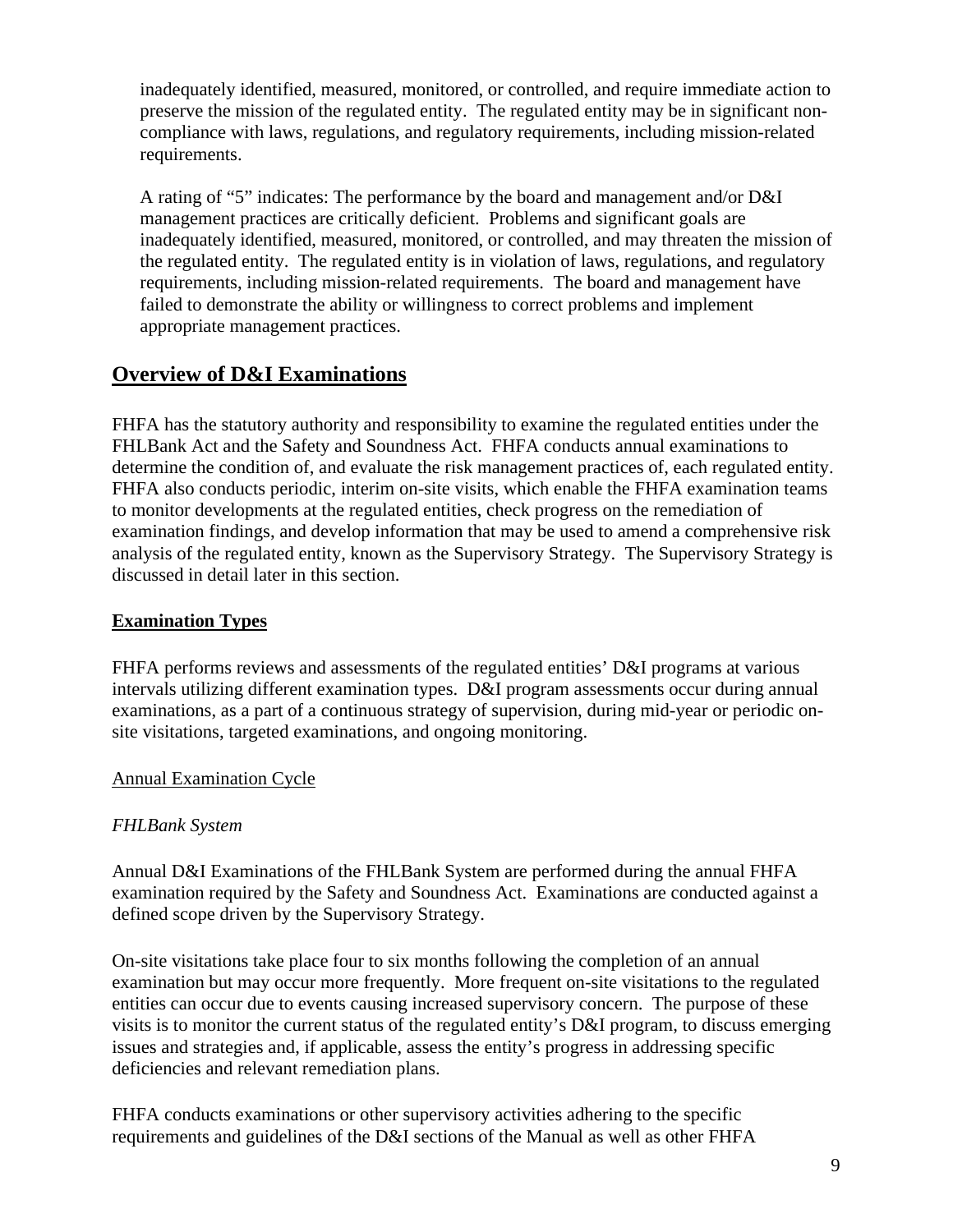examination guidance, as applicable. Examination scope and documentation is designed by the examination team to fulfill the goals of the Supervisory Strategy. The examination scope will be approved in advance by the Supervisory Examination Specialist (SES) and post-examination quality control procedures will be performed to ensure that the scope, documentation, and conclusions are appropriate and consistent with the FHFA requirements.

FHFA issues a D&I Report of Examination (ROE), a written report of conclusions, including a D&I Composite Rating. FHFA tracks all significant, outstanding examination issues to resolution to ensure that the regulated entities' remediation measures are adequate and completed in a timely manner.

#### *Enterprises and CSS*

FHFA's continuous supervision program for the Enterprises emphasizes ongoing monitoring, which allows for timely adjustments to the Supervisory Strategy as conditions change within the Enterprises. The purpose of ongoing monitoring is to analyze information and use those analyses for the determination of the status of an Enterprise's compliance with supervisory guidance, to identify Enterprise practices and changes in the Enterprise's D&I profile that may warrant supervisory attention. This approach allows the examination team to monitor and evaluate the Enterprise's D&I program and management on a continual basis. D&I Examiners review keyboard and management reports and hold periodic meetings to engage management and discuss relevant issues and developments. The results of ongoing monitoring are considered when determining the overall effectiveness of an Enterprise's D&I program. D&I Examiners performing ongoing monitoring must document their activities, findings, and conclusions in the D&I Examination Workprogram (D&I Workprogram). The D&I Workprogram documents procedures performed as well as meeting notes, report notes, and summary analysis memoranda.

Targeted examinations are a critical component of supervision and are undertaken as needed based on the level of supervisory concern. The purpose of targeted examinations is to allow for a deep or comprehensive assessment of the area under review. Targeted examinations are conducted in a manner consistent with examination workprograms and should be documented in the D&I Workprogram.

#### <span id="page-12-0"></span>**Examination Basics**

The SES is the central point of contact for communication between OMWI and the Enterprise, and is responsible for approving the planning, executing, and documenting of the Supervisory Strategy and the D&I examination. The SES is responsible for monitoring the Enterprises' D&I programs and apprising OMWI and the FHFA senior management of developments that have a bearing on supervisory matters. Planned examination activities must be consistent with an approved Supervisory Strategy, which outlines the examination scope, and properly documented in the D&I Workprogram, which details examination procedures.

#### <span id="page-12-2"></span><span id="page-12-1"></span>**Examination Process**

#### Enterprises and CSS

D&I examinations of the Enterprises and CSS rely on an understanding of each Enterprise and CSS, and the development of a Supervisory Strategy with an examination scope, plan, and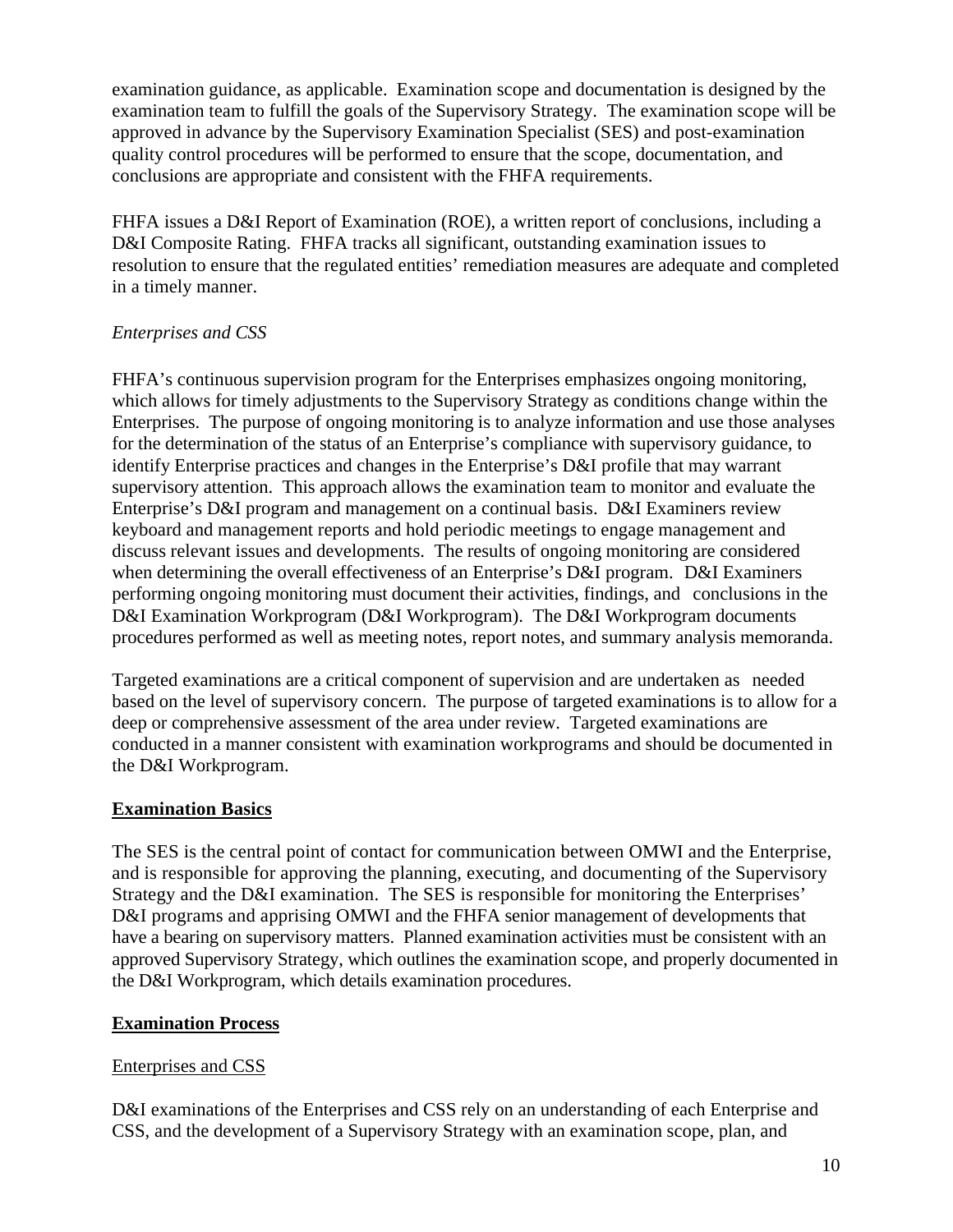procedures tailored to the Enterprises' and CSS' D&I programs. FHFA's supervisory program emphasizes that the boards and management teams are responsible for promoting D&I through adequate strategies, policies, and procedures.

FHFA's Enterprise and CSS supervisory activities include an annual examination cycle that consists of ongoing monitoring and targeted examinations, conducted in accordance with the Supervisory Strategy approved by the SES. The foundation of the Supervisory Strategy is the baseline D&I assessment, which should be updated as needed. FHFA relies on these activities and related analyses to reach conclusions on the adequacy of the Enterprises' and CSS' D&I program strategies, policies, procedures, compliance, and internal control systems. FHFA issues an annual ROE that reflects FHFA's view of the Enterprises' and CSS's compliance with regulatory requirements.

#### <span id="page-13-0"></span>FHLBank System

FHFA's supervisory activities for the FHLBanks include an annual on-site examination, as well as periodic on-site visitations and off-site monitoring conducted in accordance with the Supervisory Strategy approved by the SES. FHFA relies on these activities to determine the overall adequacy and effectiveness of D&I program strategies, policies, procedures, and compliance with regulatory requirements.

FHFA's examination activities focus on each FHLBank's D&I program. D&I Examiners evaluate corporate governance, program management, internal controls, and other practices and form conclusions on the effectiveness of the D&I program. D&I Examiners also track significant strategic or operational changes that have taken place and progress on remediation plans since the previous examination and what is planned for the future. FHFA considers each FHLBank's board and senior management as the principal source for promoting the effectiveness of D&I through adequate strategies, policies, and procedures.

#### **Examination Scope**

The examination process for all regulated entities begins with the preparation of a scope memorandum that details the analysis performed to determine the best scope of review for the examination. The SES reviews the Supervisory Strategy and assesses the state of the regulated entity's D&I program, considers emerging D&I issues, and identifies external factors that may impact the regulated entity's D&I program. The scope memoranda support the SES's decision to include or exclude review areas from the examination scope.

The examination scope memorandum includes an overview of the organization, an analysis of the organization's risks, and a schedule of examination work, including details regarding staff responsibilities for specific examination activities. The examination scope memorandum should summarize and update, as necessary, the institution overview section of the Supervisory Strategy.

To focus supervisory activities on areas of greatest risk to the regulated entity, the D&I Examiner should perform a risk analysis and document it in the examination scope memorandum to support their determination of the examination's scope. The risk analysis should highlight both the strengths and vulnerabilities of the institution and provide a foundation for determining the planned supervisory activities.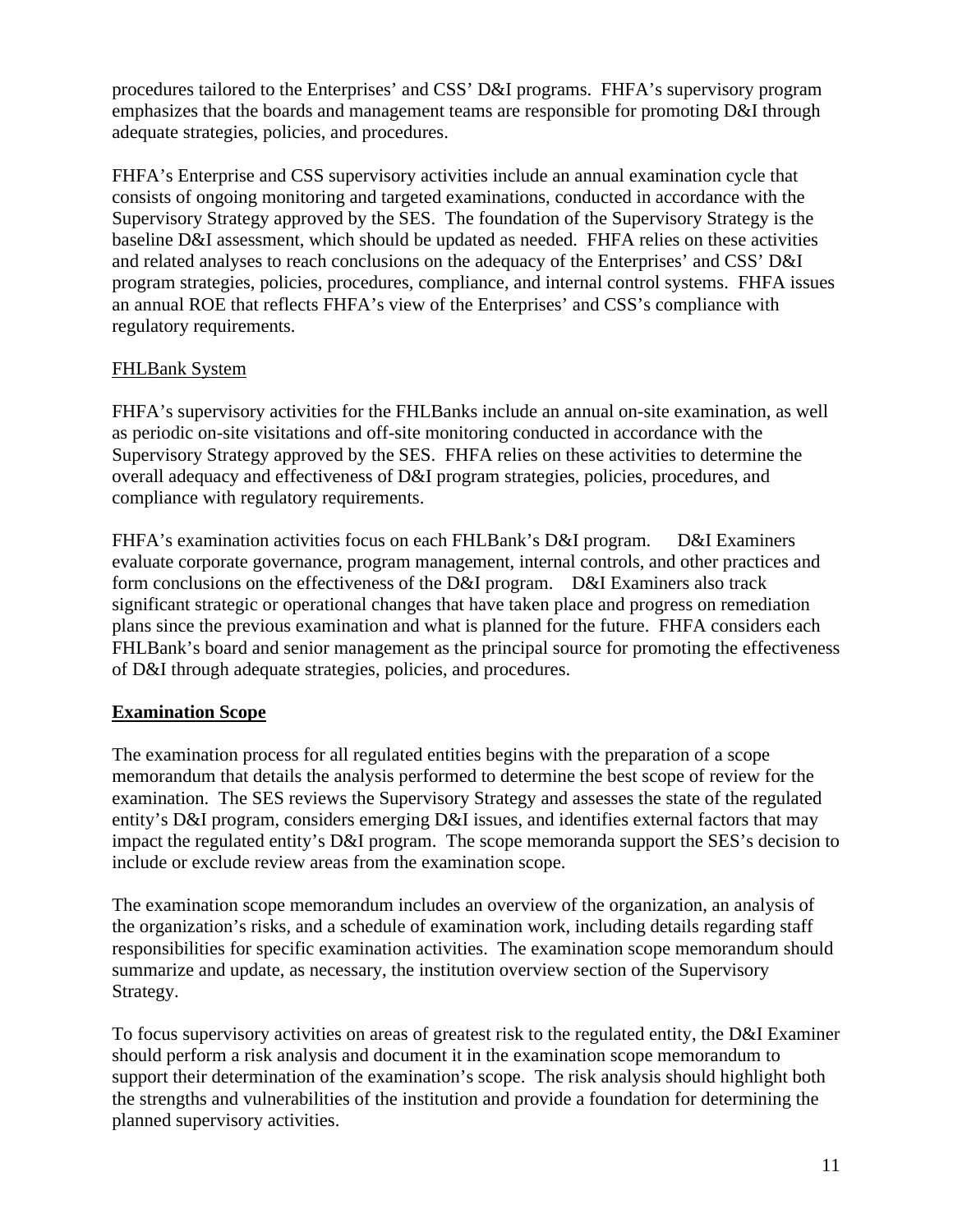When preparing the scope memorandum, the D&I Examiner must consider the institution's overall risk environment and the risks associated with each of its significant business activities. Input provided by other FHFA divisions and offices should be considered to ensure that the assessment of risks is appropriately comprehensive.

#### **Alert Package**

At least 30 days before the start of each annual examination of the regulated entities, the SES prepares and forwards an Alert Package to the CEO, OMWI Officer, and/or Regulatory Affairs staff of the regulated entity. The Alert Package serves as the Agency's official notification of the commencement of the examination and will include an Alert Letter detailing the examination onsite start and conclusion dates, the examination scope, examination plan, and a request to schedule an examination entrance meeting.

The Alert Package will also include a Document Request and OMWI Officer Questionnaire. The Document Request is a list of documents and reports requested from the regulated entity. The OMWI Officer Questionnaire is presented to the OMWI Officer and includes a list of questions designed to determine the existence of emerging issues, significant changes, or other D&I matters potentially causing increased supervisory concerns. Both documents must be submitted to the Agency prior to the start of the on-site review through a secure online portal known as the OMWI Examination Portal.

The Alert Letter includes a due date to deliver requested documents to FHFA and/or a request that the regulated entity make requested documents available for review at the regulated entity's offices on a specified date or dates. The regulated entity must ensure that no documents contain personally identifiable information.

#### **Findings**

Examination findings include deficiencies related to, for example, risk management, risk exposure, or violations of laws, regulations, orders, or supervisory guidelines that affect, or may affect the future D&I program performance or condition of a regulated entity. FHFA uses three categories of examination findings: (1) Matters Requiring Attention, (2) Violations, and (3) Recommendations. MRAs are the most serious supervisory matters. Violations require action by the regulated entity to correct findings, if possible, of non-compliance with requirements and to change a program or practice to prevent recurrence. Recommendations identify policies, procedures, or practices that could be improved. [FHFA Advisory Bulletin 2017-01](https://www.fhfa.gov/SupervisionRegulation/AdvisoryBulletins/AdvisoryBulletinDocuments/AB-2017-01-Classifications-of-Adverse-Examination-Findings.pdf)  (*[Classification for Adverse Examination Findings\)](https://www.fhfa.gov/SupervisionRegulation/AdvisoryBulletins/AdvisoryBulletinDocuments/AB-2017-01-Classifications-of-Adverse-Examination-Findings.pdf)* provides detailed instruction on examination findings, including definitions, remediation requirements, and FHFA follow-up activities.

#### **Report of Examination**

FHFA issues a ROE to the regulated entity's board for each annual examination. The ROE communicates substantive examination conclusions, findings (when applicable), and the composite and component ratings. The ROE must also contain analysis that supports the conclusions, findings, and ratings. The regulated entity's board is expected to provide FHFA a written response to the ROE acknowledging their review of the ROE and affirming that corrective action is being taken, or will be taken, to resolve supervisory concerns. The board is ultimately responsible for ensuring that the conditions and practices that gave rise to examination findings are corrected in a timely manner.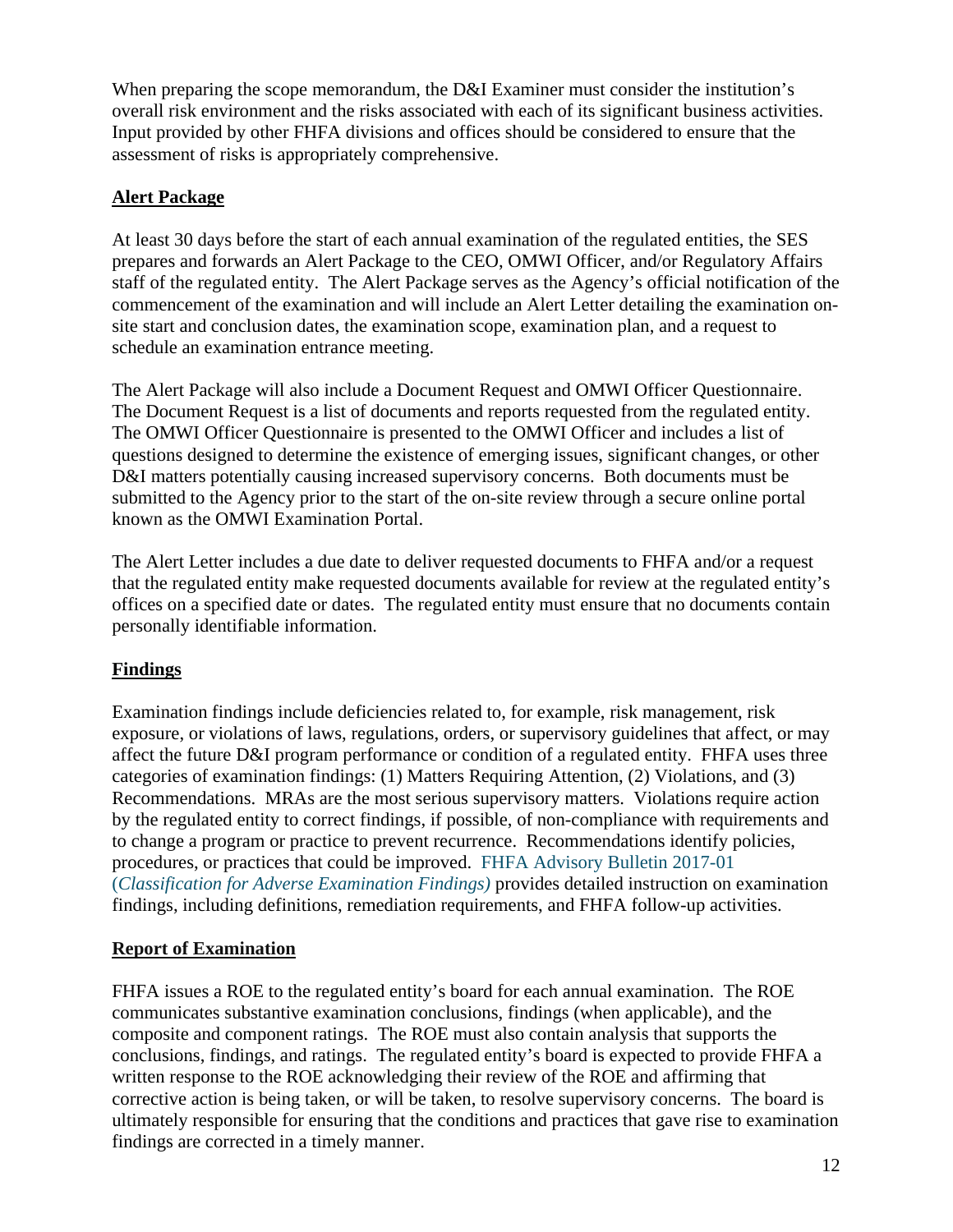#### **D&I Supervisory Strategy**

The Supervisory Strategy identifies key areas of D&I risk and addresses the timeframe and the focus of supervision for the next year. The Supervisory Strategy should demonstrate that both the D&I supervisory concerns and deficiencies noted in the previous examination are being or will be addressed. The Supervisory Strategy provides specifics as to how the strategy will be addressed in the coming year. Consideration should be given to:

- Prioritizing supervisory resources on areas of higher risk;
- Including steps to determine compliance with supervisory action;
- Balancing mandated requirements with the objectives of the strategy; and
- Providing general logistical information (for example, a timetable of supervisory activities).

The SES or D&I examiner should develop the Supervisory Strategy within 90 days after the issuance of each ROE and update the strategy during the year when necessary (e.g., based on significant changes in a regulated entity's D&I). The Supervisory Strategy summarizes the supervisory activities to be conducted by the OMWI examination team and is informed by periodic D&I assessments, which identify the D&I risk profile and trends and any significant concerns and supervisory issues.

When preparing the Supervisory Strategy, the SES should consider the work and input of the FHFA personnel, including OMWI Policy and Data Analysts, safety and soundness examination staff, affordable housing specialists, and attorneys. The SES and D&I examiner will benefit from the perspectives of other FHFA personnel and an enhanced understanding of risk-related issues and projects that may intersect with D&I examination work.

Each Supervisory Strategy should include an institution overview. The institution overview should contain a concise executive summary that describes the institution's present D&I program condition and its current and prospective D&I risk profile, and highlights key emerging issues, changes in business activities, and past examination findings. Information that may be valuable to include in the overview includes:

- A brief description of the institution's organizational structure;
- A summary of the institution's current and future D&I business strategies;
- Key D&I issues for the institution, either from external or internal factors;
- An overview of management;
- A summary of the regulated entity's D&I program condition and trends; and
- A description of the internal and external audit functions.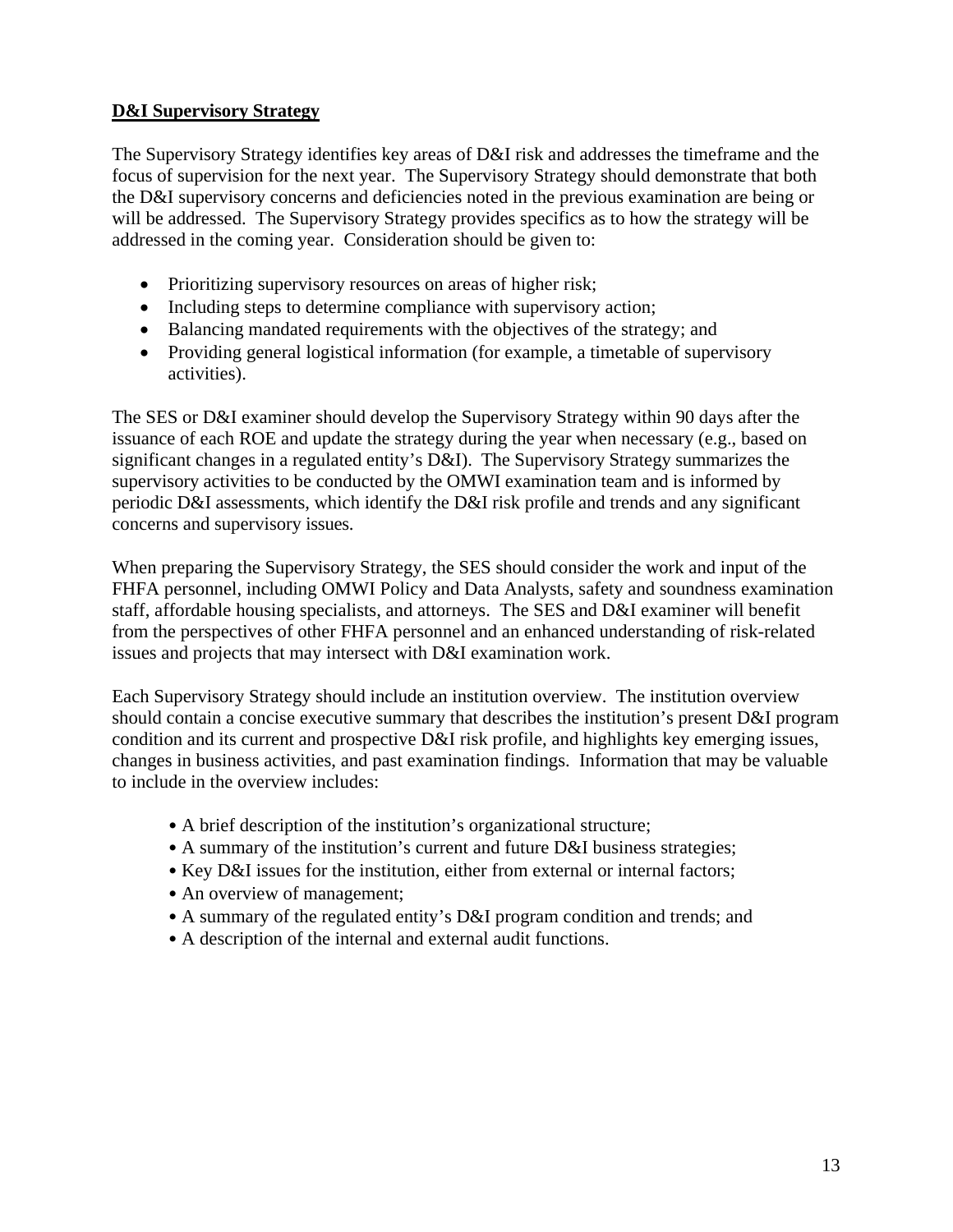## **PART III**

### **Evaluating D&I Programs**

#### **Introduction**

The FHFA's D&I Examination Program is used as a tool for shaping a future financial services industry that values diversity and ensures inclusion to foster innovation, promote growth, and drive sustainability. The Examinations section of the Supervision branch of OMWI oversees and examines the D&I programs of regulated entities to ensure that the entities execute strategies and goals that comply with the letter and spirit of HERA and the MWI Rule. OMWI D&I examination activities include annual on-site examinations and periodic on-site visitations at the FHLBs and OF, and ongoing monitoring and targeted examinations at the Enterprises focused on workforce, procurement, and finance activities, and at CSS focused on workforce and procurement.

Minimum requirements for D&I programs of all regulated entities are set forth in the MWI Rule, which implements Section 1116 of HERA, Section 1216 of FIRREA, and Executive Order 11478, all as may be amended.

In assessing the D&I programs of regulated entities, D&I Examiners review and provide conclusions and qualitative ratings for the following components:

- *Board Diversity*
- *Board Oversight*
- *Enterprise Risk Management*
- *Strategic Planning*
- *Organizational Framework*
- *Workforce*
- *Procurement*
- *Finance*
- *Data Management*
- *Compliance*
- *Internal Audit*

The examiner must perform examination procedures sufficient in coverage to document the basis for the examiner's conclusions on the adequacy and effectiveness of the regulated entities' D&I programs. Detailed examination procedures are included for each component below.

### <span id="page-16-0"></span>**Board Diversity**

A diverse representation of leaders at the board level ensures a broad representation of perspective and accompanies the creation of a diverse and inclusive workforce. As indicated by the MWI Rule, regulated entities are encouraged to consider the diversity of the board in nominating or soliciting nominees for positions on the board of each regulated entity.

As further detailed in [FHFA Advisory Bulletin 2020-02 \(](https://www.fhfa.gov/SupervisionRegulation/AdvisoryBulletins/AdvisoryBulletinDocuments/AB-2020-02_Board-Diversity.pdf)*Board Diversity*), an entity's efforts to develop, maintain, and sustain a diverse board should be a combination of seeking diverse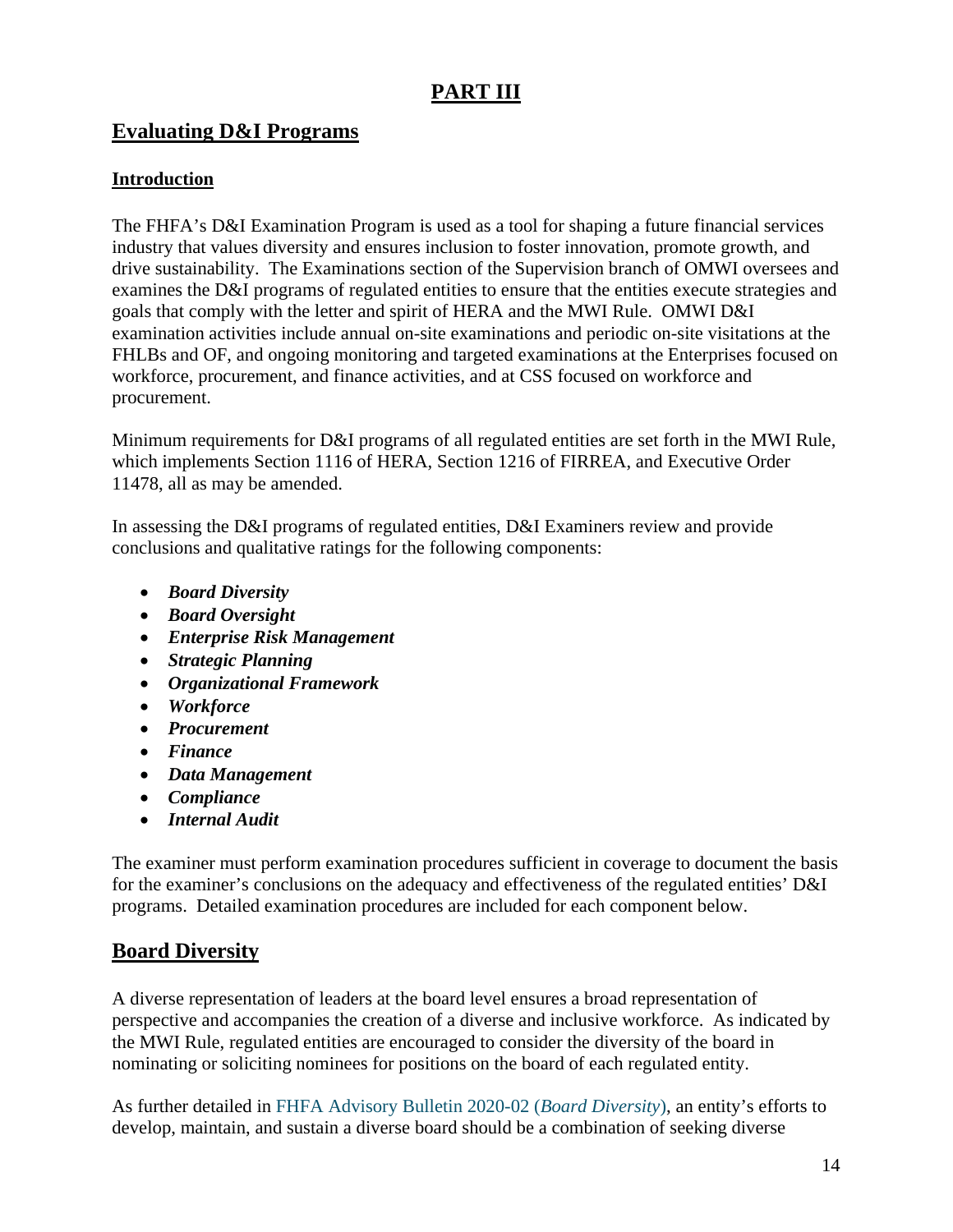representation on, and providing support to, the board to meet its D&I oversight responsibilities. This requires the board to articulate its role in performing D&I oversight. At the same time, promoting diversity of the board itself should be encouraged by the board through communication of the entity's obligations under law and regulation and the value of fostering opportunities for diverse candidates for board service to assist in this oversight responsibility. Boards may seek to increase director diversity by requiring the entity to communicate to members its goals of identifying potential diverse candidates. Boards may engage search firms for identifying potential independent director nominees, as appropriate, and take such other steps that increase the likelihood and probability of success in promoting diversity.

Entities should also routinely review and assess board oversight by assessing board competencies. Each entity may conduct an annual assessment of board members' skills and experience as a whole and may determine whether the capabilities of the board would be enhanced through the addition of individuals with particular skills and experience. Board D&I experience and knowledge should be included and considered in any such board assessments. The board or its corporate governance committee should oversee the implementation of recommendations arising from board self-assessments. As part of its oversight duties, the corporate governance committee also may identify skills and expertise gaps among the members of the board and may recommend that the entity indicate that it seeks individuals with a combination of those and other skills and experience as nominees for directorship positions. In addition, the board should implement training for existing board members to develop or enhance their ability to meet their obligations to oversee the entity's D&I obligation.

Board Diversity examination procedures are detailed below.

- 1) Assess the board's effort to consider and promote board diversity.
	- a) Has the entity conducted an annual assessment of board skills and experience, including an assessment of board D&I experience and knowledge?
		- i. Did the assessment include a skills and expertise gap analysis?

<span id="page-17-0"></span>ii. If D&I skills or expertise gaps were identified, how were they addressed (e.g., internal training, board recruitment efforts including external searches)?

- 2) Has the board communicated its commitment to fostering opportunities for diverse representation on the board?
	- a) Has the board communicated to members its goal of identifying diverse candidates?
	- b) Has the board engaged a search firm for identifying potential independent director nominees?
- 3) Did the board implement training or take other measures to enhance their ability to meet their responsibility to oversee the entity's D&I program?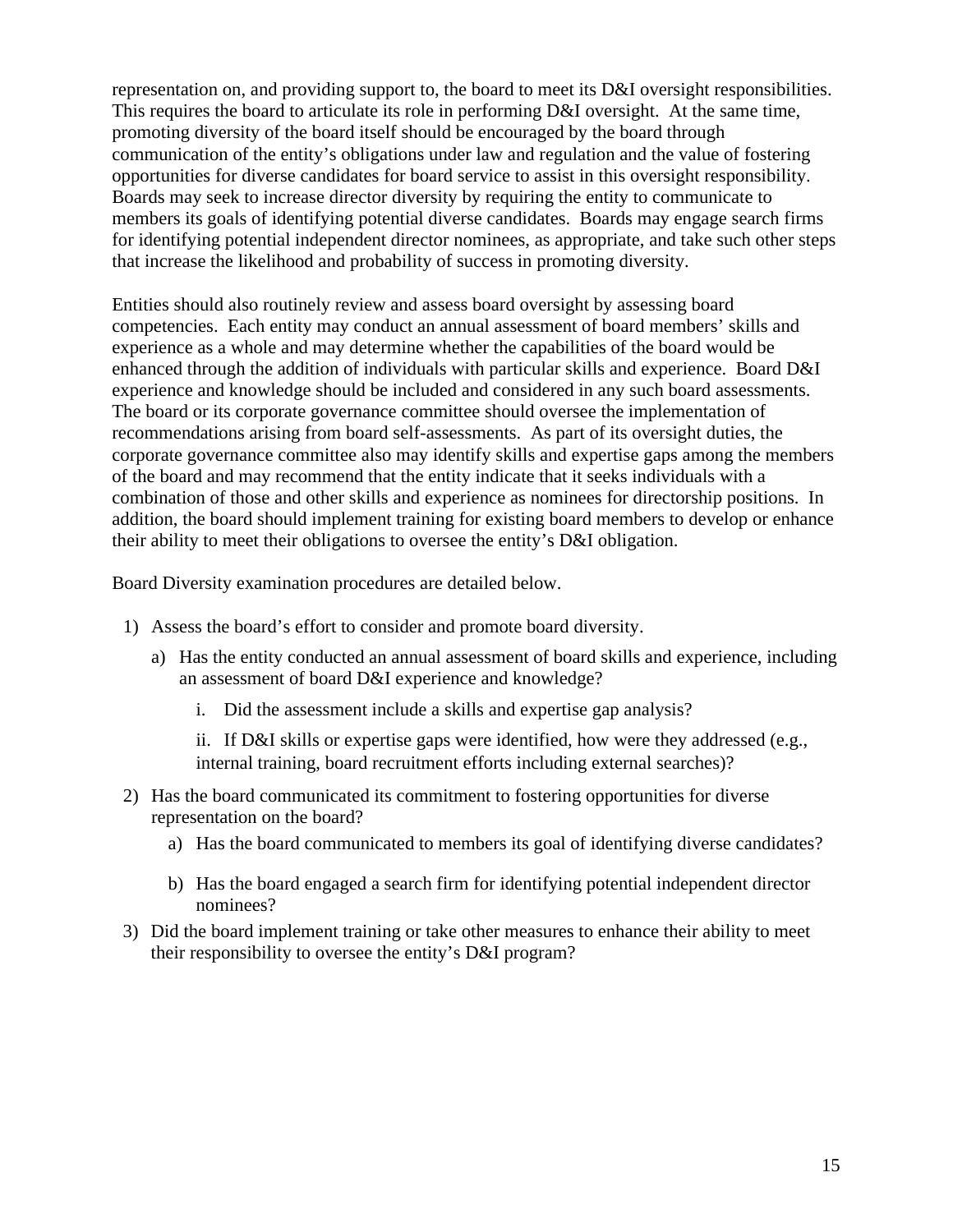### **Board Oversight**

The board is responsible for establishing an appropriate "tone at the top" that promotes a diverse culture at the regulated entity. The board or a designated board committee is responsible for approving the D&I program, including the OMWI function, and ensuring that adequate resources are available to effectively execute the D&I program. The board or a designated board committee should maintain awareness and understanding of the strategies employed across the regulated entity to manage D&I. The board or a designated board committee is responsible for overseeing management's efforts to maintain diversity at all levels of the regulated entity. Specific board or designated board committee responsibilities include:

- Ensuring the OMWI Officer is at a sufficiently senior level in the organization, as contemplated by Section 1116 of HERA, to provide the appropriate stature for the position and support a strong diversity culture;
- Confirming that diversity goals align with the organization's mission;
- Approving organization-wide diversity goals and performance measurements; and
- Reviewing reports from the OMWI Officer and other sources on the overall diversity status and inclusion activities.

See [the Board of Directors and Senior Management Examination Module](http://intranet.fhfa.gov/downloader.ashx?objectid=3458142) for additional information.

Board Oversight examination procedures are detailed below.

- 1) Approving strategies and policies that promote D&I and support compliance with laws and regulations and holding management accountable for D&I program results or conditions under its purview. Assess board oversight of D&I.
	- a) Has the board established and approved quantifiable Enterprise-wide diversity goals and performance measurements?
	- b) Does the board or a designated board committee review and approve D&I policies on a regular basis?
	- c) Does the board or a designated board committee review and discuss regular reports from the OMWI Officer and other sources on the overall D&I activities of the entity?
	- d) Is the D&I information reported to the board designated committee supplied with meaningful context?
		- 1. Are results presented along with strategic plan benchmarks and quantitative goals?
		- 2. Do reports include trend analyses?
- 2) Evaluate the management succession plan.
	- a) Did the process include an evaluation of an individual's current and potential management skills?
	- b) Does the plan address developing the necessary skills needed for new responsibilities?
- 3) Evaluate the board's process for assessing the OMWI Officer's performance.
	- a) Does the board hold the OMWI Officer accountable for achieving desired D&I results?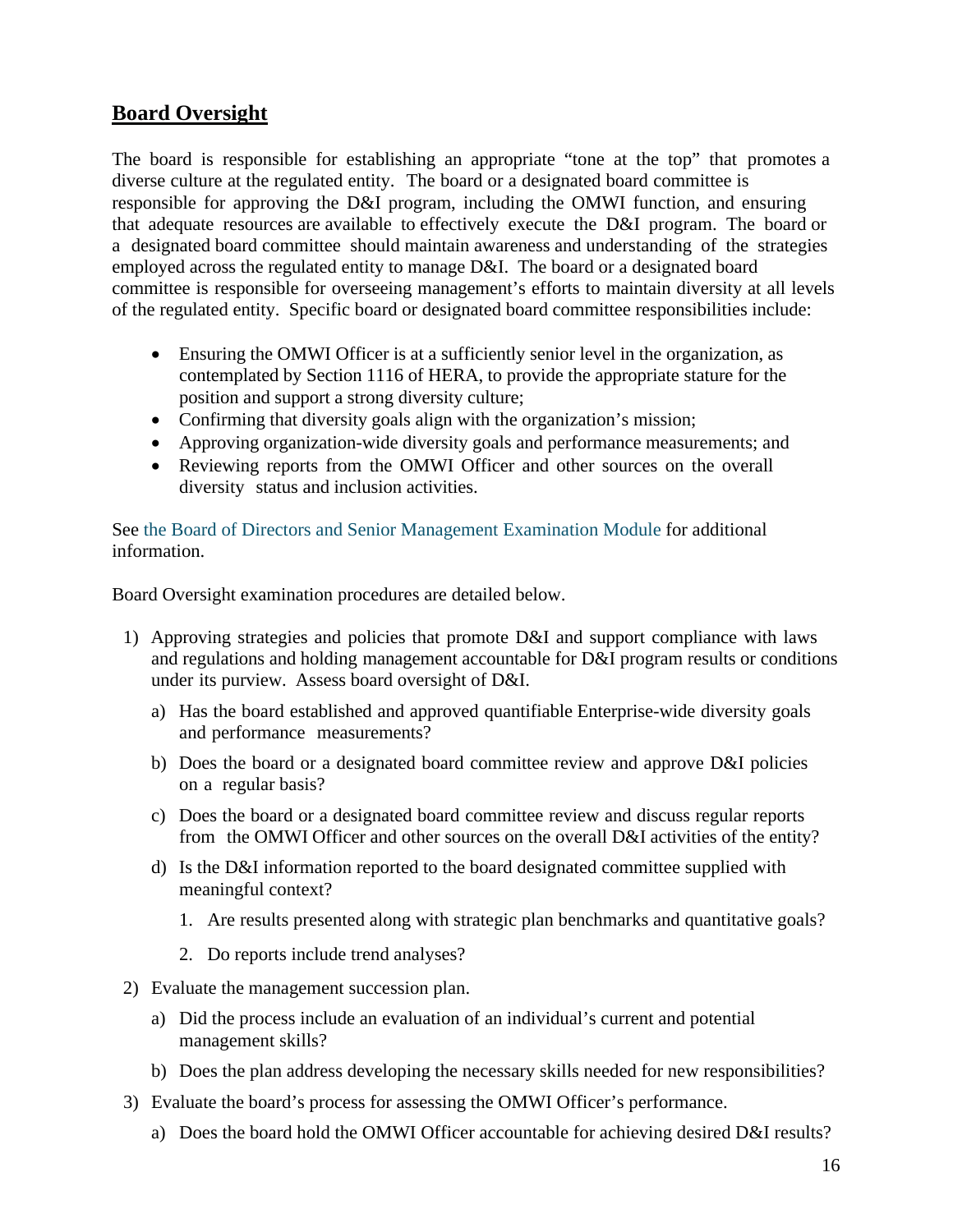<span id="page-19-0"></span>4) Determine the adequacy of processes in place to encourage the consideration of diversity in nominating or soliciting nominees for positions on the board consistent with the provisions of 12 C.F.R 1261.9.

## **Enterprise Risk Management**

Enterprise Risk Management (ERM) is a risk management concept that has evolved into an essential element of a regulated entity's overall risk management practices. It is critical to an assessment of current and potential risks and the establishment of the regulated entity's risk tolerance. ERM's primary objective is to identify, measure, monitor, and report on risk exposures on an ongoing basis. Regulated entities should ensure the full integration of the D&I program into the ERM framework. ERM must perform a written Risk Assessment (RA) at least annually that is reasonably designed to identify and evaluate all material D&I risks that could adversely affect the achievement of the regulated entity's D&I program performance objectives and compliance requirements. When performing periodic RAs, regulated entities must consider entity-wide D&I risks. The regulated entity must perform an assessment of risk associated with the OMWI and demonstrate formal consideration of D&I risk exposures and mitigating controls across all business and activities.

See the module on [Enterprise Risk Management](http://intranet.fhfa.gov/downloader.ashx?objectid=3193019) for additional information.

ERM examination procedures are detailed below.

- 1) Assess the regulated entity's RA and related process. Determine the following:
	- a) Does the RA include or consider D&I on an entity-wide basis?
	- b) Is D&I incorporated into relevant business unit RA processes?
- 2) Is the D&I RA process conducted by the ERM or another function (e.g., is the RA performed by business units and compiled by internal audit (IA))?
	- a) If not handled by ERM, is the D&I RA process nevertheless adequate? Explain key features, including scope, comprehensiveness, conclusions, etc.
- 3) Does a review of ERM reporting indicate D&I risk is treated similarly to other risks commonly associated with ERM oversight (credit, operations, market, etc.)?
- 4) Are D&I risk and related monitoring metrics included in regular board reporting, similar to other risks routinely monitored by ERM?

## <span id="page-19-1"></span>**Strategic Planning**

Building organizational commitment to D&I requires that it become a normal way of doing business. Accordingly, a regulated entity may integrate D&I strategic planning into its comprehensive organizational planning process or may develop the plan on a standalone basis. Each regulated entity should focus at the outset of the process, as well as throughout the plan's implementation, on how integrating D&I impacts the organization's operations, business, and activities.

An effective strategic plan lays out a comprehensive, integrated, and deliberate path for promoting D&I throughout an organization. The strategic planning process helps an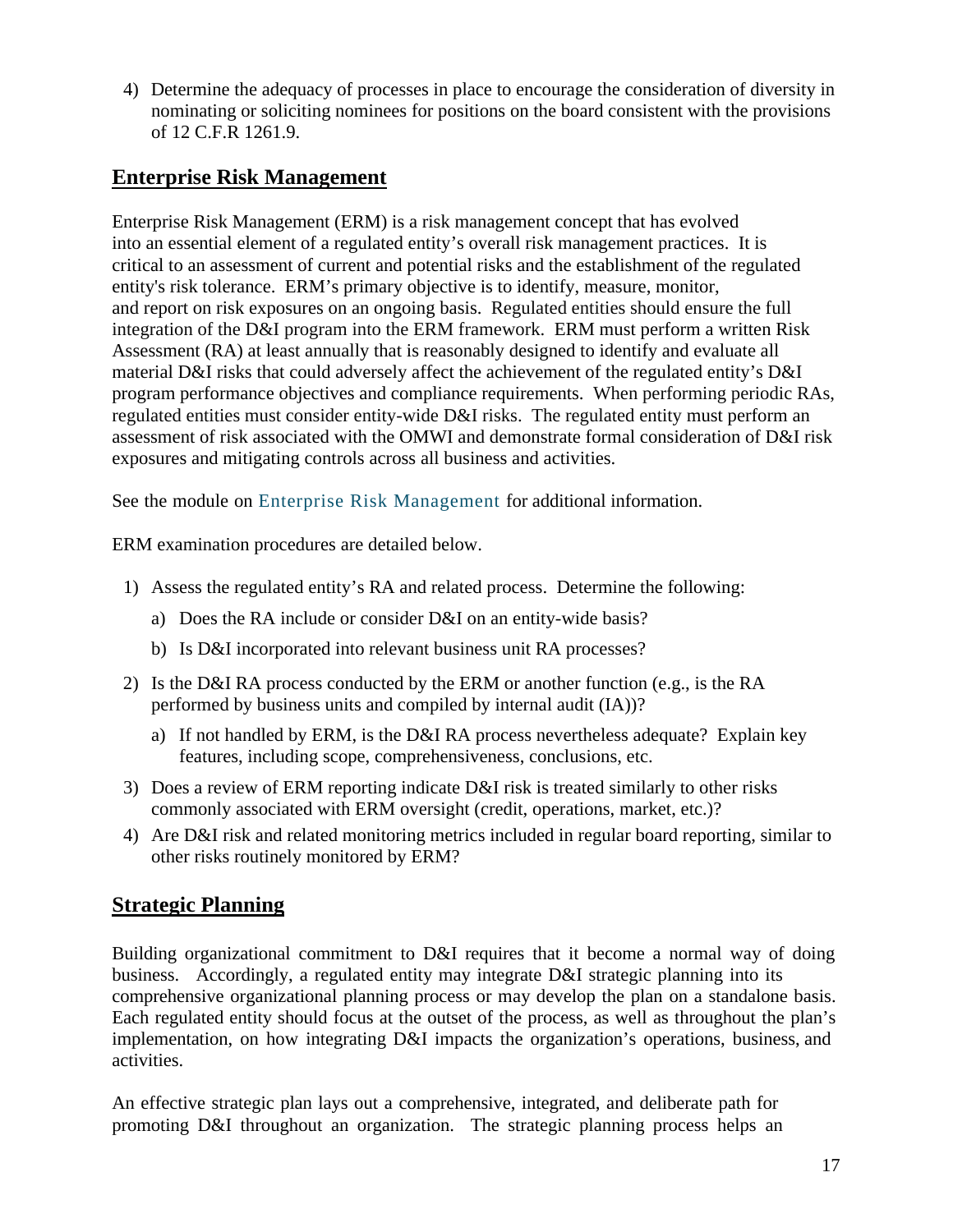organization establish a foundation for addressing the challenges and opportunities it faces with respect to D&I. Organizational leaders set the tone in integrating D&I into the business and operations. To demonstrate their support of and commitment to D&I, senior management should participate in developing and executing the D&I strategic plan. The D&I strategic plan should be presented to the board for its review, input, and approval. Oversight by the board assists in creating the conditions for success by ensuring alignment with the overall strategic and operational direction of the regulated entity.

An effective D&I strategic planning process includes the following elements:

#### **Mission, Strategy, Vision**

A regulated entity articulates what D&I means to the organization before developing a strategic plan. Definitions for D&I can vary due to entity size, geographic location, and scope of business activities. A regulated entity defines those terms relative to its specific environment. A D&I strategic plan establishes a framework within which the vision, mission, and strategy are actionable and provides concrete direction for the regulated entity. A D&I strategic plan also establishes mechanisms to measure the regulated entity's activities against the vision, mission, strategy, and objectives.

#### **Needs Assessment**

A regulated entity conducts a D&I needs assessment to identify any gaps or deficiencies in its diversity profile. The regulated entity's assessment will vary depending on its location, demographics, resources, and operating environment. Several resources and tools are available to help a regulated entity identify and analyze its needs with respect to D&I. For example, the U.S. Census Bureau, the U.S. Equal Employment Opportunity Commission, state demographic/population data centers, and several professional and trade organizations have demographic data and other information that a regulated entity may use to conduct an effective D&I assessment. The regulated entity's D&I assessment also consists of an evaluation and/or survey of its stakeholders to identify strengths, weaknesses, critical issues, opportunities, and threats concerning or affecting the future of the organization and its business and operations as they relate to D&I. The regulated entity's stakeholders may include, but are not limited to, the community or communities it serves, its members, customers, staff, and its board.

#### **D&I Strategic Goals and Objectives**

A regulated entity's D&I strategic plan should establish goals and objectives that demonstrate its commitment to D&I within the organization over a three-year period. A goal is defined as the desired result that the regulated entity envisions and commits to achieving. Objectives set a quantifiable standard for each goal. The goal setting involves establishing, at a minimum, specific, measurable, attainable, and realistic objectives. The regulated entity also may establish specific timeframes within which to complete each objective. Goals and objectives may be prioritized as part of the strategic planning process.

#### **Action Plans**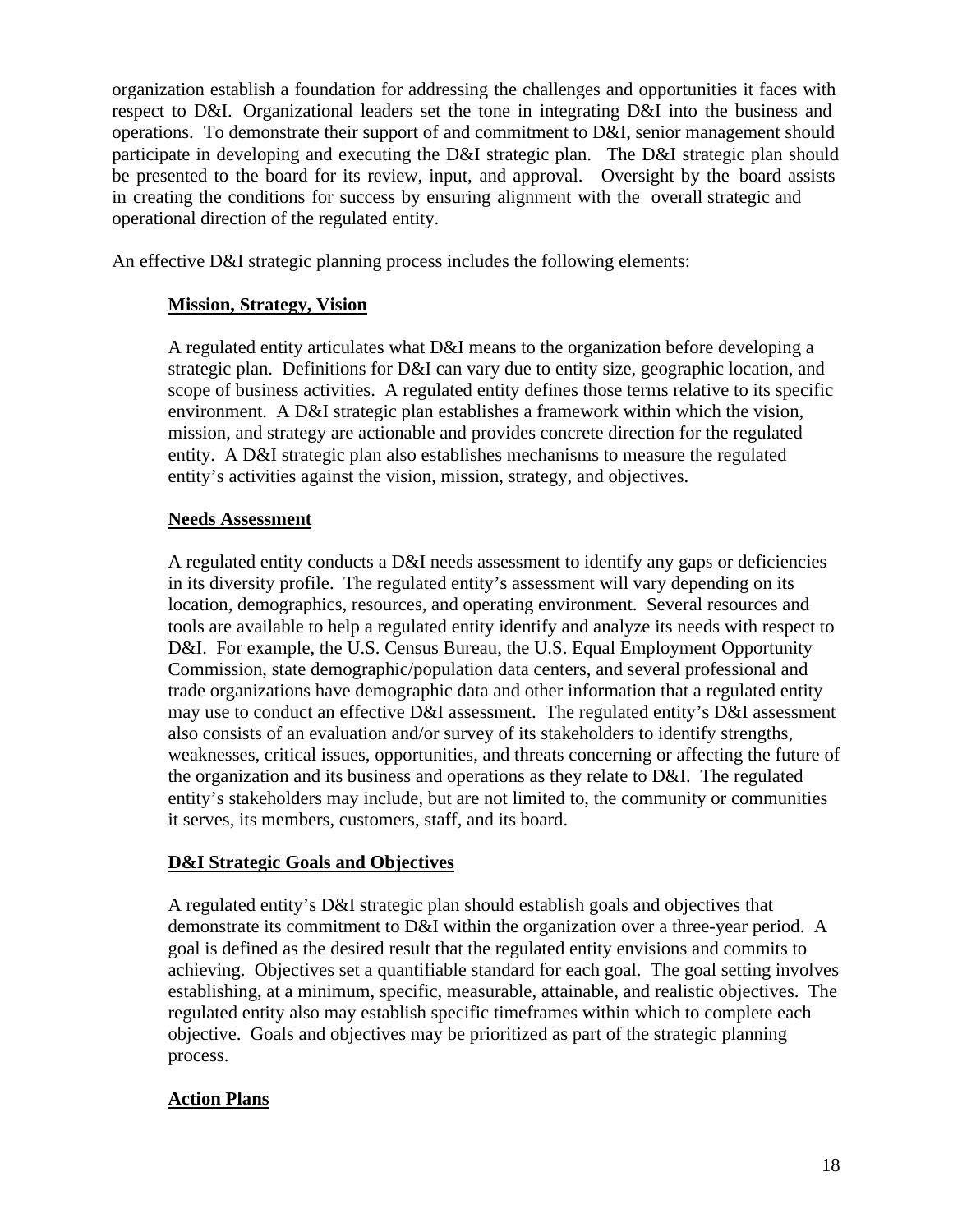A regulated entity develops action plans that identify measurable tasks necessary to achieve its D&I goals and objectives. Action plans integrate all the strategies developed throughout the planning process and are used to organize and prioritize the tasks necessary to meet the goals and objectives underlying the stated mission. As a regulated entity moves to implement its D&I strategic plan, the day-to-day responsibility for implementing the plan shifts to the business functions throughout the organization. The components of an action plan necessarily will vary depending on the specific strategic goals and objectives, the size of the organization, and the availability of resources.

#### **Communication Plan**

The D&I strategic goals are communicated by the senior leadership of the regulated entity, ensuring that all staff have a clear understanding of the regulated entity's D&I goals and objectives and their respective roles in achieving them. Reaching the D&I goals requires the collaboration and support of staff throughout the organization — from the board and senior management to managers and employees of all business units and operational divisions and offices.

#### **Adequate Resources**

The leadership and management teams should ensure that the OMWI function within the regulated entity has adequate human and capital resources to facilitate achievement of the D&I strategic goals and objectives within the timeframes established in the action plans.

#### **Operational Plan Framework**

The regulated entity's OMWI function identifies and develops the structural, functional, and procedural components essential to the effective delivery of D&I programs and services. This includes developing, implementing, and communicating clear functional definitions, defined organizational structures, documented processes and procedures, and delineated roles and responsibilities. These elements will facilitate the regulated entity's steps to meet its D&I priorities. The operational framework should also include timelines for submitting the strategic plan and for updating and revising the plan on a schedule and as developments warrant.

#### **Accountability**

The foundation for building a culture of accountability is demonstrated by having a clear statement from the board or the CEO stating expectations, goals, and outcomes for the D&I strategy. A well-developed strategic plan will help advance a sustainable and successful D&I strategy by holding management accountable for integrating diversity within all business and operational functions, and for achieving D&I goals and objectives.

See the [Strategic Planning Module](http://intranet.fhfa.gov/downloader.ashx?objectid=2240002) for additional information.

Strategic Planning examination procedures are detailed below.

- 1) Evaluate the components of the D&I strategic plan.
	- a) Determine the extent to which the regulated entity's D&I or OMWI strategic plan is a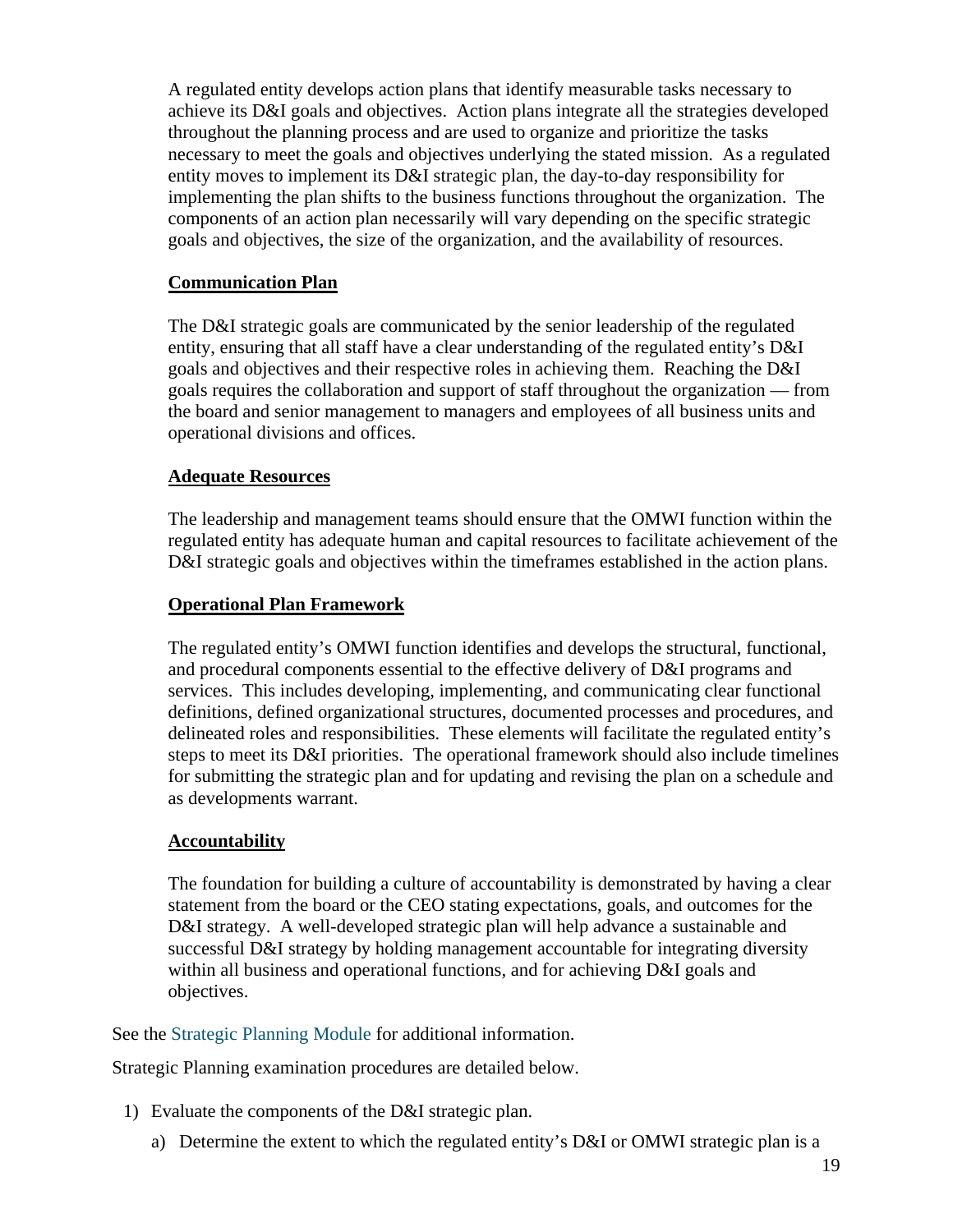stand-alone document or part of the comprehensive corporate strategic plan.

- b) Does the D&I strategic plan promote diversity and ensure inclusion at the regulated entity, including defining D&I for the regulated entity?
- c) Did the regulated entity's OMWI perform a needs assessment prior to developing the D&I strategic plan?
- d) Assess whether the business case included in the D&I strategic plan is sufficient to explain key assumptions included in the strategic plan. In particular, review the narrative regarding strategic initiatives or changes in strategy.
- e) Review the adequacy of the regulated entity's budget to fund its D&I.
- f) Does the strategic plan outline specific quantifiable D&I strategic goals, objectives, and realistic projections for advancing D&I at the regulated entity?
- g) Review the adequacy of the D&I strategic plan and consistency with the regulated entity's stated mission and goals.
- h) Assess whether the strategic plan includes sufficient detail in depth and breadth to allow senior management and the board or designated board committee to benchmark the progress of the regulated entity's OMWI function and D&I program relative to the strategic plan.
- 2) Evaluate the action plans supporting the D&I strategic plan.
	- a) Are action plans aligned with the D&I strategic plan?
	- b) Are adequate resources allocated to achieve the desired plan outcomes?
	- c) Does the regulated entity have a communication plan detailing the strategies and vehicles to be used to inform stakeholders of the regulated entity's commitment to D&I and its D&I strategic goals and objectives?
- <span id="page-22-0"></span>3) Assess accountability and the operational framework supporting the strategic plan.
	- a) Does the regulated entity have a framework to measure, monitor, and report on activities that support the D&I strategic plan?
	- b) Does the regulated entity have a policy statement or directive addressing accountability for the implementation of the D&I strategic plan?

### **Organizational Framework**

In evaluating the organizational framework D&I Examiners are assessing the efficacy of the organizational design of a regulated entity's D&I program. Organizational environments that produce adequate outcomes relative to institutional and regulatory objectives include and achieve senior management goals as well the following required regulatory elements.

#### The D&I Program

The D&I program should define the roles and responsibilities of key personnel and the entitywide functions into which D&I is integrated. These roles and responsibilities should support and promote a culture across the regulated entity that effectively identifies and manages diversity. The OMWI function should be fully integrated, in balance with financially safe and sound business practices, into the regulated entity's overall governance structure. The roles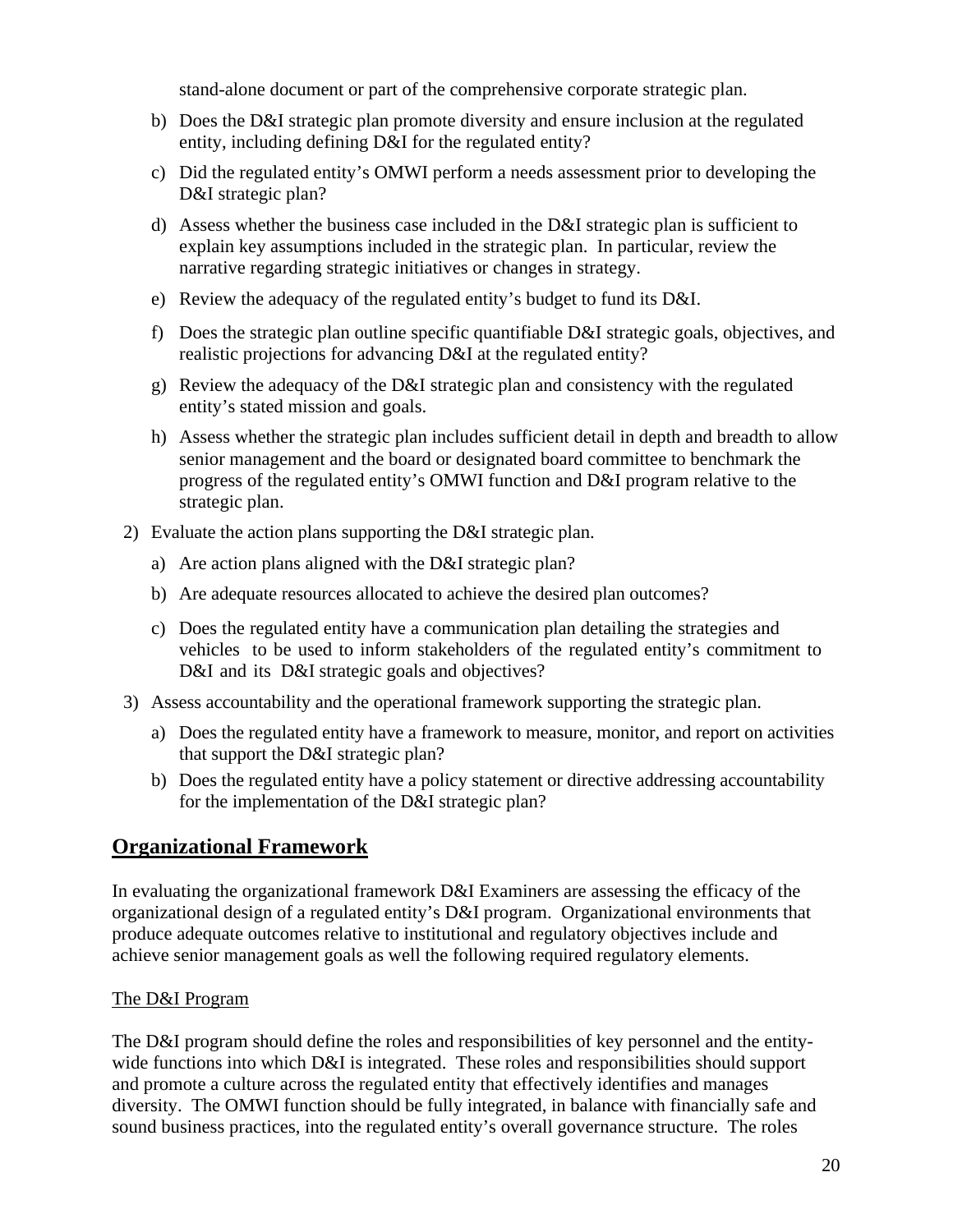and responsibilities should be designed to minimize the potential for conflicts of interest, ensuring the separation of operational and oversight responsibilities.

The D&I program, at a minimum, should include the following:

- A designated OMWI Officer;
- D&I policies and procedures;
- An operational framework;
- Incorporation of D&I and its associated principles, as a business discipline, into business activities;
- Promotion/facilitation of diversity in nominating or soliciting, and electing nominees for board positions;
- Promotion/facilitation of diversity in workforce and supplier activities including:
	- o Expectations/requirements for suppliers to commit to the best practices of D&I;
	- o Identification of contract types that are considered exempt under §1223.3(b) of HERA;
- Monitoring and reporting D&I program status for the regulated entity including:
	- o Identification of D&I analysis and measurement methodologies;
	- o Alignment with the regulated entity's D&I policy and objectives; and
	- o Communication channels among and across the board, senior management, and the business units regarding D&I.

#### Senior Management

Senior management is also responsible for fostering a tone that promotes diversity across the regulated entity. The highest levels of management are responsible for implementing boardapproved strategies and policies and ensuring effective management of the D&I program.

Senior management is responsible for:

- Ensuring that the diversity policy and standards are consistently applied across the regulated entity's business lines, units, and operations; and
- Allocating sufficient resources for the D&I program. Specific senior management responsibilities include:
	- o Reviewing annually (and updating, as appropriate) D&I policies, and submitting policies to the board, or a designated committee, for approval;
	- o Ensuring all staff receive appropriate training and tools to implement an effective D&I program;
	- o Managing board-approved D&I program performance goals;
	- o Approving the methodologies used to identify, assess, and measure diversity performance and taking appropriate action(s) in light of the performance results;
	- o Reviewing reports on the level and composition of diversity for decision-making and oversight; and
	- o Recommending budgets that allocate adequate resources.

#### OMWI Officer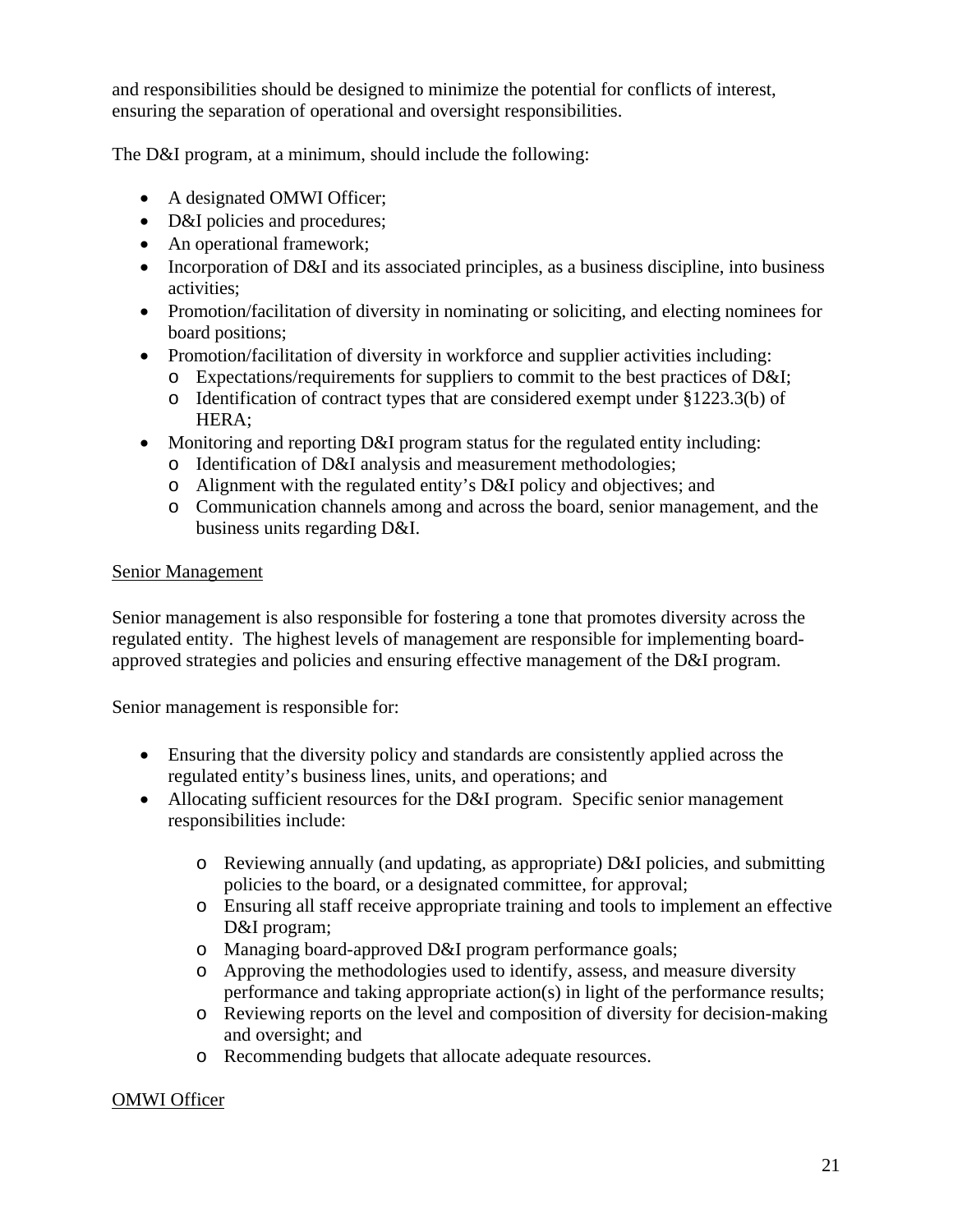The OMWI Officer is responsible for the day-to-day implementation (including the operation, maintenance and continuous improvement) of the OMWI function. The OMWI Officer should be independent of the business lines and report directly to the CEO, Chief Operating Officer (COO), or an equivalent. The OMWI Officer should have sufficient authority within the institution to bring critical D&I issues to the attention of the board, senior management, and business line staffs, through a defined process. The OMWI Officer should report on the D&I program to the board or an appropriate committee of the board, periodically or as requested by the board or a board committee. The OMWI Officer should be a part of the senior management team.

Specific responsibilities would generally include:

- Serving as a principal contributor to the implementation of the regulated entity's D&I strategic plan;
- Facilitating the development of corporate-wide and specific business unit D&I goals;
- Implementing operational strategies for identifying, assessing, measuring, monitoring, and reporting diversity across the business units; and
- Recommending corrective actions to address issues or official complaints in the workforce and/or supplier programs and implementing corrective actions.

#### Business Unit Management and Staff Accountability

Business unit management is responsible for demonstrating a commitment to an effective D&I program by implementing D&I policies and procedures. They are responsible for:

- Taking actions that are consistent with the articulated goals;
- Producing reliable management reports; and
- Reporting D&I performance results.

#### OMWI Operational Infrastructure

The D&I program and the OMWI function should be supported with a sound operational environment including, but not limited to, the appropriate systems, security, and tools. The daily operations of the D&I program and the OMWI function require access to sensitive data, some of which necessitates specific data handling procedures as mandated by federal law. This places a responsibility on business unit management to develop and maintain the appropriate business processes. Business unit management also must establish a sound internal control framework supporting the D&I program and OMWI functional processes, and any required tools including, but not limited to, end-user computing solutions, databases, and web-based applications.

Organizational Framework examination procedures are detailed below.

- 1) Review the regulated entity's D&I program and embedded framework to determine if the major components of the framework have been established and implemented. If major components of the framework have not been established or implemented, determine why. Major components of the D&I framework should include the following:
	- a) OMWI independence to perform its function and oversight responsibilities;
	- b) Adequately staffed OMWI office with sufficient resources and sufficient authority within the organization;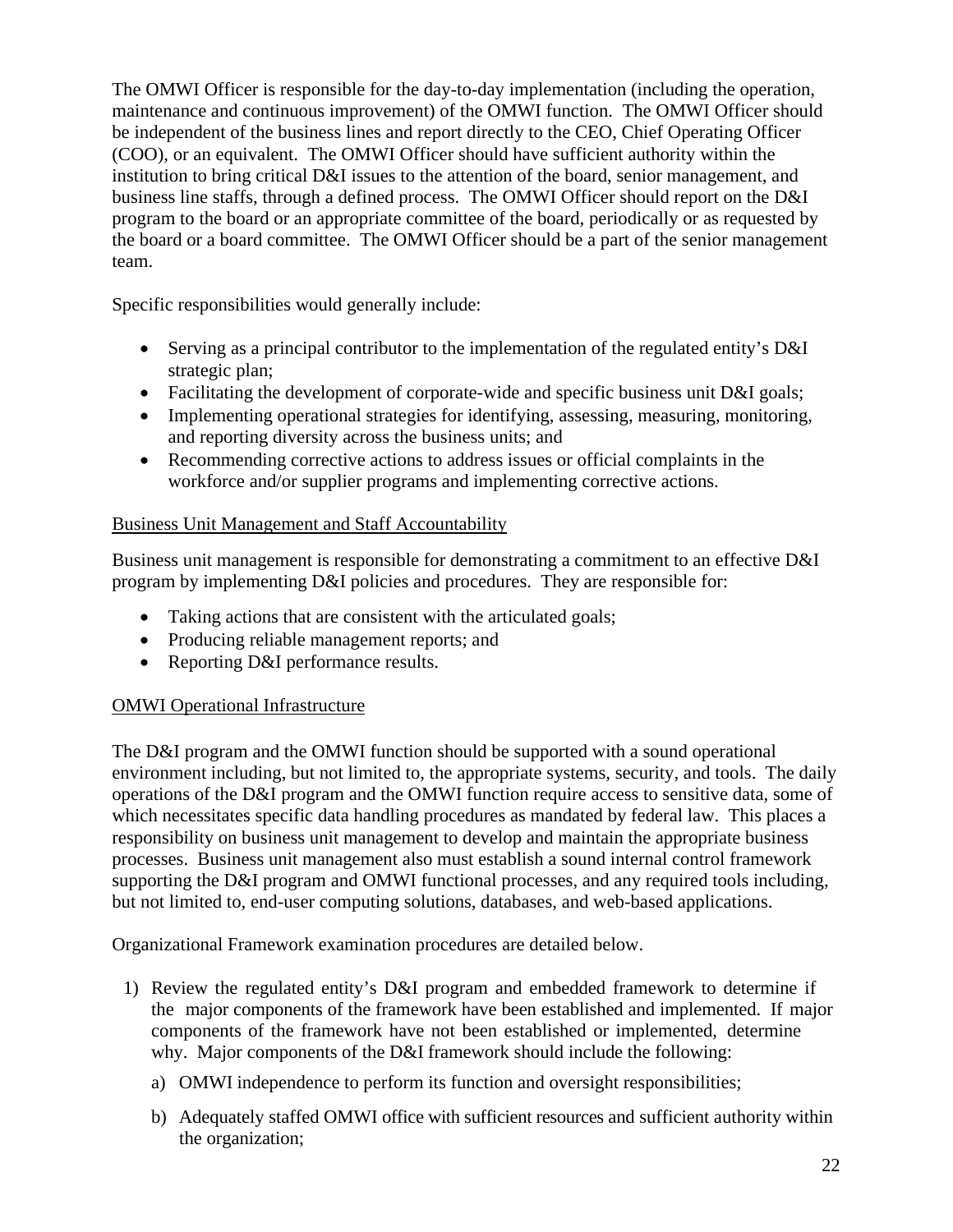- c) D&I training for the organization, including the board;
- d) Comprehensive D&I policy approved by the board or designated board committee;
- e) Detailed operating procedures;
- f) Metrics and quantifiable objectives;
- g) Detailed and complete board and management reporting; and
- h) Independent assessments by IA and Compliance.
- 2) Review the current OMWI organizational chart and evaluate the effectiveness of the organization by considering the reporting lines for key OMWI personnel.
	- a) Have significant management, personnel, or organizational changes occurred within the OMWI function?
	- b) To whom does the OMWI Officer report?
	- c) Is the reporting structure between the OMWI function and business units clearly described and defined?
- 3) Evaluate the resources allocated to OMWI.
	- a) Is staffing adequate? Consider staffing levels and capacity, experience, and expertise.
	- b) Does OMWI personnel possess the knowledge, skills, and abilities to effectively engage with the business lines on D&I related matters? Consider seniority and stature within the entity.
- 4) Evaluate the D&I policies and procedures.
	- a) Has the entity established adequate D&I policies that have been approved by the board or relevant committee?
	- b) Do the policies require regular review and updating to reflect changes in the regulated entity's D&I program?
	- c) Do the policies assign responsibility and authority for the D&I program and OMWI function?
	- d) Do the policies and procedures define the roles and responsibilities of key officers and personnel related to D&I?
	- e) Do the policies establish communication channels between the OMWI Office and the board, senior management, and the business units regarding D&I performance?
- 5) Evaluate the OMWI function's operational framework.
	- a) Does the regulated entity have documented business processes for D&I operational activities?
	- b) Does the regulated entity establish and maintain a sound internal control framework to support D&I activities including, but not limited to, internal reporting, external reporting, and data analysis?
- 6) If applicable, assess the effectiveness of the diversity advisory council to provide support and accountability.
- 7) Assess systems, processes, and internal controls of the D&I program for adequacy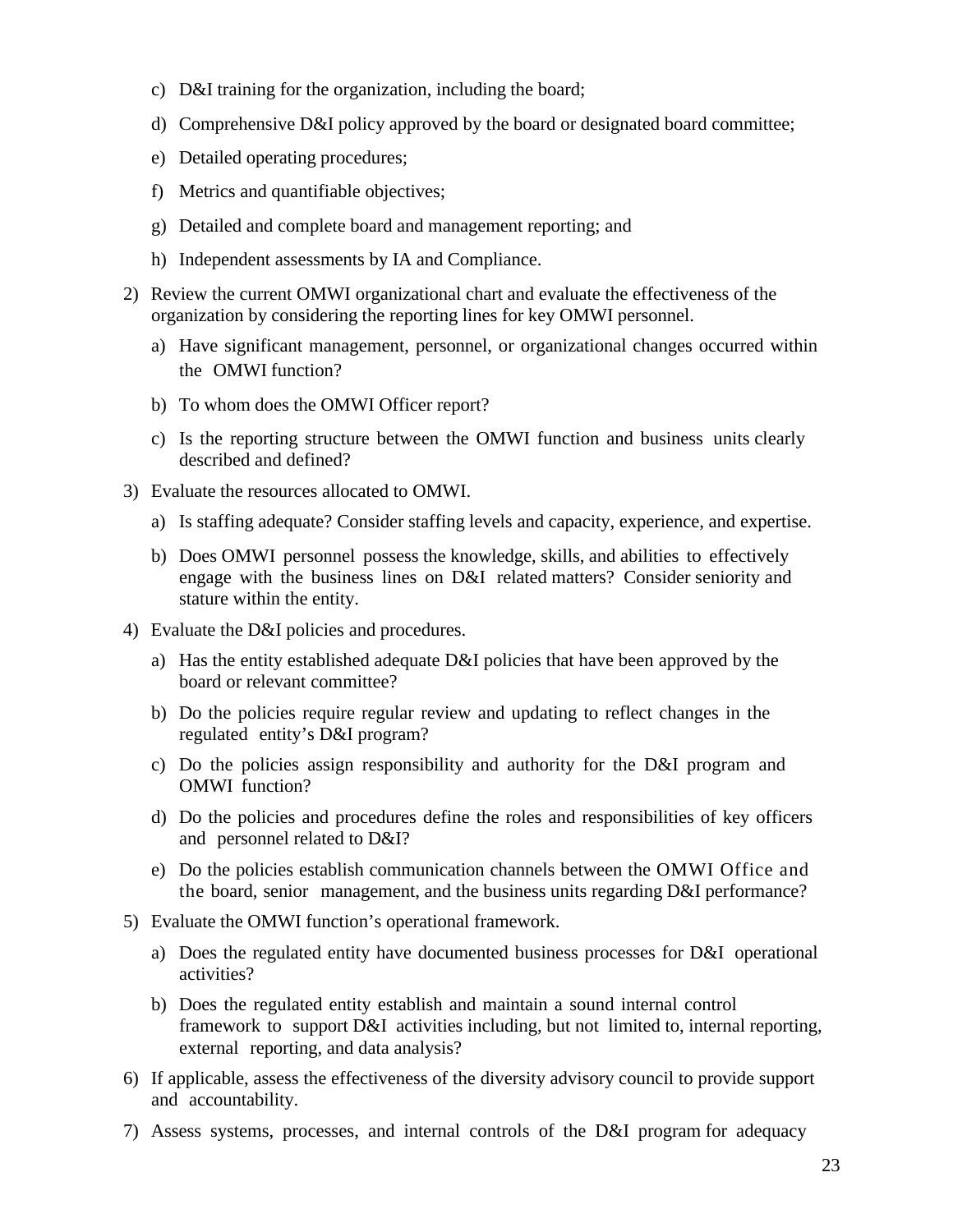<span id="page-26-0"></span>and accuracy. Review business process documentation and internal control testing results.

## **Workforce D&I**

The workforce D&I program should support and encourage each business group in the effort to identify and include diverse candidates in their hiring and promotion activities. Workforce D&I should be aligned with all key areas of the organization and integrated into the overall D&I management strategy.

The regulated entity should demonstrate leadership and commitment to an effective workforce D&I program by:

- Implementing D&I policies and procedures;
- Defining roles and responsibilities for carrying out the workforce D&I program;
- Establishing a workforce D&I plan;
- Producing workforce benchmarks and objectives; and
- Reporting workforce performance results.

The regulated entity should develop a workforce D&I program that will promote an inclusive work environment that avoids discrimination against any employee or applicant on the basis of race, color, religion, sex, national origin, disability status, genetic information, age, sexual orientation, gender identity, or status as a parent.

The program should:

- Define measures of success;
- Identify key personnel dedicated to workforce diversity and their duties, responsibilities, and technical expertise to ensure resources are effectively deployed to execute D&I goals;
- Establish procedures for identifying diverse candidates;
- Include procedures and metrics to measure and monitor internal D&I efforts as well as external trends in workforce D&I;
- Identify workforce D&I training for managerial staff to provide the appropriate education that enables business units to implement D&I in all recruiting, hiring, and promotion activities; and
- Where applicable, establish annual performance goals for the organization and each business unit that align with the D&I strategic plan to ensure management is accountable for ensuring D&I plans are in place in their respective businesses, and for measuring progress against these plans.

#### Workforce Diversity Roles and Responsibilities

The regulated entity should develop, implement, and maintain a workforce D&I program that is fully integrated into and across all levels of the organization. The program should: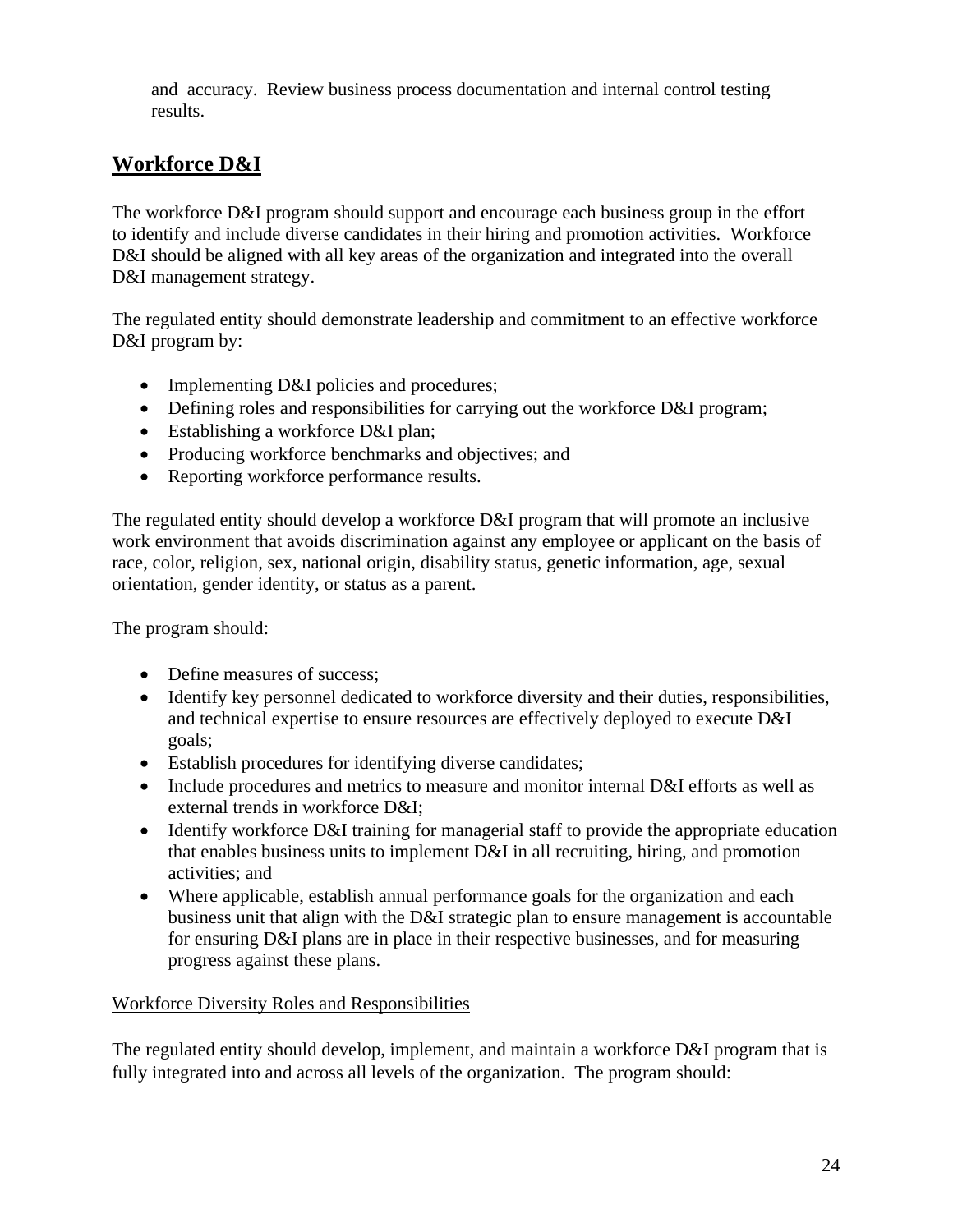- Have sufficient stature within the organization that allows critical D&I issues to be raised by the team to the board, senior management, and business line staff through a defined process;
- Have sufficient dedicated staff and resources to promote and oversee the integration of D&I in the business lines, and design activities that promote and foster D&I throughout the organization;
- Provide for training and education to ensure that business unit managers and supervisors in decision-making positions throughout the organization understand workforce D&I principles; and
- Establish measurements that are linked to departmental goals and objectives. Metrics should be included in the annual performance goals for each business unit/division of the organization.

#### Workforce D&I Plan

The regulated entity should establish a workforce D&I plan that has documented policies and processes. The workforce diversity plan should include:

- Building partnerships or alliances with academic institutions and organizations that promote workforce D&I, including non-profit organizations and the career placement offices at select graduate, professional, and undergraduate schools;
- Participating in various conferences and recruiting fairs sponsored by associations representing diverse populations;
- Incorporating a succession planning system for critical occupations that includes an ongoing, strategic process for identifying and developing a diverse pool of talent for the organization's potential future leaders;
- Promoting formal mentoring programs for personnel at all levels with an emphasis on aspiring senior-level employees. The mentoring process should cover the tracking, monitoring and mentoring of candidates from underrepresented groups positioned for senior assignments;
- Communicating goals for the D&I recruiting programs (DRP) throughout the entire organization. Specifically, the plan should outline the strategic goals and objectives of the overall recruiting program, and design and implement the DRP to align with, and support, the strategic plan;
- Maintaining a communication strategy that reinforces the workplace D&I commitment to all employees; and
- The communication strategy should incorporate action plans and develop organization-wide assessment and evaluation systems to monitor diversity progress throughout the regulated entity.

Workforce D&I examination procedures are detailed below.

- 1) Evaluate the policies and procedures to promote diversity and ensure inclusion within the regulated entity's workforce.
	- a) Determine the adequacy of the policies, procedures, and processes governing the employee lifecycle, including outreach and recruitment, onboarding, ongoing support, performance management, employee training and development, retention, and management and staff pipelines.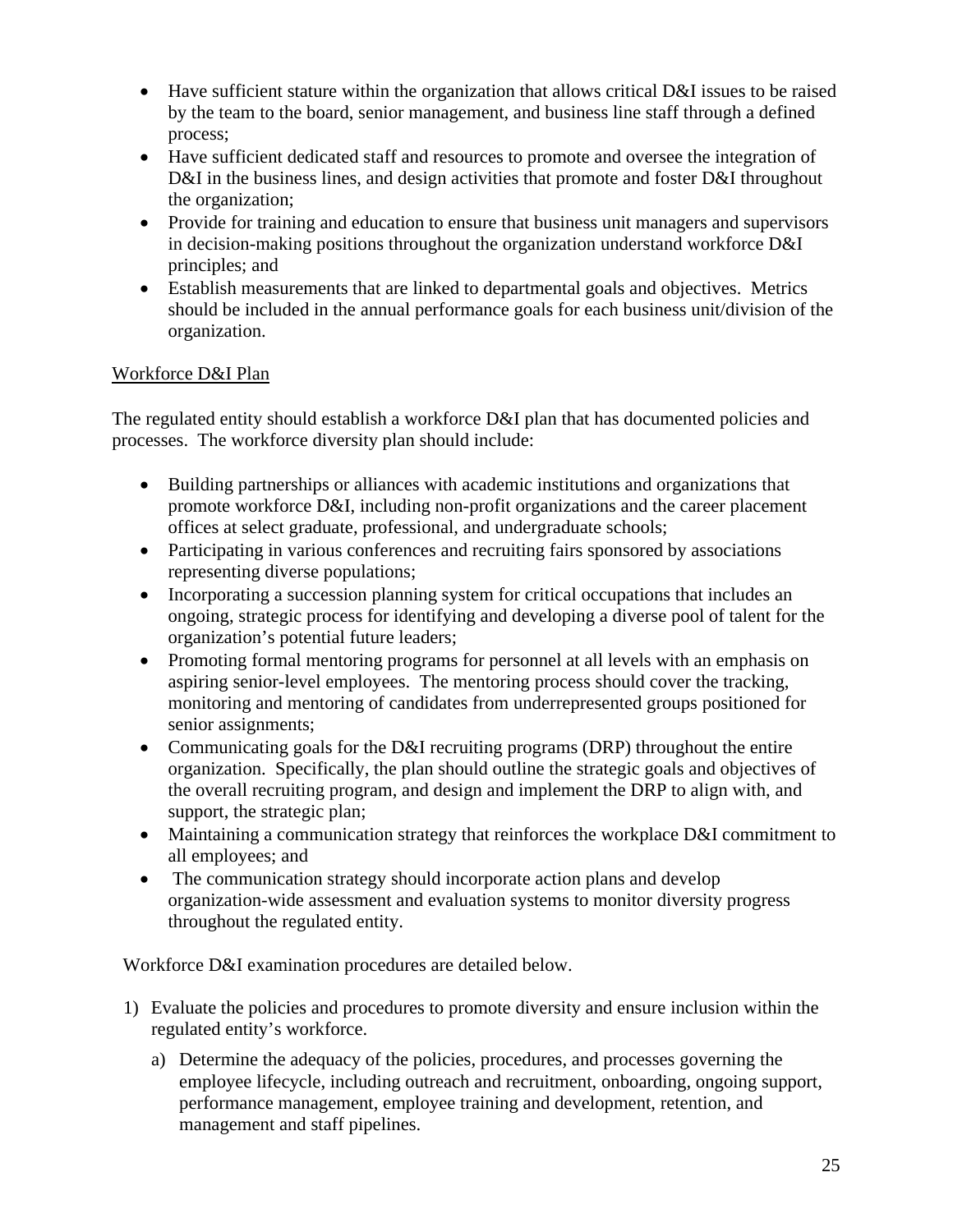- 2) Evaluate the workforce D&I program.
	- a) Determine the adequacy of metrics to measure and monitor the regulated entity's workforce diversity levels and trends. Does the program measure and monitor workforce D&I levels and trends both internally and externally?
	- b) Evaluate the regulated entity's OMWI training programs to address the continuing professional development and competencies of OMWI personnel.
	- c) Does the program define and provide for workforce diversity training for all management and staff to implement D&I in all recruiting, hiring, and promotion activities?
	- d) Does the program align with the regulated entity's D&I strategic plan? Does the program establish that management performance may be measured by the regulated entity's progress in accomplishing the workforce D&I plan objectives?
	- e) Determine the effectiveness of the regulated entity's staff recruitment program. Specifically, the program should outline the strategic goals and objectives of the overall recruitment program that are related to D&I.
	- f) Evaluate the regulated entity's identification and development of a diverse talent pool. The program should include talent management plans, assigned mentors, an evaluation of the skills required for promotions, and rotational assignments.
- 3) Assess workforce diversity roles and responsibilities.
	- a) Does OMWI have sufficient authority within the regulated entity to bring critical D&I issues to the attention of the board, senior management, and business line staff through a defined process?
	- b) Does OMWI have appropriate staff and resources to promote diversity and assess the inclusion of workforce diversity in the business lines, and also design activities that promote and foster workforce diversity throughout the organization?
	- c) Evaluate OMWI's core D&I competencies including, communication skills, influence skills, analytical skills, and change management respectively with the following questions.
		- 1. Does OMWI establish open and honest communication across the organization using and applying multiple methods and styles?
		- 2. Does OMWI gain support and commitment from others to take action toward developing and implementing the business strategy?
		- 3. Does OMWI gather and evaluate information as a framework for examining issues?
		- 4. Does OMWI anticipate the change in the business culture and react with the understanding, tools, and techniques to make change seamless and effortless?
		- 5. Does OMWI exhibit the ability to understand and apply information as a critical business and individual success factor that contributes to the business strategy?
- 4) Review the workforce D&I plan.
	- a) Does the plan address the establishment and/or maintenance of partnerships with academic institutions and organizations that promote workforce diversity?
	- b) Does the plan address a succession planning system for mission-critical positions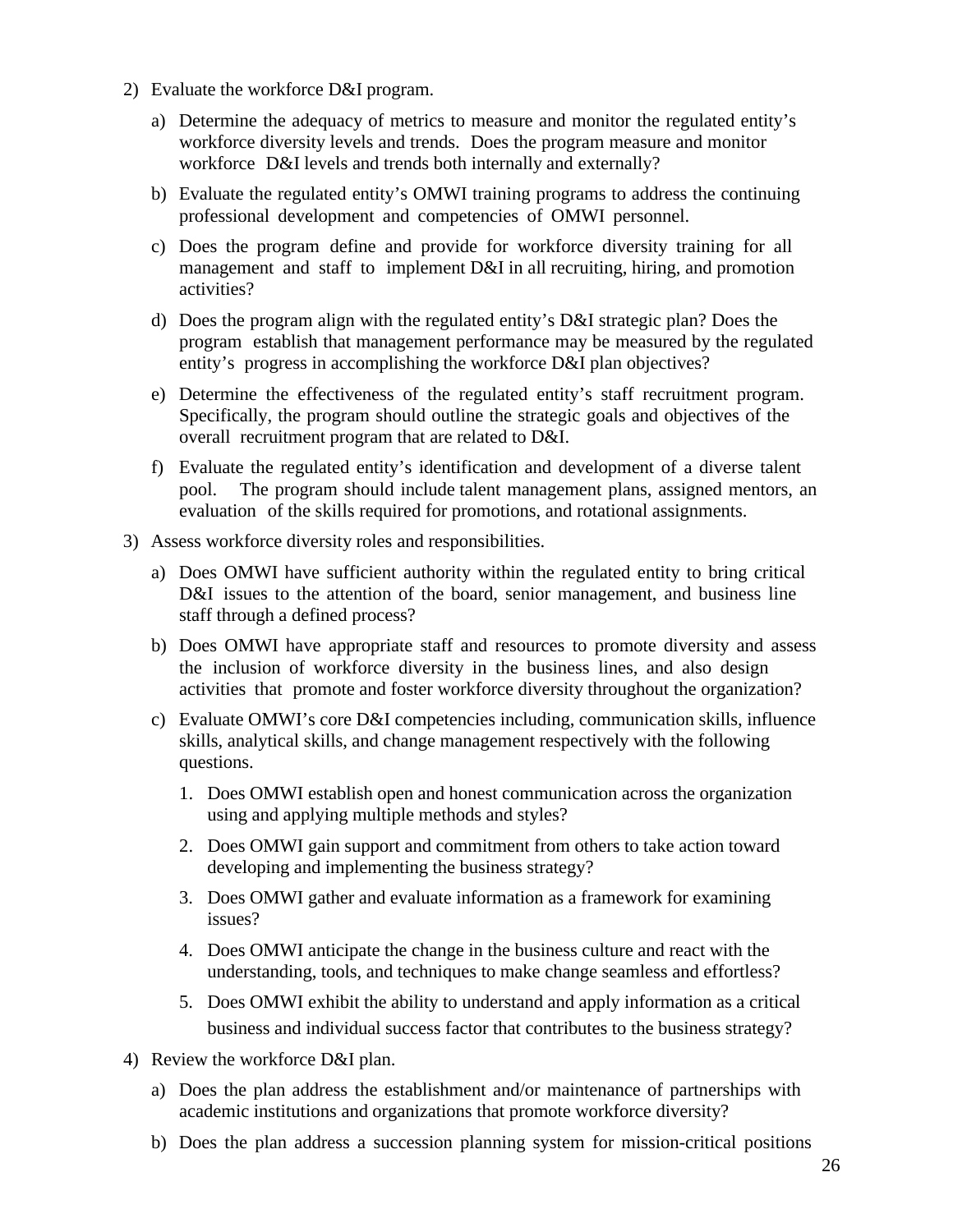<span id="page-29-0"></span>that includes an ongoing process for identifying and developing a diverse pool of talent for the organization?

- 5) Evaluate workforce D&I program performance measures and benchmarks.
	- a) Has management established measurements that are linked to organizational goals and objectives?
	- b) Does the program assess the processes used by the business units to comply with quantifiable workforce D&I goals?

## **Procurement**

In evaluating procurement, D&I Examiners are reviewing the adequacy and effectiveness of the regulated entity's supplier diversity program. OMWI is charged with seeking increased participation of MWDOBs in the programs and contracts of regulated entities as well as making evaluations to determine if their contractors and subcontractors have made good faith efforts to include minorities and women in their workforce.

The regulated entity should develop a supplier diversity component as part of its procurement policies and procedures to promote opportunities for MWDOBs to compete for procurement opportunities.

Procurement policies and procedures regarding supplier diversity should, at a minimum, address:

- Definition and identification of MWDOBs that supply goods and services, which include services of all kinds (e.g., information technology, legal, administrative services, brokers or dealers);
- Identification methods and strategies supporting diverse suppliers;
- Methodology for conducting due diligence in selecting suppliers, including consideration of, and engagement with, potential MWDOBs;
- Metrics to measure and monitor the supplier diversity levels and trends;
- Diversity training for all business unit procurement activities; and
- Management reporting on the supplier diversity components of procurement policies, including competitive bidding, contract reviews, and outreach activities.

#### Supplier Diversity Program

The supplier diversity program should be responsible for supporting each business group in its effort to identify and include diverse suppliers in their purchasing activities. Supplier diversity should be aligned with all key areas of the organization and integrated into the overall diversity management strategy.

The regulated entity should demonstrate a commitment to an effective supplier diversity program by:

- Implementing supplier diversity policies and procedures;
- Defining roles and responsibilities for carrying out the supplier diversity program;
- Executing a supplier diversity development plan;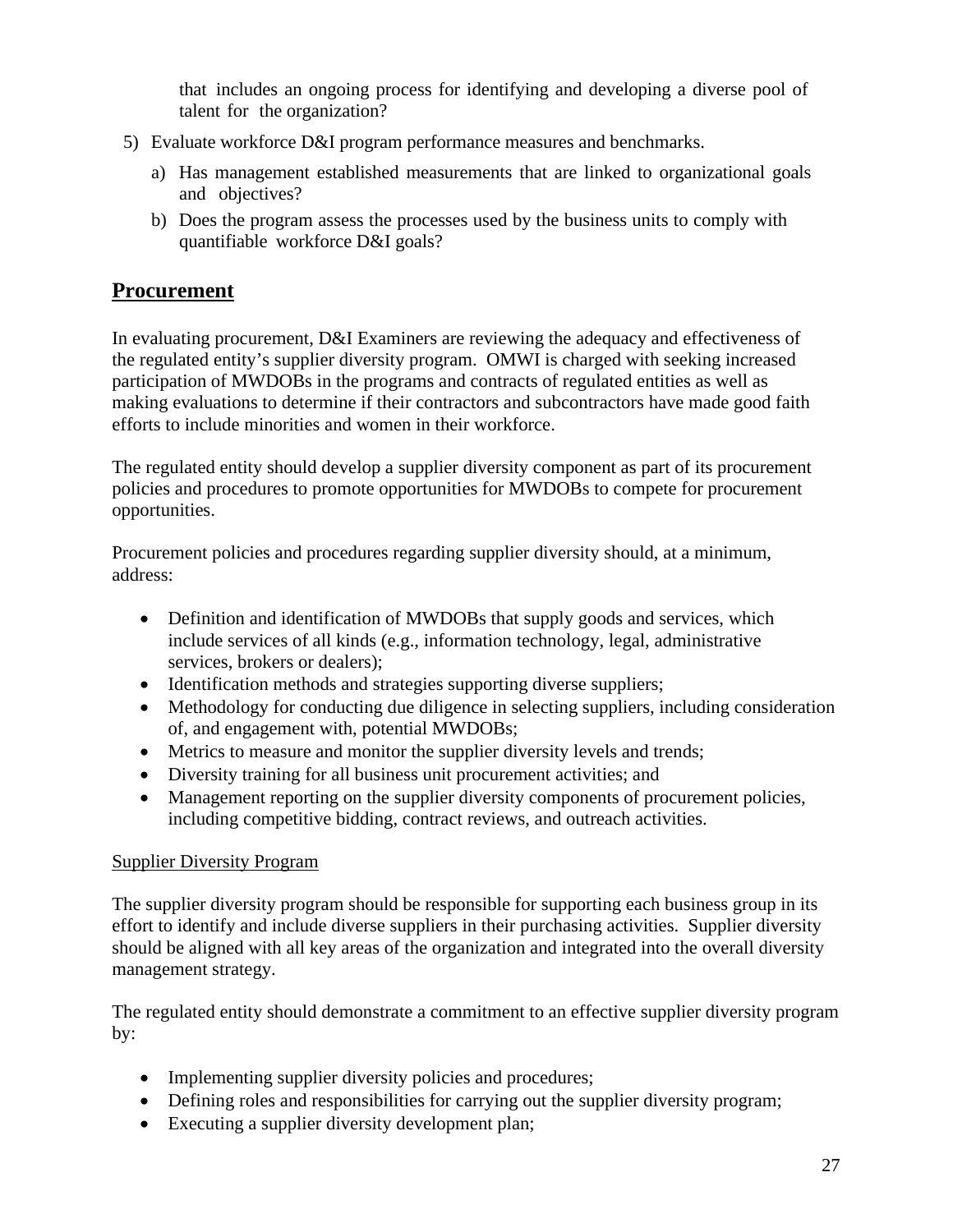- Producing performance measures and benchmarks; and
- Collecting performance results.

The regulated entity should maintain a supplier diversity program that is fully integrated into the entire organization. The supplier diversity program should be appropriately integrated across all levels of the organization, as well as into new business initiatives, products, activities, processes, and systems.

The supplier diversity program should:

- Have sufficient authority within the institution to bring critical supplier diversity issues to the attention of the board or designated board committee or senior management;
- Maintain a certification program to ensure that the bidding opportunities reach eligible MWDOBs including, but not limited to, law firms and other suppliers of professional and consulting services;
- Provide training and education to ensure that individuals in decision-making positions throughout the organization understand supplier diversity principles and commitment; and
- Establish measurements that are linked to strategic goals and objectives. Metrics should be included in the annual performance goals for business unit(s)/division(s) of the organization.

#### Development Plan

The supplier diversity development plan for the entity should reflect the corporate-wide commitment to supplier diversity. The regulated entity should develop a plan to conduct external outreach activities seeking MWDOBs through active involvement with national and regional minority business development organizations, and participation in procurement events. MWDOB opportunities should be promoted on an ongoing basis, and a method to measure results should be developed.

The supplier diversity development plan should, at a minimum:

- Incorporate mentoring; training and education; supplier development councils; networking; and capacity-building activities;
- Identify the process to reach supplier diversity goals with specific timetables, establish responsibilities for achieving those goals, and monitor and track results on an ongoing basis; and
- Define activities for outreach in contracting opportunities to MWDOBs including, but not limited to, information technology and administrative service providers, and law firms.

Procurement examination procedures are detailed below.

- 1) Review the regulated entity's MWDOB certification program. Assess whether the supplier diversity certification program is effective at providing opportunities for eligible MWDOBs.
- 2) Evaluate the regulated entity's periodic monitoring of the MWDOB relationship(s).
	- a) Does the periodic monitoring occur timely and on a regular basis?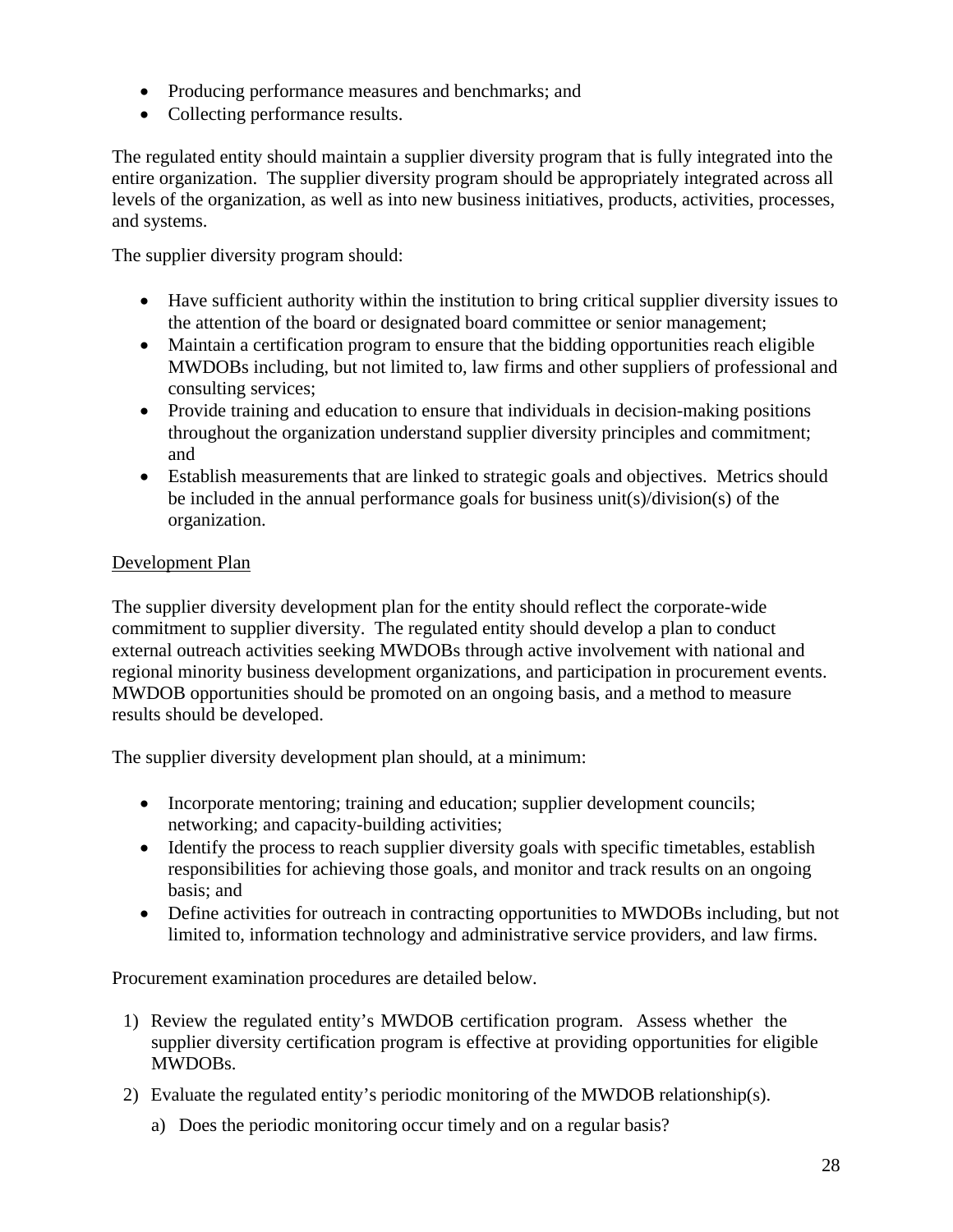- b) Does the periodic monitoring consistently include the review of changes in risk levels?
- c) Does the periodic monitoring include the review of conformance to the contract, including the service-level agreement, audit reports, and other required reporting addressing business continuity, security, and other facets of a MWDOB relationship?
- 3) Evaluate how supplier diversity is addressed in the procurement policy.
	- a) Does the policy provide a clear definition of MWDOBs?
	- b) Does the policy establish procedures requiring the publication of contracting opportunities to encourage MWDOBs to submit offers or bid for contracts?
	- c) Does the policy require procedures for managing the engagement with MWDOBs?
	- d) Does the procurement policy define contract exemptions?
	- e) Does the policy identify the thresholds, exceptions, and limitations considered when determining exemptions?
	- f) Does the policy describe the rationale and need for the thresholds, exceptions, or limitations?
	- g) Does the policy address the criteria used to implement the thresholds, exceptions, or limitations?
	- h) Does the policy consider any negative impact the implementation of thresholds, exceptions, and limitations would have on contracting opportunities for MWDOBs?
	- i) Does the policy include a process for exemptions review and modifications?
	- j) Does the policy provide an on-going process to identify new MWDOBs?
	- k) Evaluate the process for giving consideration to MWDOBs when reviewing and evaluating contract proposals and hiring service providers as required under section 1223.2 (c).
- 4) Assess procedures and practices performed to meet the supplier diversity-related policies.
	- a) Does the regulated entity define processes for conducting due diligence in consideration of MWDOBs?
	- b) Does the policy require metrics to measure the supplier diversity levels and trends for both internal and external suppliers?
	- c) Does the policy require supplier diversity training for all business units to ensure that staff has the appropriate tools to effectively implement D&I in all procurement and contracting activities?
- 5) Assess contracting processes for the solicitation, identification, and selection of professional services and consulting firms including, but not limited to, administrative services, human resources, facilities, legal, accounting, and information technology.
	- a) Are formal processes in place to demonstrate consideration of MWDOBs in procuring professional services?
- 6) Review supplier diversity roles and responsibilities.
	- a) Does OMWI and procurement management have sufficient authority within the institution to bring critical supplier diversity issues to the attention of the board, senior management, and business line staff through a defined process?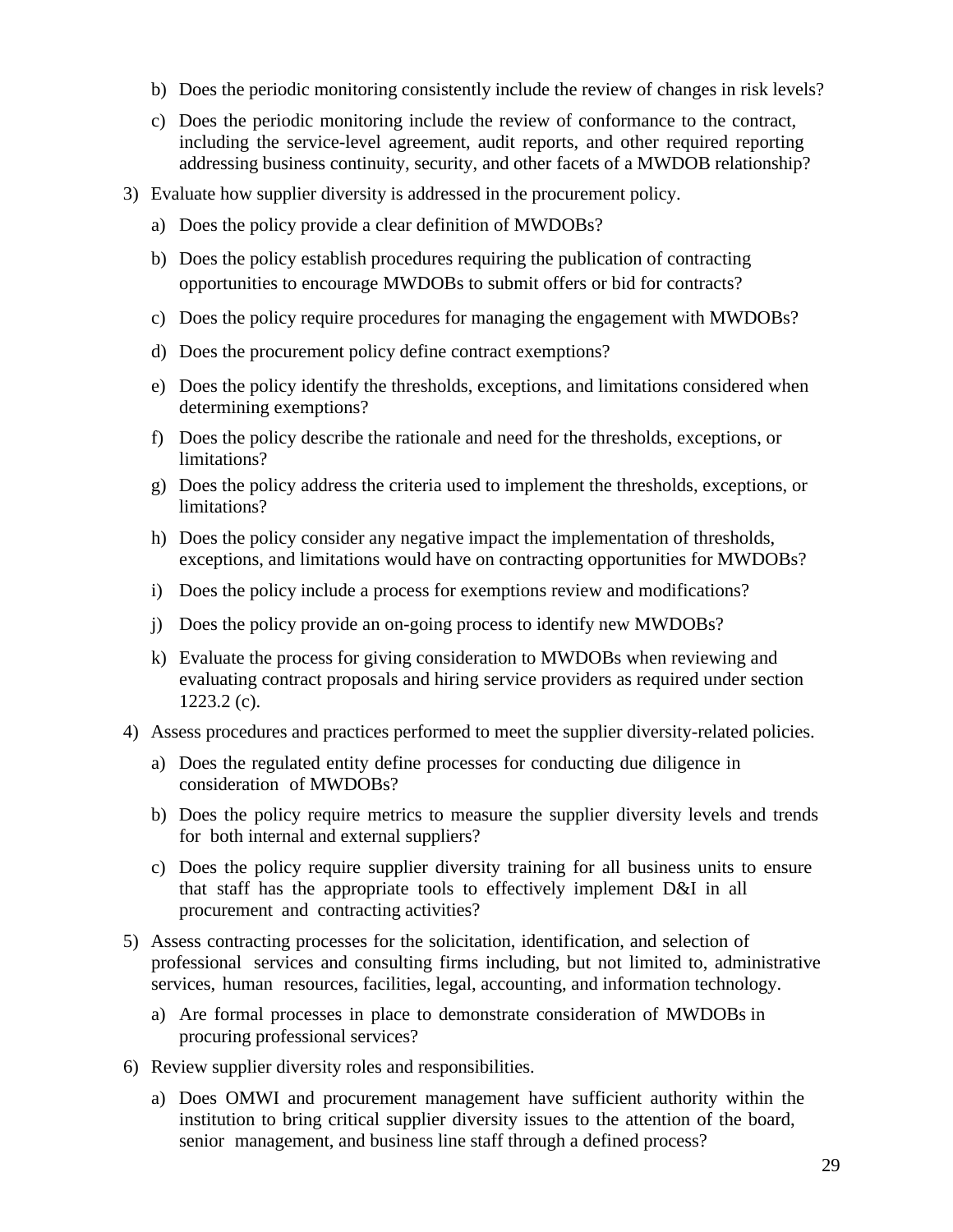- b) Does supplier diversity program management have appropriate resources assigned to support the program?
- 7) Evaluate the supplier diversity development plan.
	- a) Determine whether supplier diversity development activities include goals with specific timetables, responsibilities for achieving the goals, ongoing measurement and monitoring, and supplier performance reviews.
	- b) Does the development plan include key activities such as: mentoring; training and education for MWDOBs; supplier development councils; networking; capacitybuilding activities; and an awards and recognition program within the regulated entity?
	- c) Does the development plan identify the process to reach supplier diversity goals with specific timetables, establish responsibilities for achieving those goals, and provide a means to monitor and track results on an ongoing basis?
- 8) Assess supplier diversity performance measures and benchmarks.
	- a) Determine the adequacy of metrics used to measure and monitor supplier diversity levels and trends.
	- b) Are there quantifiable goals, metrics, and performance measures that allow for regular benchmarking of actual performance versus planned projections?
	- c) Does the program evaluate and assess supplier diversity with data on contract spending, percentage spend with MWDOBs, percentage of contracts with MWDOBs subcontractors, and contractor workforce demographics?

### <span id="page-32-0"></span>**Finance**

The promotion of a diverse and inclusive corporate culture extends to all business activities of regulated entities, including the consideration and utilization of MWDOBs in financial activities.

Senior management should ensure that D&I goals as identified in the organization's strategic plan are reinforced by programs, policies, and processes within the organization's finance environment. Regulated entities are responsible for ensuring that the integration of D&I into finance-related activities of the organization appropriately complies with the MWI Rule as set forth in 12 C.F.R.1223. Effective policies and practices should appropriately establish:

- Responsibility and accountability for adherence to 12 C.F.R. 1223 and organizational D&I finance diversity goals;
- Protocols for whereby adherence is achieved;
- A reporting structure to monitor regulatory compliance;
- Procedures for corrective action in the event of noncompliance with internal policies and/or regulatory guidance; and
- A transparent and appropriately documented evaluative and decision-making environment as it relates to MWDOB participation in finance-related activities.

Appropriate oversight to ensure compliance should be evident in polices and risk management practices that address: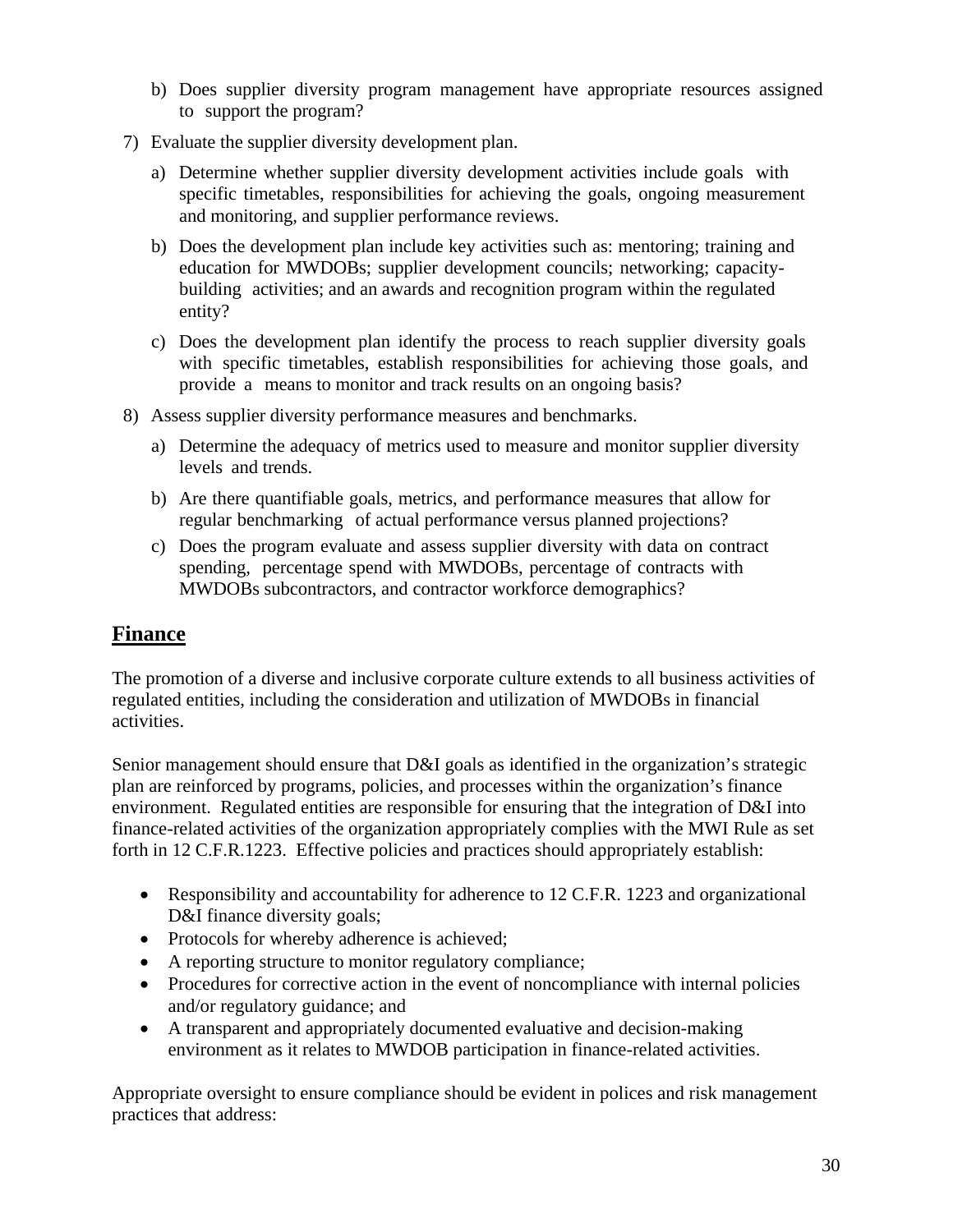- Credit or lending policies and procedures;
- Issuance or guarantee of debt, equity, and MBS;
- Purchasing, sale or servicing of single-family, multifamily mortgage loans or any other capital markets activities; and
- Execution of Community Investment and Affordable Housing Programs.

Finance examination procedures are detailed below.

- 1) Assess processes for ensuring the consideration and utilization of disabled-owned brokers and dealers in finance activities, including but not limited to, issuing debt, equity, or securities; selling and managing assets; and making equity investments.
	- a) Do policies and procedures extend activities beyond outreach?
	- b) Does the regulated entity initiate financial transactions with MWDOBs?
	- c) Does the regulated entity provide equal consideration to MWDOBs in all segments of its financial transactions, including the higher margin transactions?
	- d) Has the regulated entity adopted metrics that measure progress in all segments of financial transactions?
	- e) Has the regulated entity performed analysis and documented where opportunities for MWDOBs do and do not exist?
	- f) Are any financial transactions classified as exempt from including or considering MWDOBs? If so, evaluate reasons for validity.

#### Credit Risk

*Policies and Procedures*

- 1) Assess credit risk management policies and procedures implemented to ensure alignment with 12 C.F.R. 1223.
	- a) Has the regulated entity performed an assessment of policies to ensure alignment with 12 C.F.R. 1223? If so, what updates or revisions did the regulated entity identify that either meet or were required to ensure alignment with 12 C.F.R. 1223?
- 2) Review departmental policies and procedures relevant to compliance with 12 C.F.R. 1223.
	- a) Are policies and procedures current, sufficiently detailed, and consistent with the requirements identified in 12 C.F.R. 1223?
	- b) Do policies and procedures clearly identify and define responsibility for adhering to established parameters?
	- c) Are ongoing reporting requirements established and reasonable to adequately monitor compliance with 12 C.F.R. 1223 across the regulated entity?
- 3) Review the credit-related policies and procedures that apply to MWDOBs. Evaluate how the policies establish responsibility and accountability for various activities. Consider:
	- a) Approval process;
	- b) Risk-rating process; and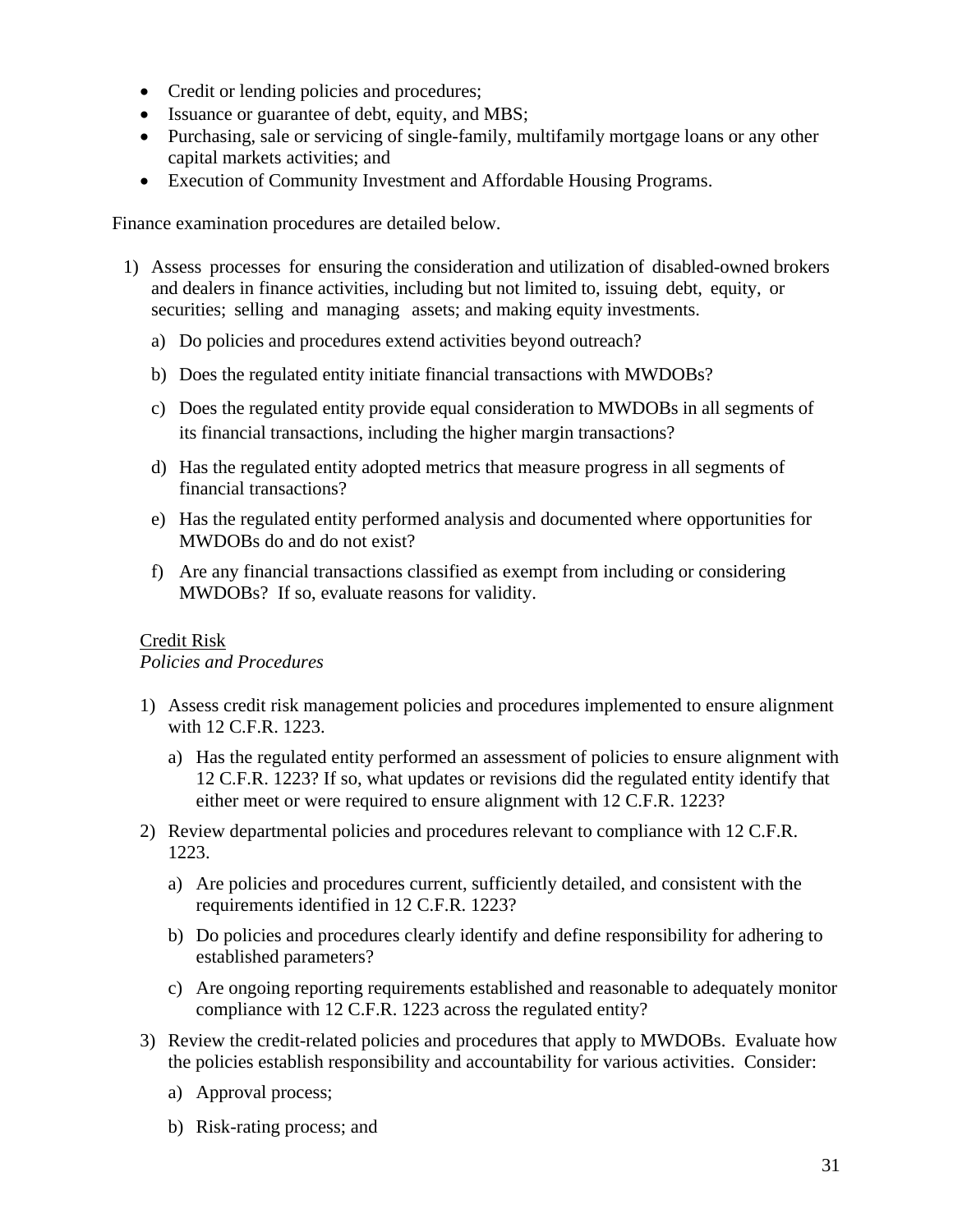- c) Exception and over-limit process.
- 4) Evaluate the policy's suitability to any planned changes in credit activities. (For example, introducing a new product.)
	- a) Is the potential for MWDOB participation included as part of an assessment for new products?
- 5) Evaluate and assess the adherence to remedies or corrective actions for MWDOBs' noncompliance with credit risk policies.

#### *Risk Management Practices*

- 1) Evaluate the chief risk officer (CRO), or equivalent, and the role relevant to the regulated entity's D&I program.
- 2) Evaluate the independence, scope of responsibility, and objectivity of business units and/or personnel with D&I program-related credit risk management responsibilities.
	- a) Do the credit risk management functions have the authority to enforce their D&I related policies and procedures across the regulated entity?

#### *Exemptions*

- 1) Have any credit-related business activities been identified as exemptions? If applicable, for any exemptions identified, does the regulated entity document:
	- a) The rationale and need for the thresholds, exceptions, or limitations;
	- b) The criteria used to implement the thresholds, exceptions, or limitations; and
	- c) Any negative or adverse impact the implementation of the thresholds, exceptions, or limitations would likely have on contracting opportunities for MWDOBs.

## Single-Family, Multifamily, and Capital Markets

#### *Policies and Procedures*

- 1) Evaluate the regulated entity's policies, procedures, and guidelines in compliance with 12 C.F.R. 1223, including, but not limited to, policies governing contracts for the issuance or guarantee of any debt, equity, or mortgage-related securities; the management of mortgage and securities portfolios; the making of equity investments; and the purchase, sale and servicing of single- and multifamily mortgage loans.
- 2) Specific to OF, evaluate the OF's policies, procedures, and guidelines in compliance with 12 C.F.R. 1223 governing debt issuance, debt servicing, dealer selection, and dealer activities monitoring, and evaluate their appropriateness.
- 3) Evaluate the adequacy of D&I-related departmental policies, procedures, and guidance to ensure sufficient controls are in place.
- 4) Determine whether the policies, procedures, and practices that the regulated entity uses to qualify and disqualify MWDOBs are clear and that they are adhered to by regulated entity management and staff.
	- a) Does the regulated entity's dealer compliance program have an appropriate process for ensuring MWDOBs dealers are qualified?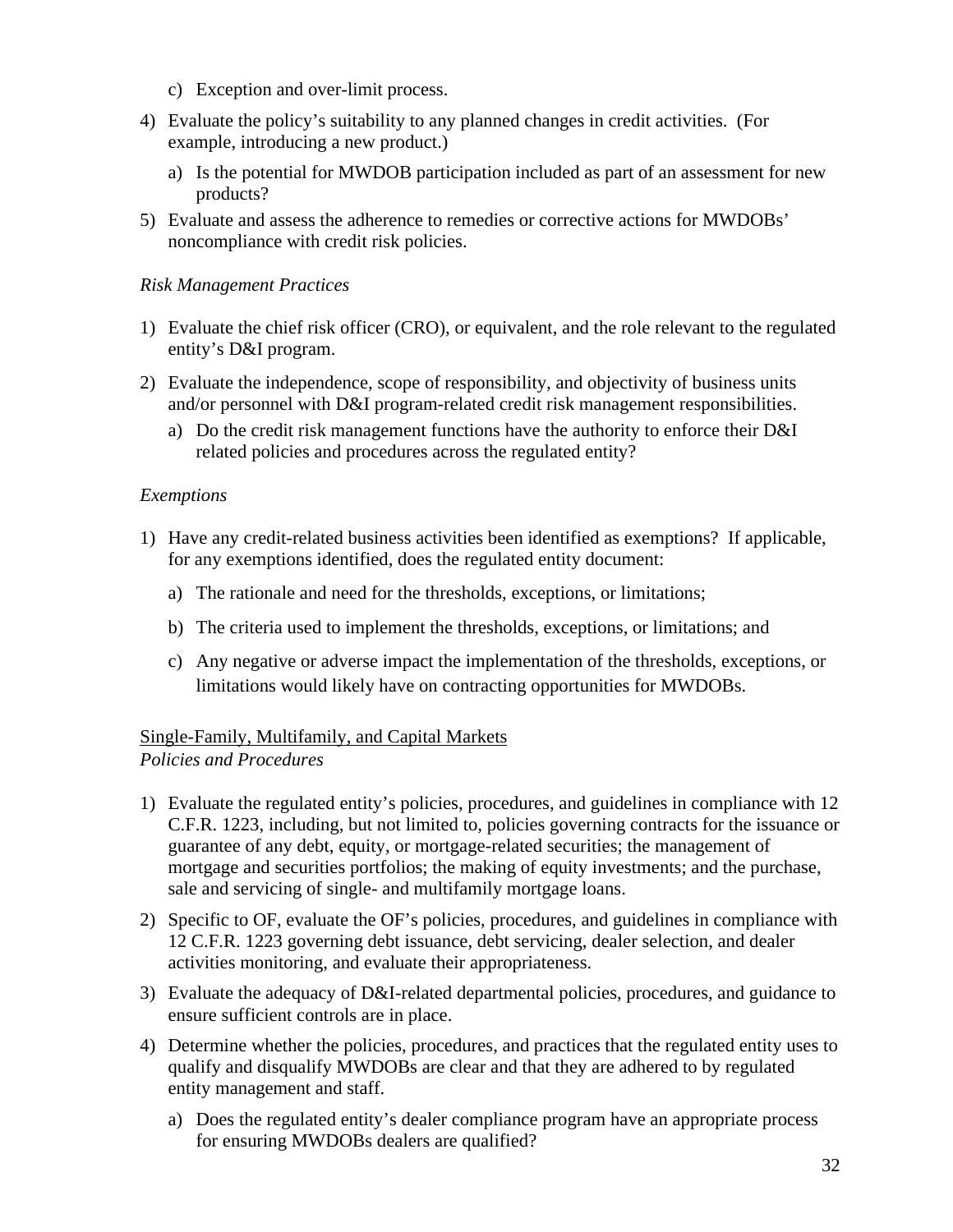- b) Are programs in place to promote the participation of new MWDOBs in approved selling groups? If so, are such programs appropriately managed and are established criteria clearly defined?
- 5) Where applicable, review and assess the policies governing the rotation of dealers into and out of the various selling groups.
	- a) Are policies clear, in written form, approved by either the board or a board-level committee?
	- b) Is there a process in place to test for and ensure management and staff adhere to internal policies?
- 6) Where applicable, determine whether the policies used to determine the leads and coleads on global bonds are clear, in written form, approved by either the board or a boardlevel committee, and equitably administered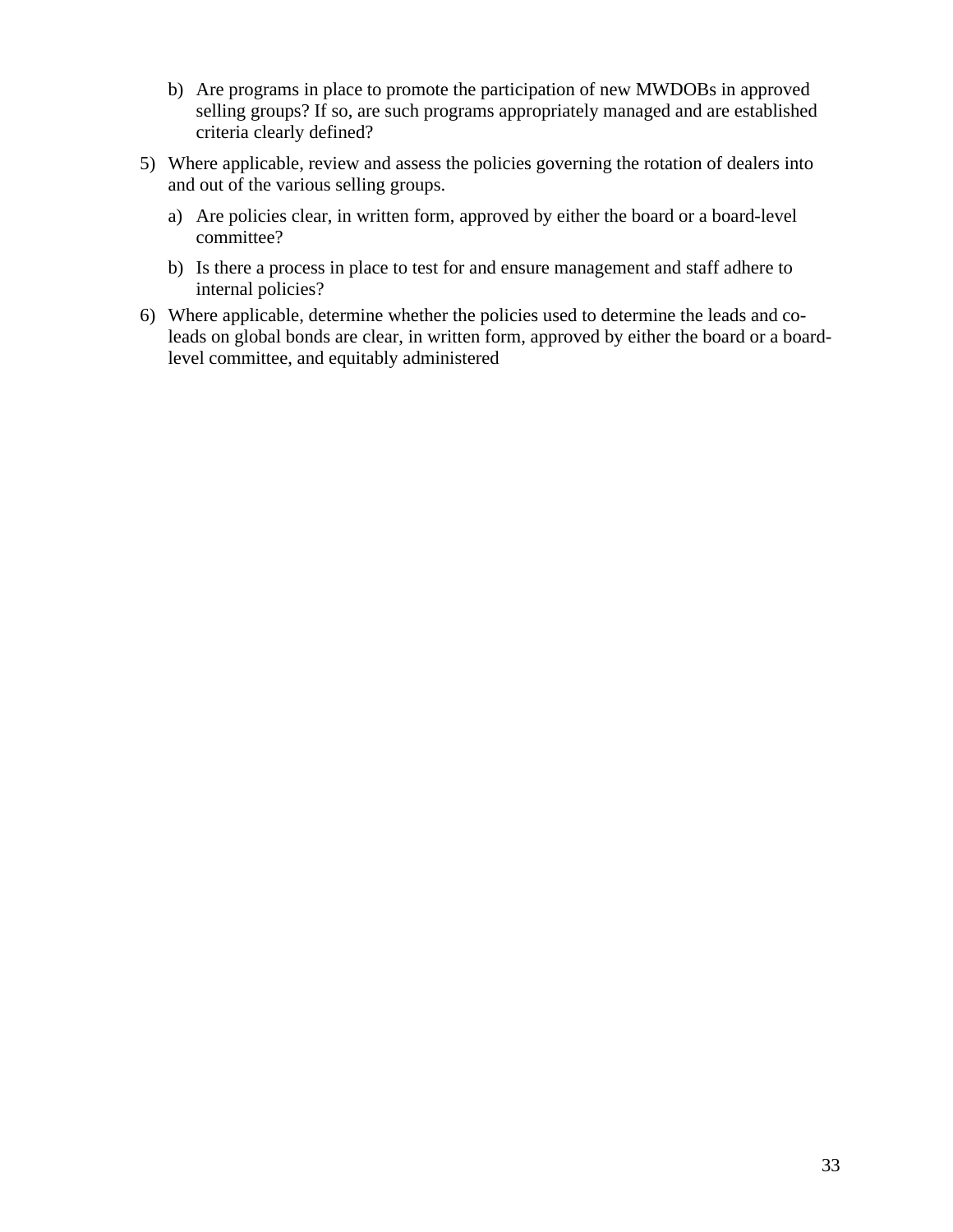#### *Risk Management Practices*

- 1) Evaluate the adequacy of risk tolerances, in alignment with 12 C.F.R. 1223, established in the various activities of debt issuances, debt servicing, dealer selection, dealer activities monitoring, investment disclosures, cost of funds, data sources, data usage, development and use of key indicators, etc.
	- a) Has the regulated entity performed an assessment or impact analysis of risk tolerances established to comply with 12 C.F.R. 1223?
- 2) Review and assess the regulated entity's strategy for managing concentration risk and evaluate its reasonableness.

#### Single-Family and Multifamily Seller/Servicers

- 1) Review and assess the regulated entity's policies, procedures, and processes for evaluating new MWDOB applicants for approval as multifamily and single-family seller/servicer counterparties.
- 2) Review and assess the regulated entity's policies related to maintaining eligibility requirements for MWDOB multifamily and single-family seller/servicer counterparties.
- 3) Assess whether the regulated entity has adequate policies, procedures, and processes in place to monitor MWDOB multifamily and single-family seller/servicer counterparties' compliance with continuing eligibility requirements.
- 4) Assess whether the regulated entity has adequate policies, procedures, and processes in place to monitor MWDOB multifamily seller/servicer counterparties' compliance with business and transactional requirements.
	- a) Evaluate the regulated entity's practices for maintaining current and complete policies and procedures related to managing MWDOB counterparty relationships.
- 5) Assess the MWDOB Seller/Services approval process.
	- a) If applicable, review a sample of recently approved MWDOB seller/servicers and determine whether the regulated entity performed appropriate due diligence in assessing a company prior to it becoming an approved seller/servicer.
	- b) Has the regulated entity performed an assessment or impact analysis to determine compliance with 12 C.F.R. 1223? Assess and conclude on the adequacy of the analysis.
- <span id="page-36-0"></span>6) Evaluate whether a regulated entity performs monitoring of its MWDOB multifamily and single-family seller/servicers.
	- a) Is the MWDOB seller/servicer monitoring customized? If so, to what degree and based on what criteria?

#### **Data Management**

An effective D&I data management environment ensures appropriate reporting lines and the use and integrity of reports that provide key data necessary for the creation and maintenance of a diverse and inclusive organizational environment. In order to provide the necessary tools for management oversight, an effective reporting framework should be comprehensive and include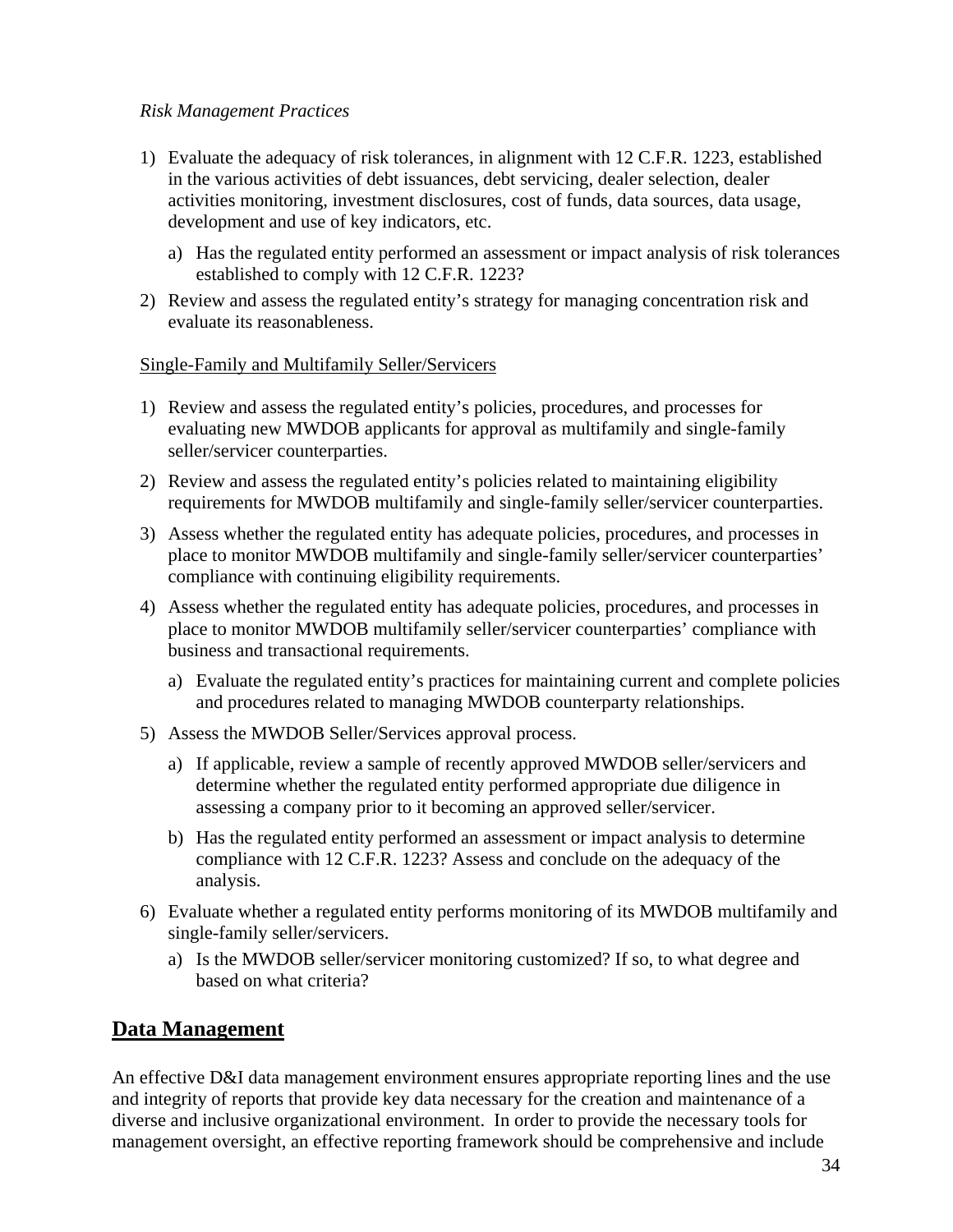internal reporting to the regulated entity's OMWI Officer, and reporting from the OMWI Officer to senior management. As well, the reporting framework should also include external reporting to the entity's board and quarterly and annual reporting to FHFA.

The D&I data management and data collection process should ensure that the board, senior management, and other organizational stakeholders receive complete and accurate data in a timely manner. Given that the board and senior management utilize data regarding organizational D&I performance to set D&I strategic goals and quantifiable objectives, make critical decisions, and enact policy and policy changes, the integrity of the data collection process and data management is key in ensuring effective oversight.

Effective D&I data management oversight and an effective D&I Regulatory Reporting organizational environment will include:

- Clearly defined organizational roles within the D&I reporting function;
- Management policies and procedures that address continuity in D&I reporting and reporting lines;
- Internal policies and procedures for D&I program reporting to ensure the integrity and availability of data;
- Timely submission of reports to OMWI, senior management, the board, FHFA, and other key stakeholders;
- A control environment that provides for routine validation of data supplied to senior management;
- A control environment that provides for routine review of technologies used to support the D&I reporting process, specifically those developed internally or User-Developed Applications (UDAs);
- Effective controls in place to ensure that Regulatory Reporting aligns with guidance provided MWI Rule and applicable Regulatory Reporting Requirements and Instructions; and
- Proper change management process to ensure that relevant policies, processes, and procedures are updated to align with changes to reporting requirements.

#### Regulatory Reporting

External reporting requirements include annual and quarterly regulatory reporting to FHFA.

#### *Annual Reporting*

Regulated entities are required to report in writing a description of its efforts to promote diversity and to ensure the inclusion and utilization of all minorities, women, and individuals with disabilities at all organizational levels and MWDOBs in all contracts for goods and services. The MWI Rule requires each regulated entity to submit to the FHFA Director, on or before March 31 of each year, a detailed annual report summarizing their D&I activities during the reporting year (January 1 through December 31 of the preceding year) and other such reports as the Director may require. Each regulated entity also is required to submit the EEO-1 Employer Information Report (Form EEO-1, used by the Equal Employment Opportunity Commission (EEOC) and the Office of Federal Contract Compliance Programs (OFCCP) to collect certain demographic information) or similar report.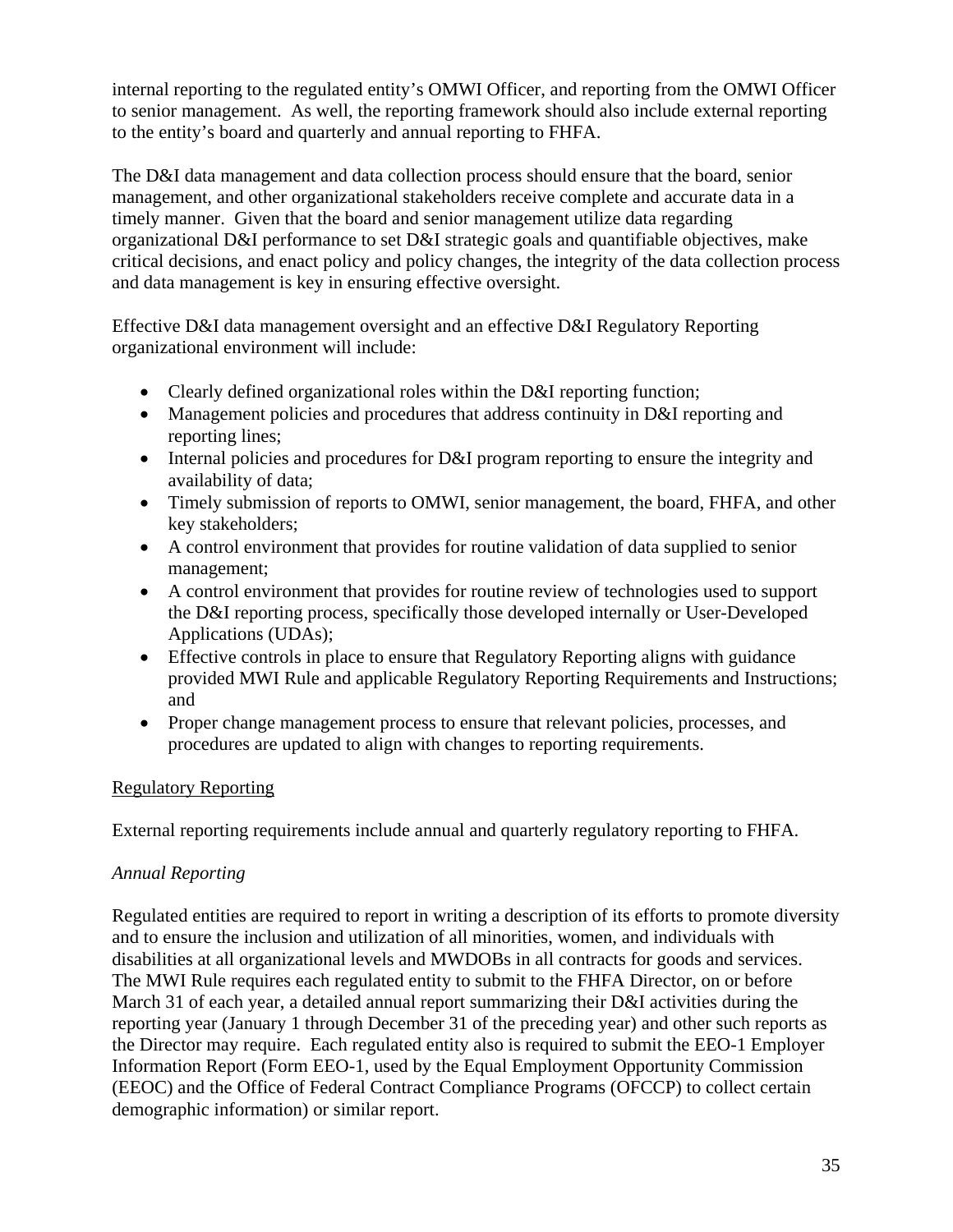#### *Quarterly Reporting*

12 C.F.R. 1223.22(c) also provides that the Director may require the submission of reports other than the annual report, thereby providing the basis for establishing quarterly data submissions as regulatory reporting, in addition to the annual report. Further, 12 C.F.R. 1223.22(a) advises that the Director may prescribe the format of any report by a regulated entity to the Agency.

The following reports are due quarterly to OMWI:

- **Finance and Counterparties** via the FHFA's OMWI Data System. This report shall be submitted on or before the end of each quarter (March 31; June 30; September 30; and December 31) summarizing results for the preceding quarter.
- **Procurement** via the FHFA's OMWI Data System. This report shall be submitted on or before the end of each quarter (March 31; June 30; September 30; and December 31) summarizing results for the preceding quarter.
- **BOD and Workforce** via the FHFA's OMWI Data System. This report shall be submitted on or before the end of each quarter (March 31; June 30; September 30; and December 31) summarizing results for the preceding quarter.

Data Management examination procedures are detailed below.

#### Data Management

- 1) Assess the adequacy of D&I program reporting.
- a) Does the regulated entity regularly produce and provide accurate, effective, and relevant D&I reporting to the board or a designated committee and executive management?
- b) Do the regulated entity's reports meet the FHFA's regulatory standards and the FHFA conservatorship requirements applicable to Fannie Mae and Freddie Mac, to the extent that the Enterprises are in conservatorship during the examination period?
- c) Does the regulated entity maintain a process to effectively escalate D&I concerns to senior management and the board?
- d) Does D&I reporting include trend analysis? Is the reporting format consistent, and does it facilitate tracking of improving or deteriorating D&I concerns at the regulated entity?
- e) Does the reporting contain an assessment of the adequacy of D&I and identify weaknesses?
- 2) Evaluate management's preparation, review, and approval of entity-level D&I reporting to senior management, the board, and FHFA in accordance with the applicable entitydefined reporting requirements and the reporting requirements set forth by FHFA.
- 3) Assess the organizational structure in relation to the appropriateness of assigned roles and responsibilities for ensuring adequate entity D&I reporting.
	- a) Review organizational roles and responsibilities to ensure management clearly defines the D&I reporting function and appropriately assigns associated responsibilities. Are appropriate resources (personnel, technological) dedicated to and involved in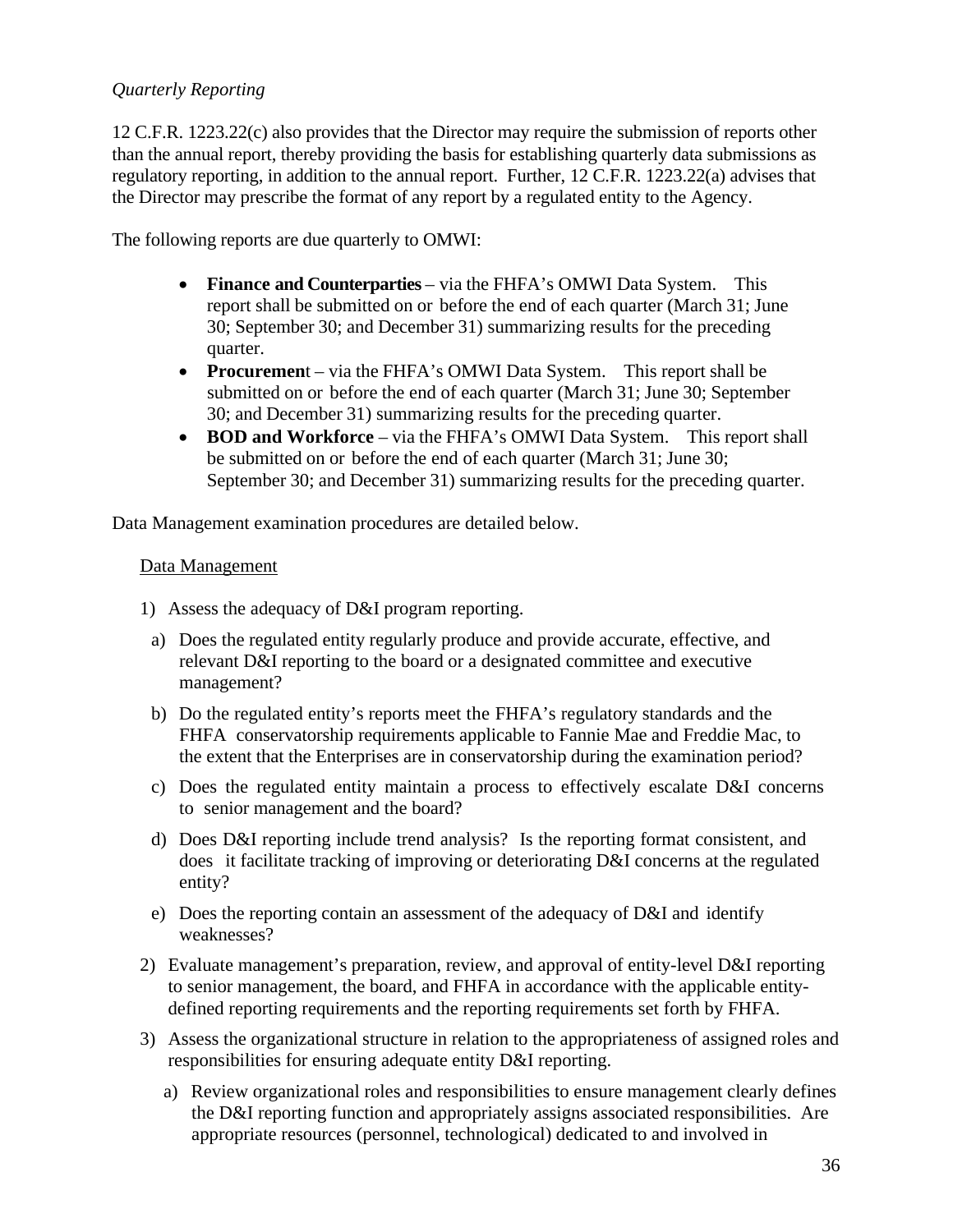reporting activities, including data gathering, preparation, validation, review, and approval?

- b) Evaluate established segregation-of-duty and compensating controls for appropriate execution. Do the D&I reporting roles and responsibilities allow for appropriate segregation of duties?
- c) Assess the utilization of existing entity reporting that is submitted to OMWI to inform D&I program management. Does OMWI receive periodic D&I reports from other key stakeholders? Is the reporting formal or ad hoc? How do these reports inform D&I program management and oversight?
- d) Determine if an entity's data management structure supports timely submission of data to OMWI and FHFA for regulatory reporting purposes. Has the entity established data reporting metrics that measure the performance of data submissions, including timeliness?

#### Data Validation

- 1) Evaluate the quality assurance function. Assess how data validation is performed to ascertain the completeness and accuracy of entity D&I reporting.
	- a) Is the quality assurance function integrated into the entity-level reporting process or is it external to that process? Who has responsibility for performing quality assurance? Is quality assurance performed on a sample basis?
	- b) Evaluate the methods used to validate data for management and board reporting. What processes and controls are used to perform validation of data completeness and accuracy based on the data sources used in preparation for reporting? Determine which controls are automated versus manual.
	- c) Determine compliance with entity-defined reporting standards for management and board-level reporting.
	- d) Determine compliance with regulatory reporting standards and directives issued by FHFA, including the FHFA OMWI Data Reporting Manual (DRM).
	- e) Evaluate management's allocation of resources in support of D&I program data quality assurance.
	- f) Evaluate the completeness of assurance procedures.
	- g) Evaluate the sufficiency of and adherence to industry quality assurance testing standards. What basis was used in the development of quality assurance standards to support D&I reporting?

#### *Policy and Procedures*

- 1) Evaluate the effectiveness of internal policies and procedures for D&I program reporting, including data validation and quality assurance.
	- a) Determine if policies and procedures cover the application of relevant reporting standards. These policies and procedures should include detailed descriptions of the regulated entity's methodologies.
	- b) Evaluate the regulated entity's policy and procedures for assessing inherent and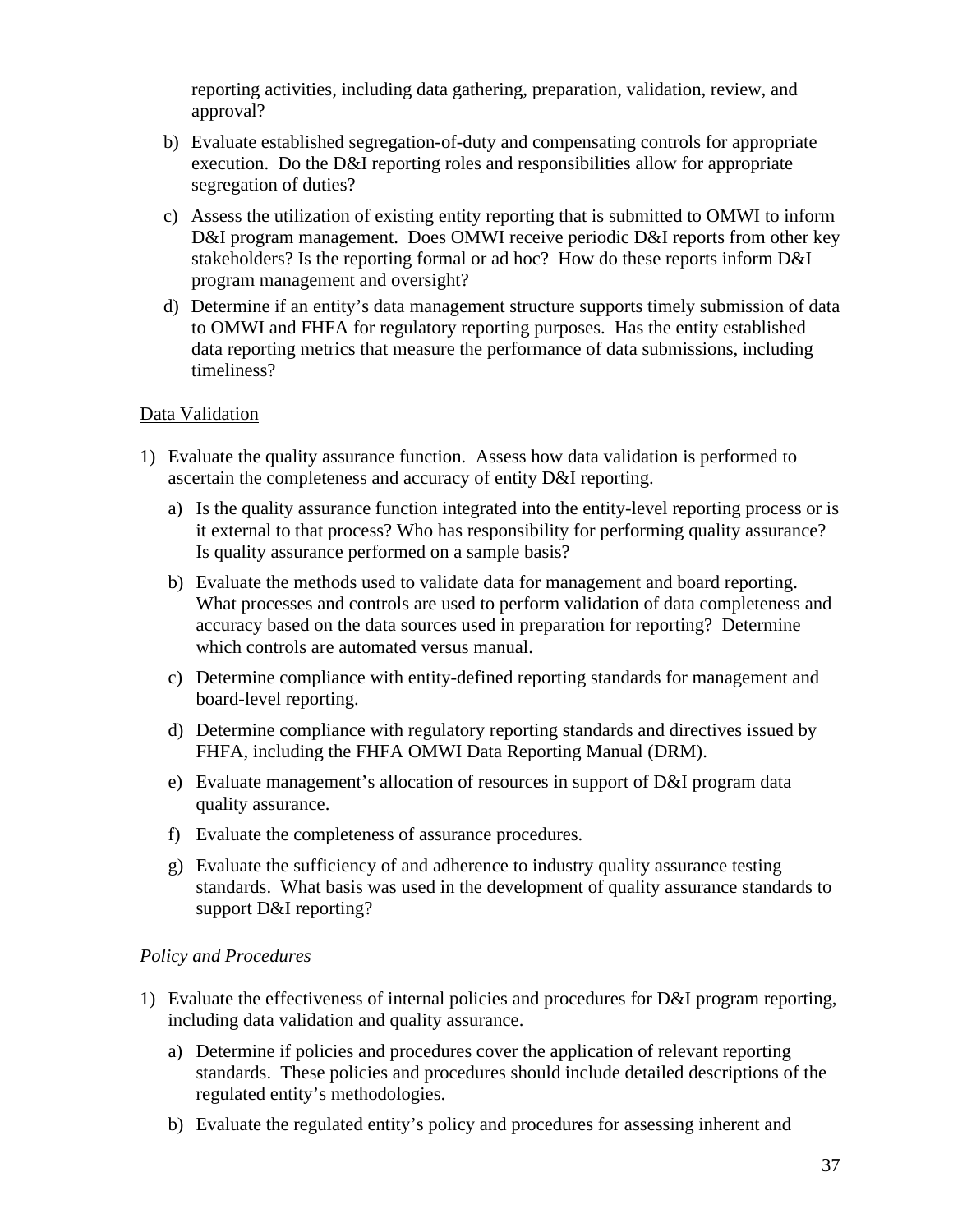residual risks in D&I program reporting operations.

- c) Determine how management verifies data completeness and accuracy for each source.
- d) Determine the adequacy of documentation to denote end-to-end collection, use, and output of data.

#### *Change Management*

- 1) Review and assess the data reporting change management policies, procedures, and processes.
	- a) Review applicable documentation and interview the appropriate stakeholders to identify the type and frequency of change management techniques used. What methods does the entity use to communicate changes to D&I reporting to appropriate stakeholders? Are the methods formal or ad hoc? What training is established to ensure redundancy and continuity in D&I reporting? Are formal operational backups to support D&I reporting identified?
- 2) Assess the level of management's involvement in the data reporting change management process.
	- a) Evaluate the alignment of business and technology initiatives and objectives to D&I program reporting. Has the entity integrated the D&I program reporting requirements into the overall change management process for technology releases and/or updates?
	- b) Evaluate the quality of technology-related D&I program reporting implementations. Is there appropriate management involvement within and outside of OMWI? Are requirements, testing, and approval discussed and documented?
- 3) Assess the practical use of change management standards, methodologies, and practices.
- 4) Evaluate the performance of change management activities by assessing the adequacy of, and adherence to, industry standards and controls relating to:
	- a) Change request and approval procedures;
	- b) Change testing procedures;
	- c) Change implementation procedures;
	- d) Change review, documentation, and notification procedures; and
	- e) Library and utility program controls.
- 5) Evaluate the applicability and effectiveness of change management methodologies.

#### UDAs – can be performed in conjunction with Division of Bank Regulation (DBR) review of End-User Computing.

Assess controls over any UDA spreadsheets and queries used to support the D&I program reporting processes.

- 6) How many D&I program UDAs are currently used to capture, manage, and report data?
- 7) If applicable, assess the quality of UDA documentation and documentation controls.
- 8) If applicable, evaluate the security and integrity of UDA software by reviewing the adequacy of testing programs, standards, and controls. What is the process for access provisioning? Recertification? Access removal?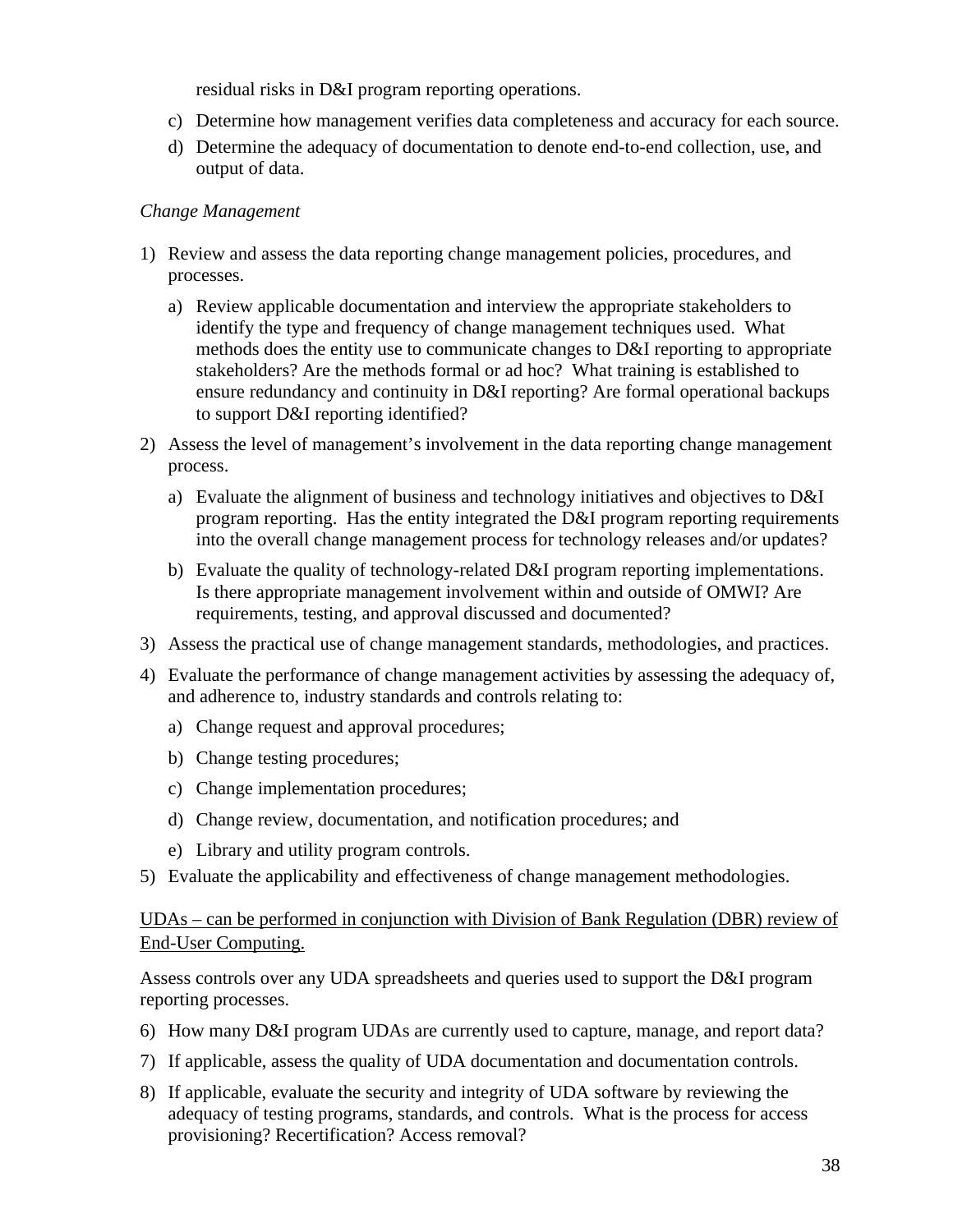<span id="page-41-0"></span>9) Interview end users for feedback. How is OMWI involved in developing reporting requirements? Testing? Validation? Approval?

## **Compliance**

A regulated entity's compliance function is also an integral component of its internal control system for the D&I program. The compliance function evaluates the regulated entity's compliance with applicable D&I-related laws and regulations and monitors the results of compliance efforts. The compliance function should periodically report findings and conclusions to the board or designated board committee.

Compliance examination procedures are detailed below.

- 1) Assess the compliance function's process for evaluating compliance with D&I regulatory requirements.
	- a) Evaluate compliance policies and the FHFA-issued regulated entity requirements for D&I compliance.
	- b) Evaluate D&I compliance reviews to ensure reporting is robust and addresses the appropriateness of the D&I activities.
	- c) Are D&I-related compliance findings resolved by management in a timely manner?
	- d) Be alert to any current or potential litigation or other claims challenging the regulated entity's D&I program that may indicate weaknesses in the organization's risk management, governance, compliance, and internal control structure. Consult with the OMWI SES, Examiner-in-Charge (EIC), and the Office of General Counsel (OGC) as appropriate.

### <span id="page-41-1"></span>**Internal Audit**

A regulated entity's IA program is an integral component of its internal control system for the D&I program. The IA function provides the board and senior management independent assessments regarding the effectiveness of the OMWI program and adherence to D&I policies and operating procedures. The IA function should periodically report findings and conclusions to the board or designated board committee.

IA examination procedures are detailed below.

- 1) Review and evaluate IA's role in D&I program assessments.
	- a) Does the regulated entity's IA function independently review the D&I program, including testing for adherence to policies and procedures?
	- b) Do audit procedures require, and do reports include, an evaluation of the independence and effectiveness of the OMWI function and D&I program?
	- c) Does IA assess the overall appropriateness and adequacy of the entity's OMWI framework?
	- d) Does IA review the entity's process for setting the D&I metrics and performance measures?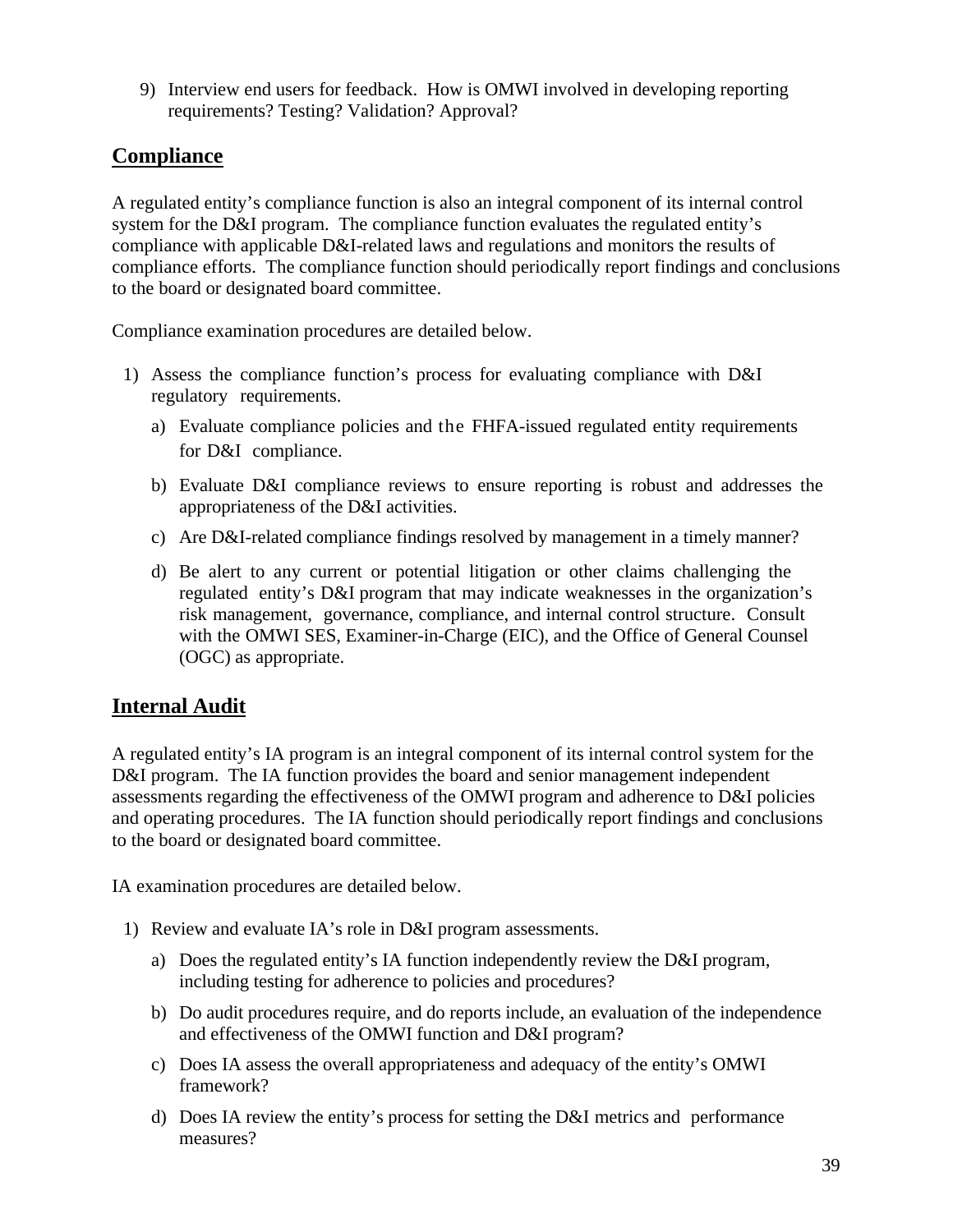- e) Does IA review the process for developing and also testing the reliability of D&I oversight reports provided to executive management and the board?
- f) Are D&I-related audit findings resolved by management in a timely manner?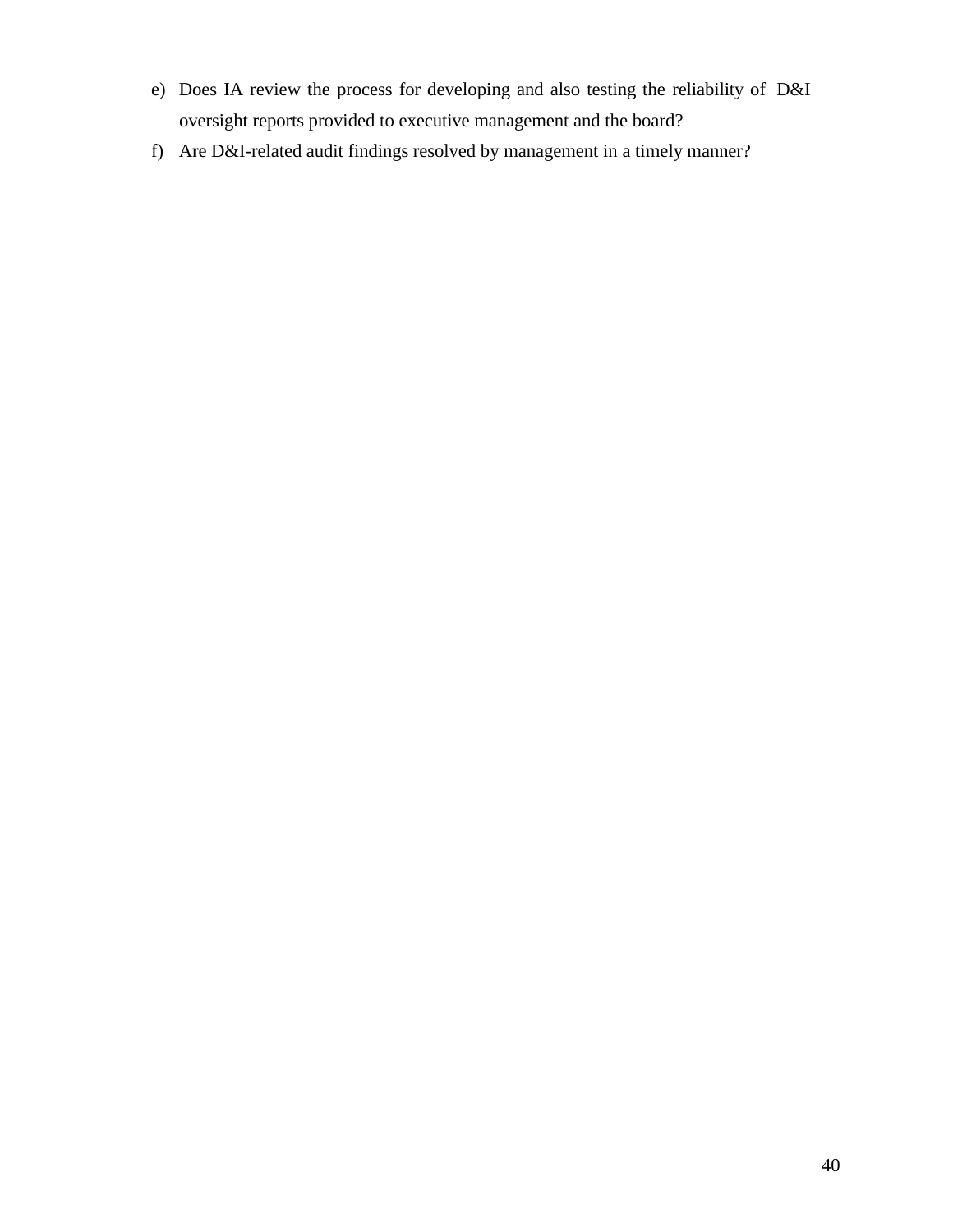## **APPENDIX**

## <span id="page-43-0"></span>**Alert Letter Template**



Constitution Center  $400$  7<sup>th</sup> Street, S.W. Washington, D.C. 20219 Telephone: (202) 649-3800 Facsimile: (202) 649-1071 www.fhfa.gov

**Date** 

#### Name

President and Chief Executive Officer Regulated Entity Regulated Entity Street Address City, State, Zip Code

Dear **Dear** 

A Diversity and Inclusion (D&I) examination of the Regulated Entity will commence on Date. Examiner Name will lead the D&I examination. Please provide separate, private working space for  $\frac{1}{2}$  individuals. In addition to the FHFA Examination entrance meeting, we would like a D&I overview presentation focusing primarily on changes to the D&I program since the last examination and D&I findings remediation efforts (if any) to take place on  $\overline{\text{Date}}$ .

Enclosed with this letter is a questionnaire and a list of documents and reports that we request you submit by close of business **Date**, through the Office of Minority and Women Inclusion (OMWI) examination portal in the folder we established with the Federal Home Loan Banks and the Office of Finance. Please ensure all information is as of the most recent quarter end. We will update the information provided as deemed necessary during the examination. In addition, attached is a questionnaire for completion (and signature) by **Regulated Entity**'s OMWI officer.

Please designate one officer to serve as the point of contact to coordinate this and additional requests, and to be responsible for assuring the accuracy and completeness of information provided to us.

Finally, please eliminate all personally identifiable information (e.g., personal phone numbers, home addresses, and social security numbers) for individuals prior to supplying information we requested for the examination. Also, we would appreciate elimination of this type of information from materials provided during the examination, unless specifically requested by the FHFA OMWI personnel.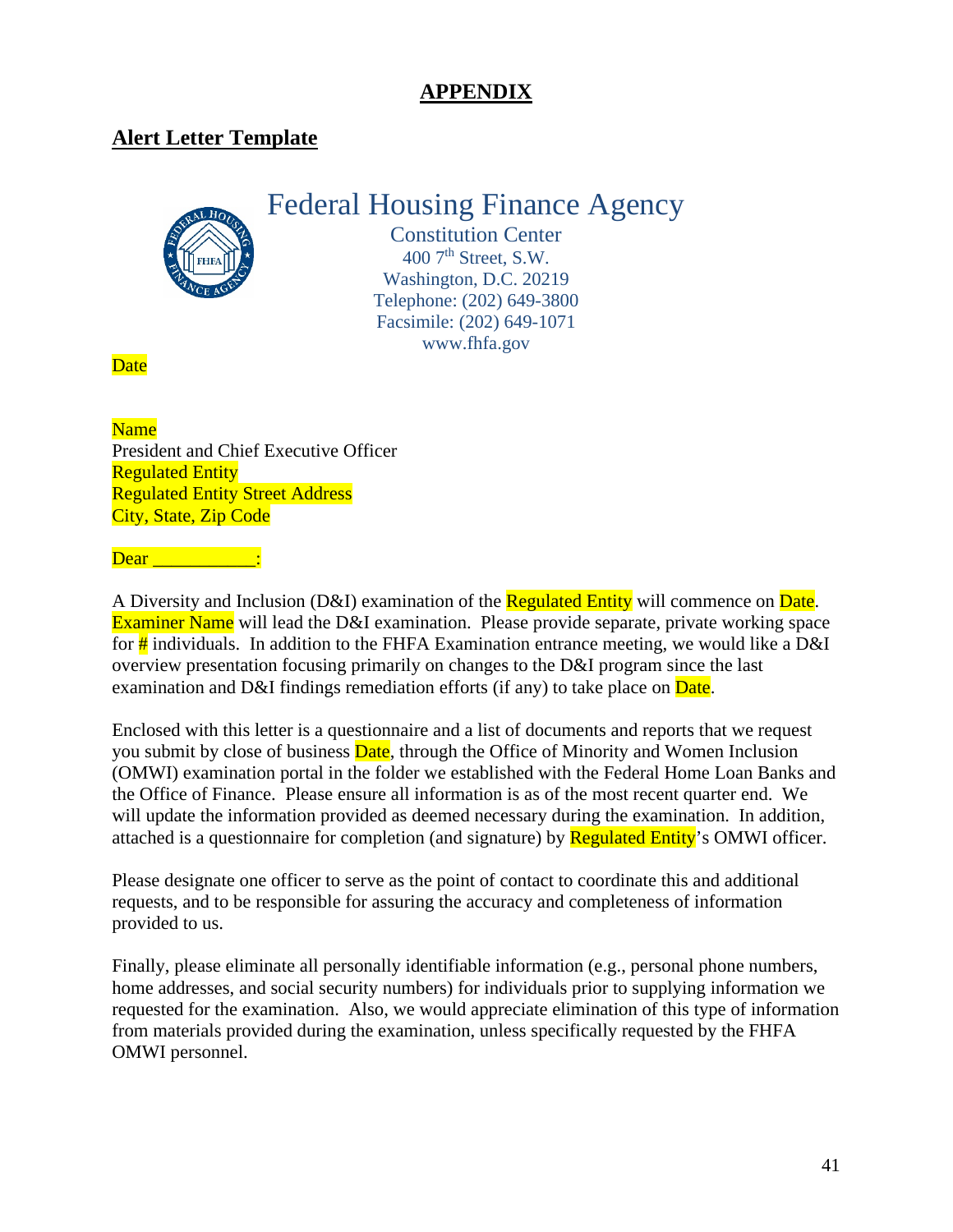Should you have any questions, please contact <mark>Examiner Name</mark> at <mark>Phone #</mark>, or <mark>Email</mark> or me directly at *Phone* #, or *Email*.

Sincerely,

Name Supervisory Examination Specialist Office of Minority and Women Inclusion

Enclosures

cc: OMWI Officer, Title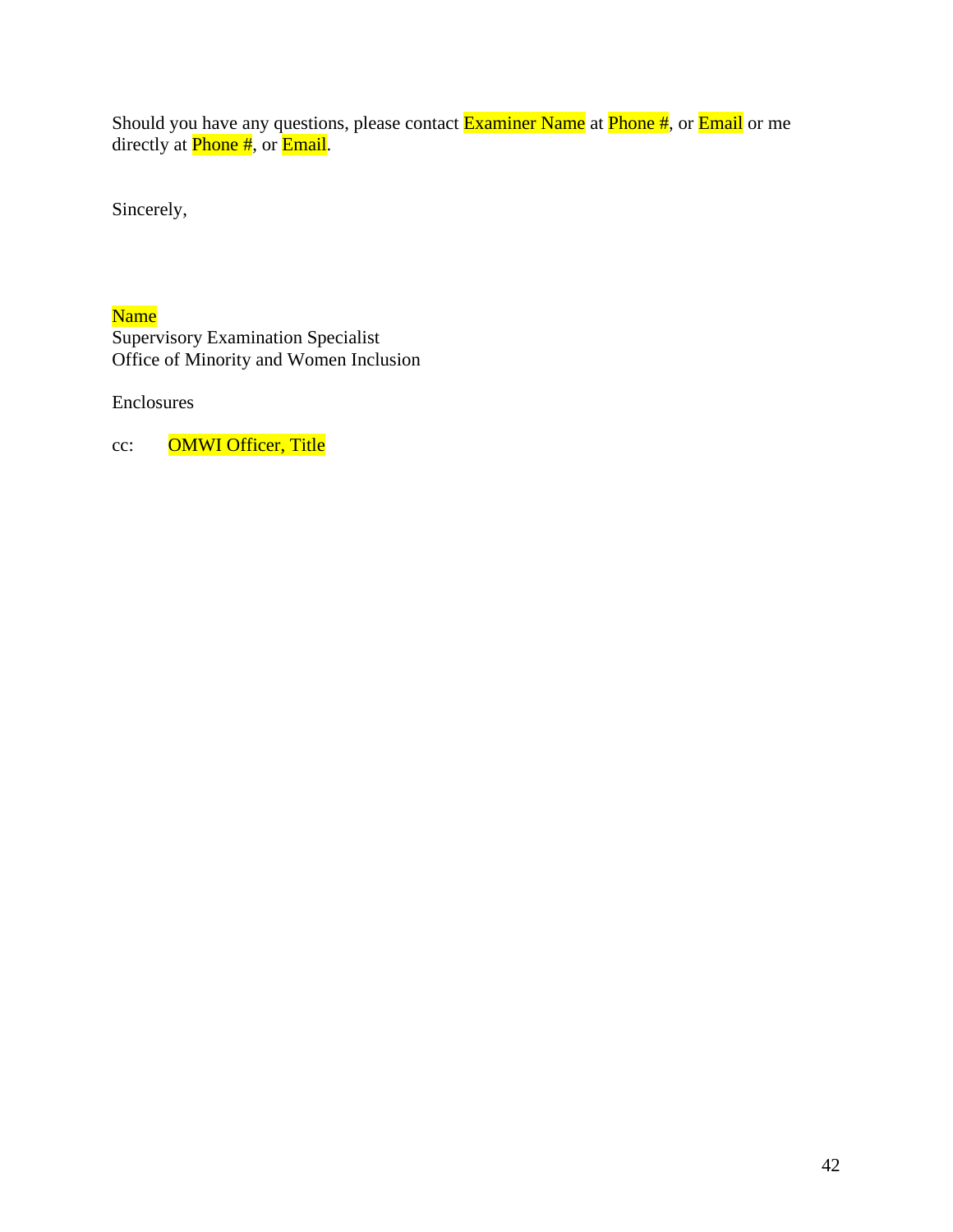## <span id="page-45-0"></span>**Alert Letter Document Request Template**



## **Federal Housing Finance Agency Office of Minority and Women Inclusion**

All personally identifiable information (e.g., personal phone numbers, home addresses, social security numbers) for individuals should be eliminated by Bank staff prior to supplying information requested for the examination. Such information should also be eliminated from materials provided by Bank staff subsequent to the commencement of the examination, unless specifically requested by the FHFA personnel.

## **Alert Letter Document Request List**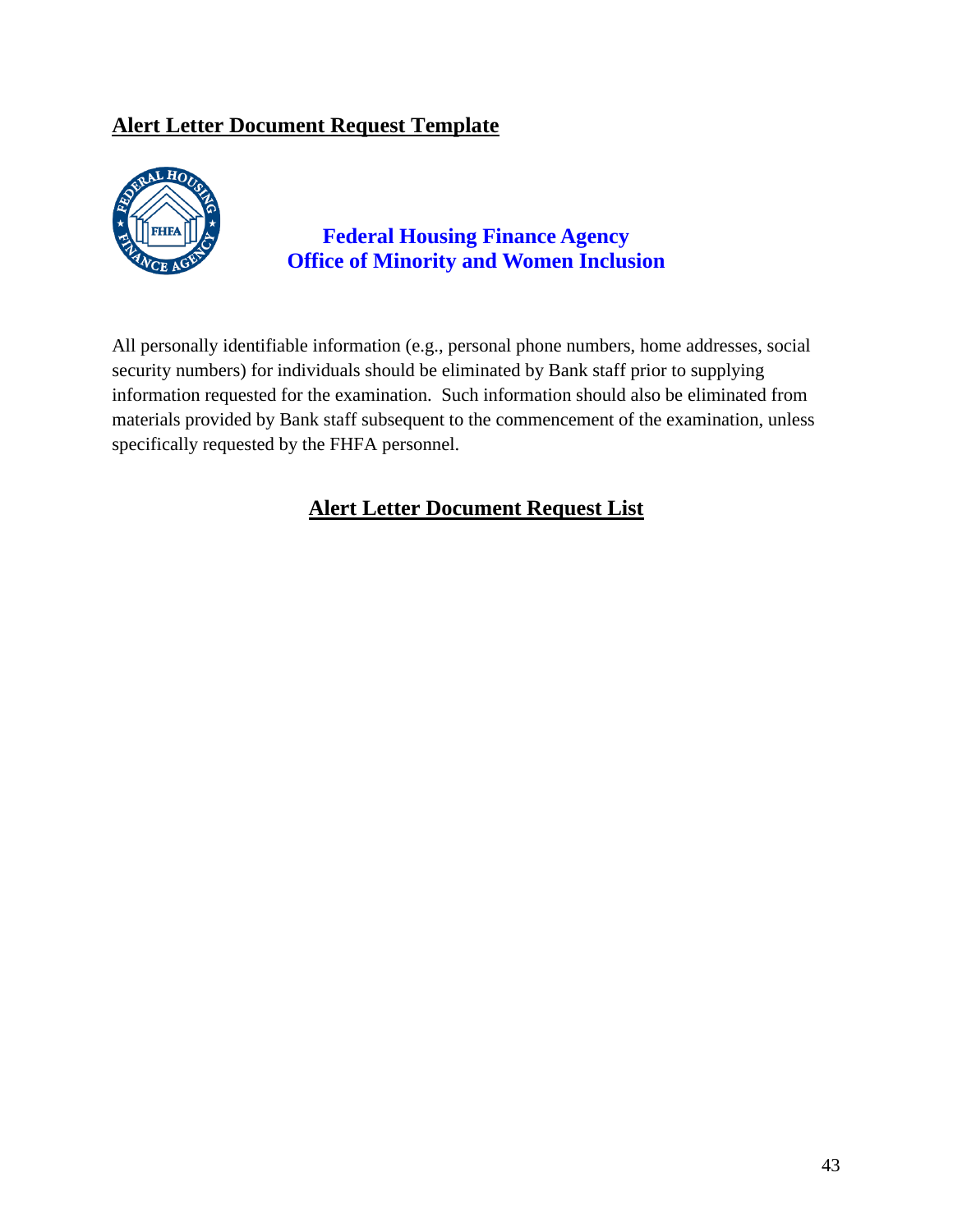## <span id="page-46-0"></span>**Alert Letter OMWI Officer Questionnaire Template**



## **Federal Housing Finance Agency Office of Minority and Women Inclusion**

## **Regulated Entity OMWI Officer Questionnaire**

The purpose of this questionnaire is to obtain your perspective on the areas listed in this questionnaire. A written response is due to the OMWI Supervisory Examination Specialist prior to the commencement of the examination. Answers should be complete and detailed. To answer questions fully, additional reports or documents may be attached; however, attachments may not replace a written response.

During the examination, please ensure that the OMWI Supervisory Examination Specialist is apprised of any significant changes made or directed by the board of directors. Also, please notify the OMWI Supervisory Examination Specialist of particular areas or issues you would like the examiners to include in their scope of review.

OMWI Officer Signature: \_\_\_\_\_\_\_\_\_\_\_\_\_\_\_\_\_\_\_\_\_\_\_\_\_\_\_\_\_\_\_\_\_\_

Date: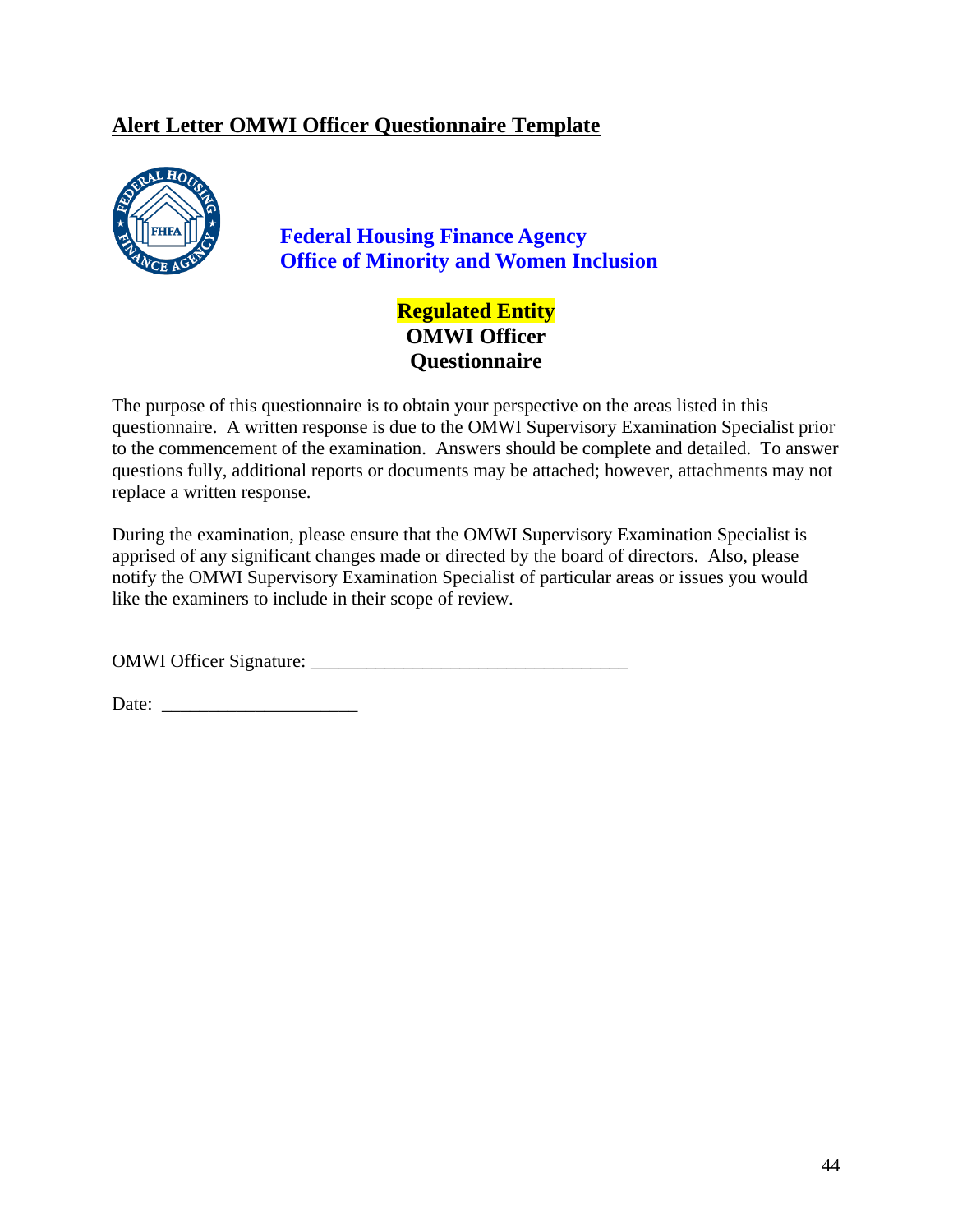#### Federal Housing Finance Agency Office of Minority and Women Inclusion Diversity and Inclusion (D&I) Workprogram

#### <span id="page-47-0"></span>**I. WORK PROGRAM**

The work program for D&I examinations is detailed below. When included in the examination scope, the examiner must perform examination procedures sufficient in coverage to document the basis for the examiner's conclusions on the quality of the OMWI function and the D&I program. Depending on the scope of the examination, all procedures in each of the work program sections may not be required. To determine the scope, the examiner should take into account any applicable FHFA off-site monitoring or analysis reports related to the regulated entity's D&I activities.

#### **1. Scope of Examination Work Performed**

Workpapers must document the examination activities undertaken to evaluate potential risks in this area.

• *Discuss the areas examined and the decision to include those areas in the scope.*

#### **2. Description of Areas of Concern**

- *Identify areas of concern in a particular area.*
- *Assess current issues and trends in the regulated entity's D&I profile.*
- *Evaluate changes within the organization affecting D&I.*
- *Evaluate the entity's own issue identification practices and conclude on their adequacy.*

#### **3. D&I Program Management**

- *Assess and conclude on the adequacy of the organization's issue identification process.*
- *Assess and conclude on the overall adequacy of internal controls.*
- *Assess and conclude on the IA coverage of D&I.*
- *Assess and conclude on the adequacy of the organization's efforts to ensure compliance with:*
	- o *D&I laws, regulations and other supervisory guidance; and*
	- o *the organization's D&I policies and procedures*

#### **4. Testing**

• *Complete testing, as appropriate, to assess adherence to applicable standards.*

#### **5. Conclusions**

- *Summarize conclusions for all examination work performed.*
- *If applicable, conclude on responsiveness to examination findings from previous examinations.*
- *Develop findings and Matters Requiring Attention, as appropriate, and prepare Findings Memoranda.*
- *Identify areas requiring follow-up examination activities or monitoring.*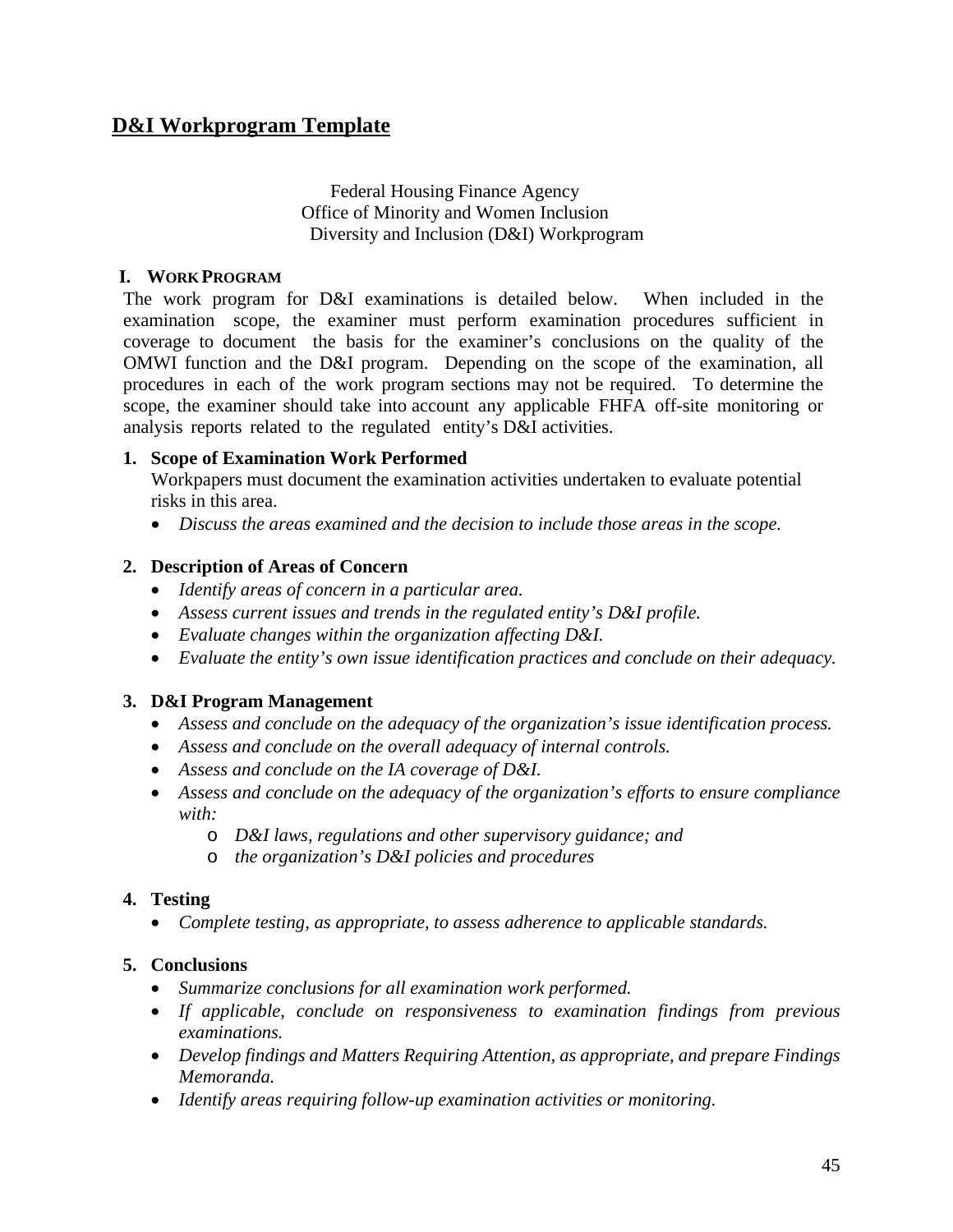## <span id="page-48-0"></span>**D&I Report of Examination Template**

#### **Date**

Chairperson Name Chairperson of the Board of Directors Regulated Entity Name Chairperson's Mailing Address City, State Zip

#### Dear.

Enclosed is a copy of our Report of Examination (Report) for the Diversity and Inclusion Examination of *(Insert Regulated Entity Name)* that commenced on *(Insert Date)* and concluded on (Insert Date). The Report's summary and conclusion section contains the principal examination conclusions and matters that require board attention. We discussed our examination findings with executive management at an exit meeting on (Insert Date), and the board of directors (board) at the board meeting on (Insert Date).

The board is required to submit a written response to the report to the Office of Minority and Women Inclusion. The board should submit the response within 15 days after the date of our presentation of the examination report and conclusions to the board. The response should specifically address items requiring board attention. Board minutes should document approval of the written response.

We appreciate the cooperation of the *(Insert Regulated Entity short name as abbreviated above)* management team and staff during our examination. We look forward to discussing the examination report with you and the other directors at the board meeting on (Insert Date).

Sincerely,

Signature Office of Minority and Women Inclusion

Enclosure

cc: Regulated Entity's President's Name, Title (w/enclosure)

(OMWI-Year-RE-Transmittal Letter#)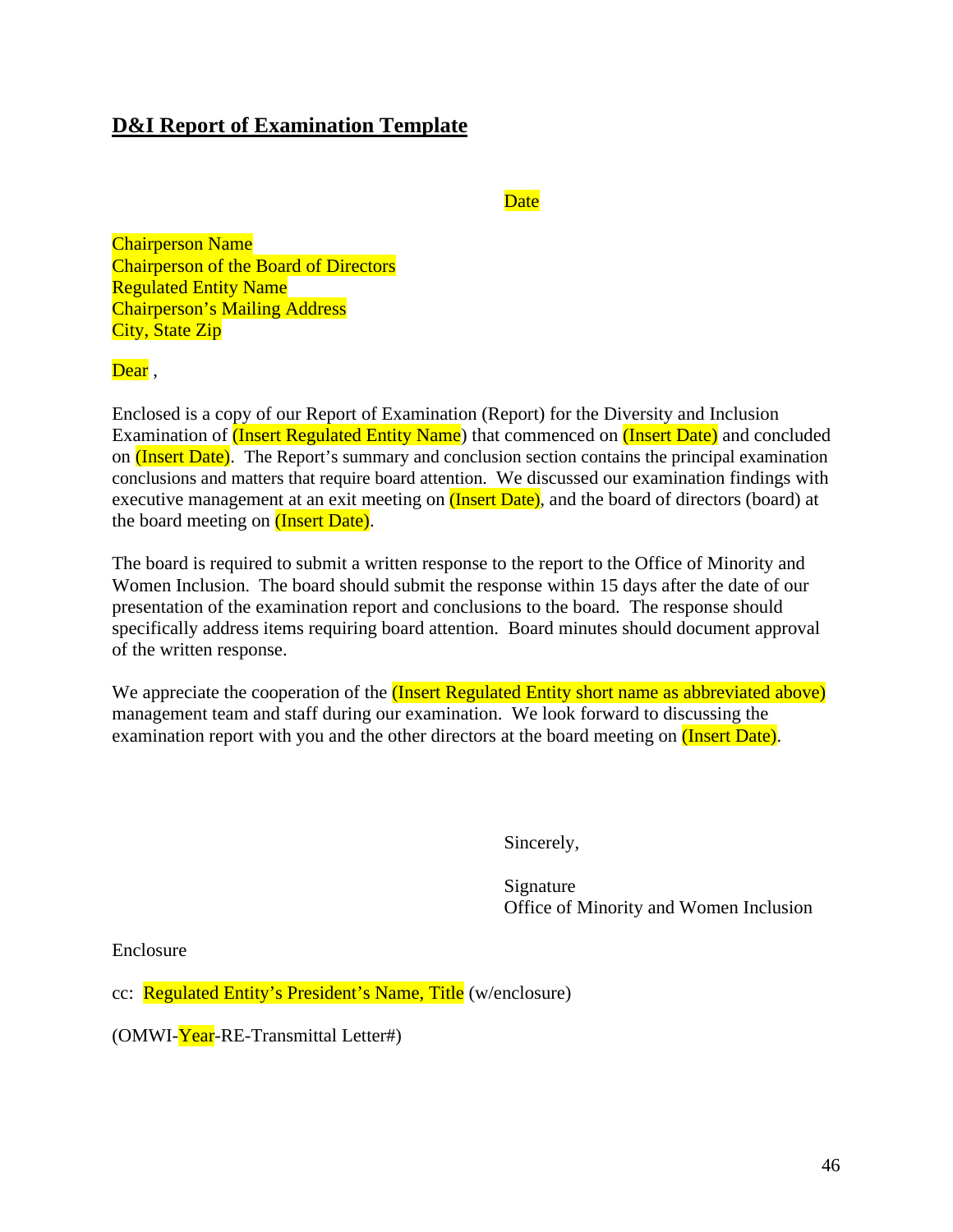

# REPORT OF EXAMINATION



**Signature** Name Title Office of Minority and Women Inclusion Federal Housing Finance Agency Month Day, Year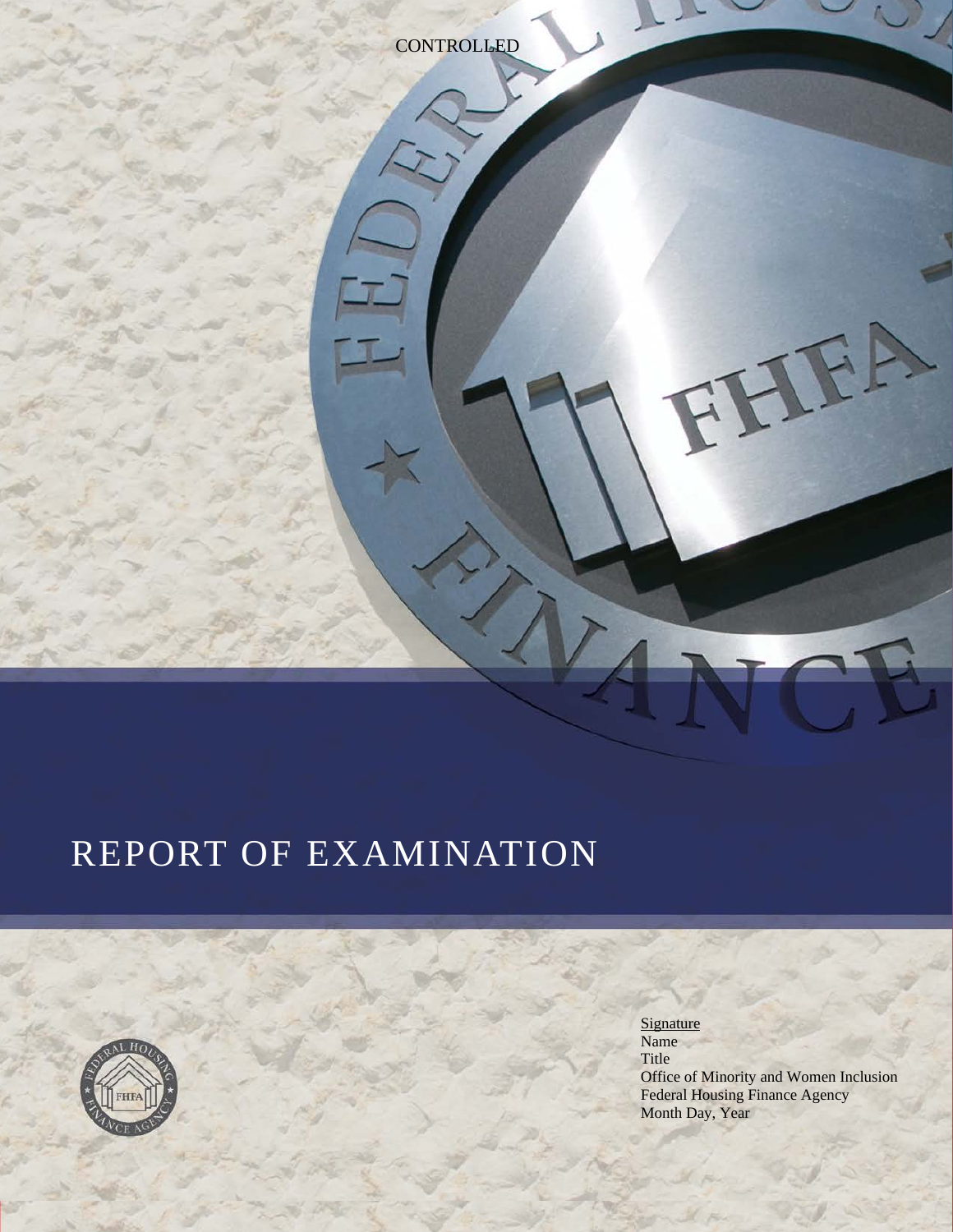### Prohibition of Disclosure or Release

## **Prohibition of Disclosure or Release**

This document is the property of the Federal Housing Finance Agency (FHFA) and is furnished to the (Regulated Entity) for its confidential use. Access is limited to persons and organizations permitted under 12 C.F.R Part 1214 of the Rules and Regulations of FHFA under the circumstances authorized in that part, including those authorized in Advisory Bulletin 2006-AB-03.

In accordance with Section 1116 of the Housing and Economic Recovery Act of 2008<sup>10</sup>, The FHFA's Office of Minority and Women Inclusion (OMWI) conducted an examination of the (Regulated Entity's) Diversity and Inclusion (D&I) Program beginning on (Month Day, Year). This Report of Examination (ROE) presents the results of the FHFA's D&I examination. It was prepared for supervisory purposes and should not be considered an audit report.

<span id="page-50-0"></span><sup>10</sup> 12 USC § 4520.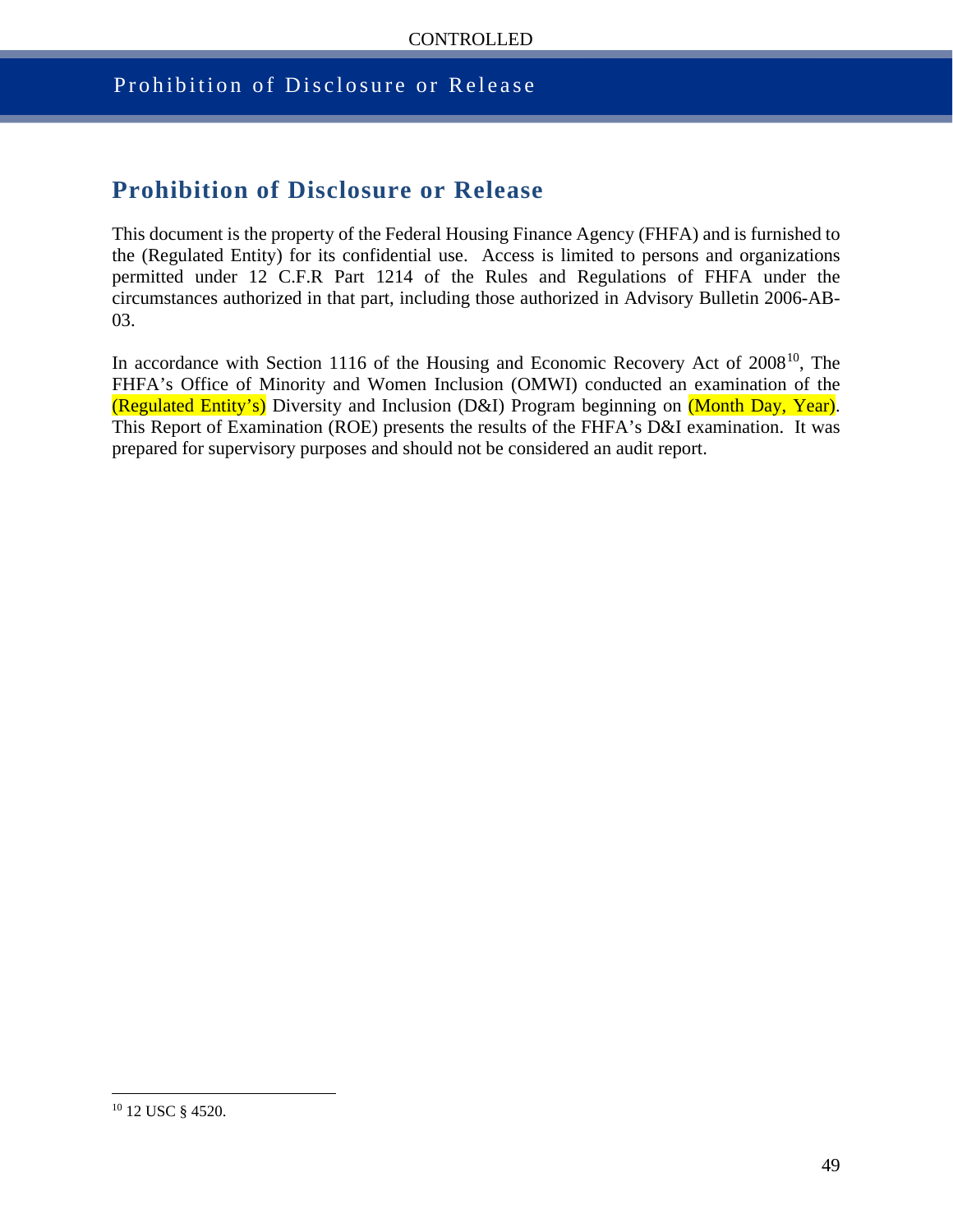## **CONTROLLED**

## Table of Contents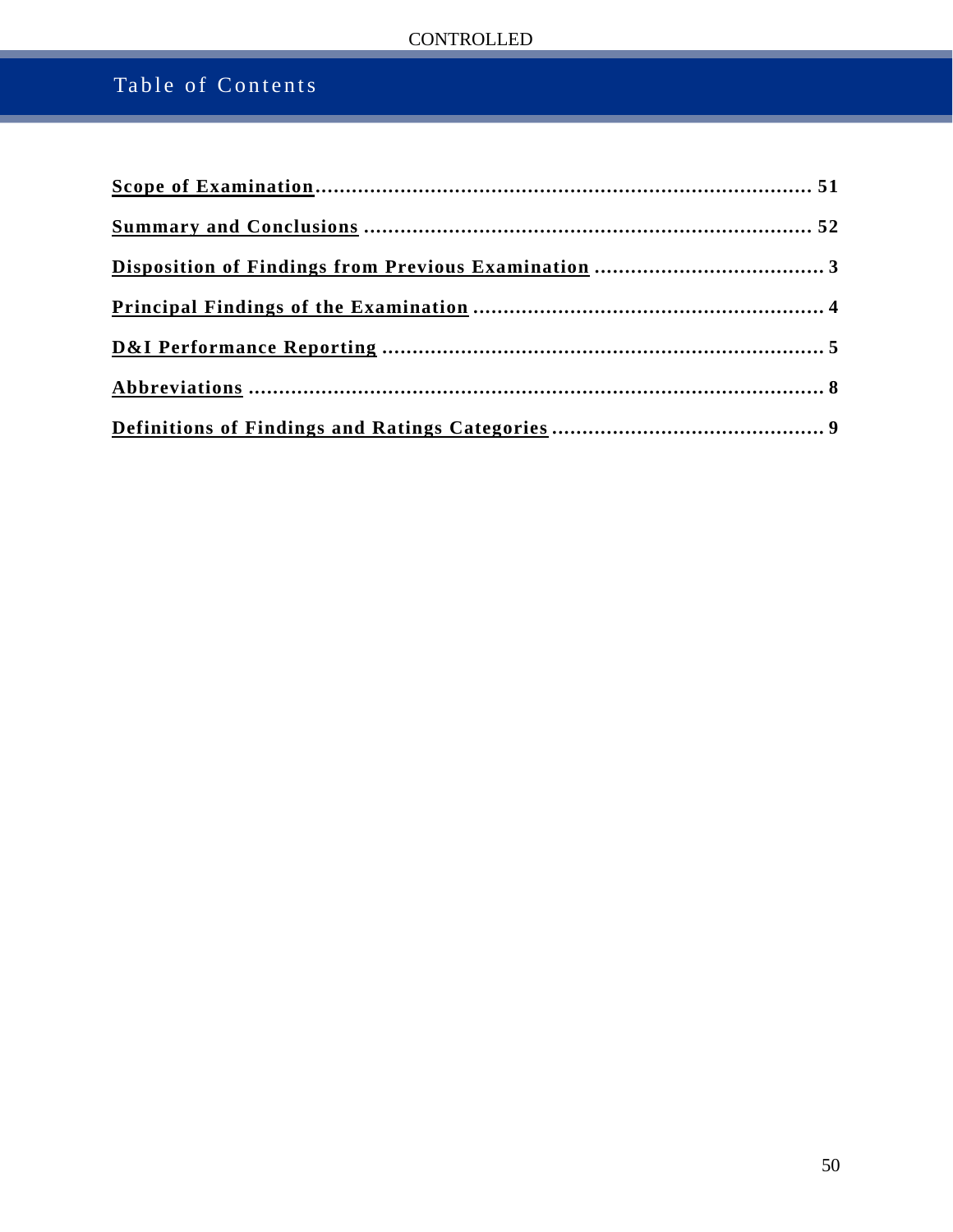## Scope of Examination

## <span id="page-52-0"></span>**Scope of Examination**

*The preface should describe the scope of the examination and identify all areas examined.*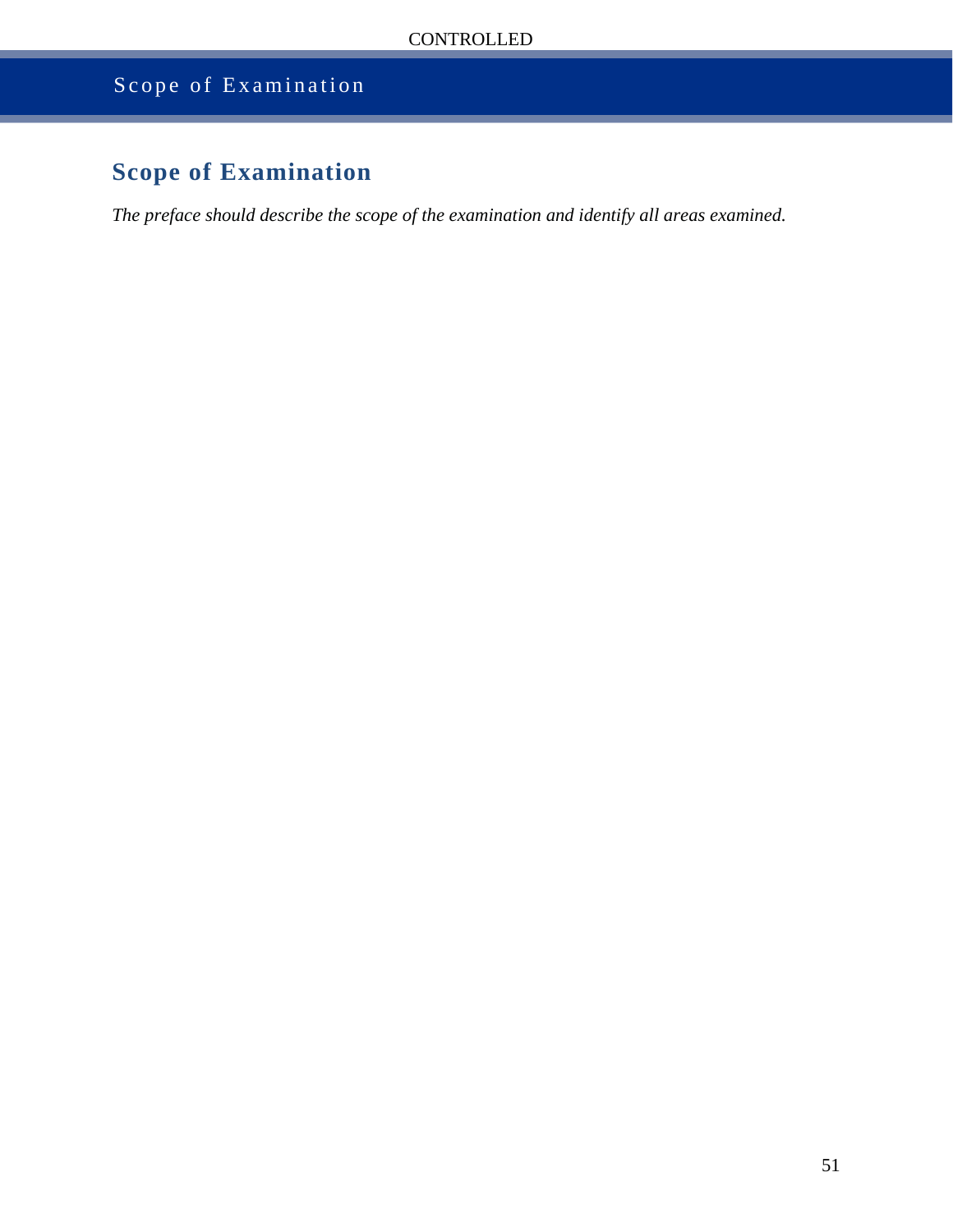## Summary and Conclusions

## <span id="page-53-0"></span>**Summary and Conclusions**

|                                                | <b>Current Examination</b>    | <b>Prior Examination</b>      |
|------------------------------------------------|-------------------------------|-------------------------------|
| <b>Examination Date</b>                        | <b>Insert Month Day, Year</b> | <b>Insert Month Day, Year</b> |
| Composite D&I Examination Rating <sup>11</sup> |                               |                               |
| Scope Area 1                                   |                               |                               |
| Scope Area 2                                   |                               |                               |
| Scope Area 3                                   |                               |                               |
| Scope Area 4                                   |                               |                               |
| Scope Area 5                                   |                               |                               |

<span id="page-53-1"></span><sup>&</sup>lt;sup>11</sup> See Appendix for a description of the methodology used to arrive at the composite D&I rating.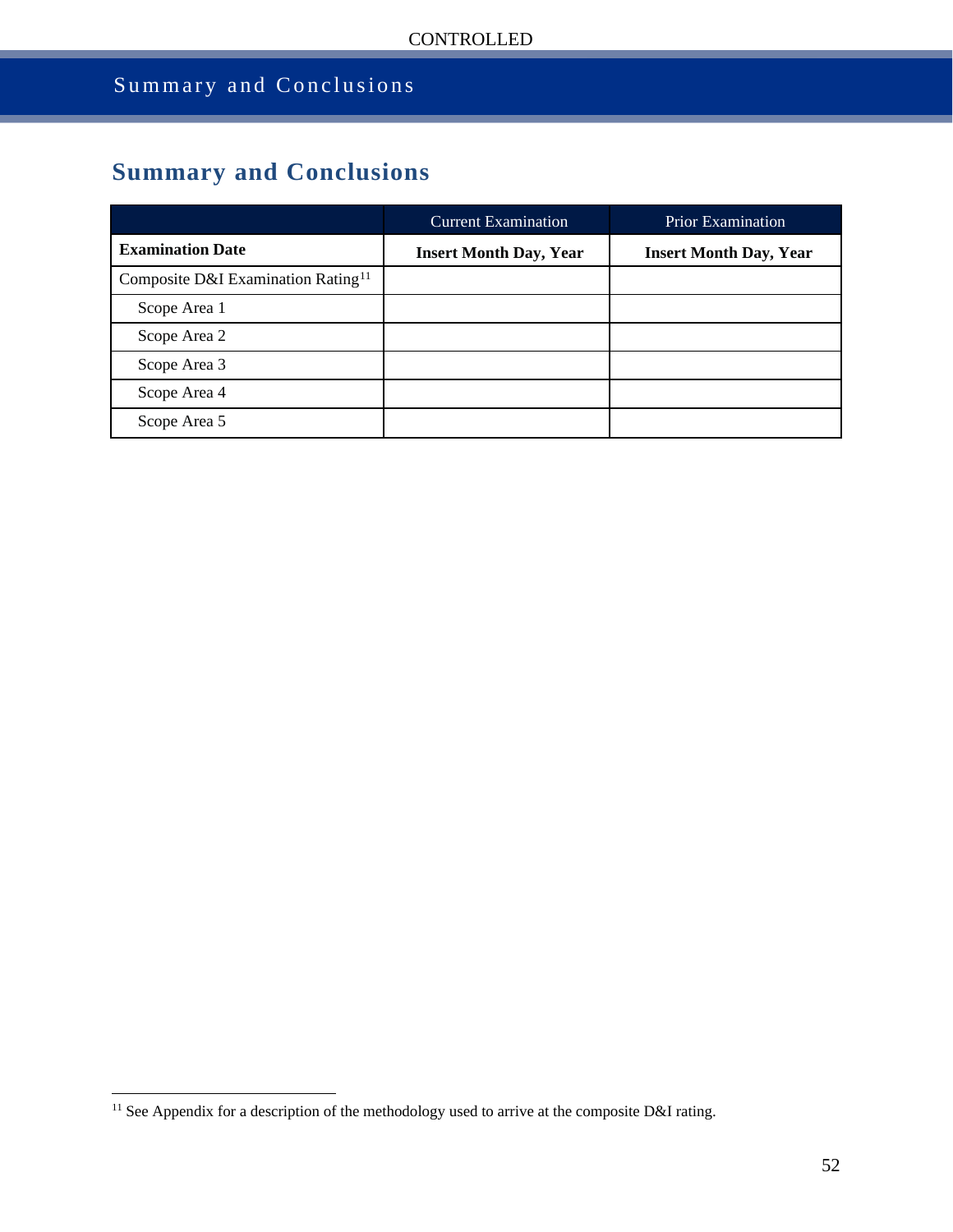## Disposition of Findings from Previous Examination

## <span id="page-54-0"></span>**Disposition of Findings from Previous Examination**

*Summarize findings from previous examinations to provide context for the current examination.*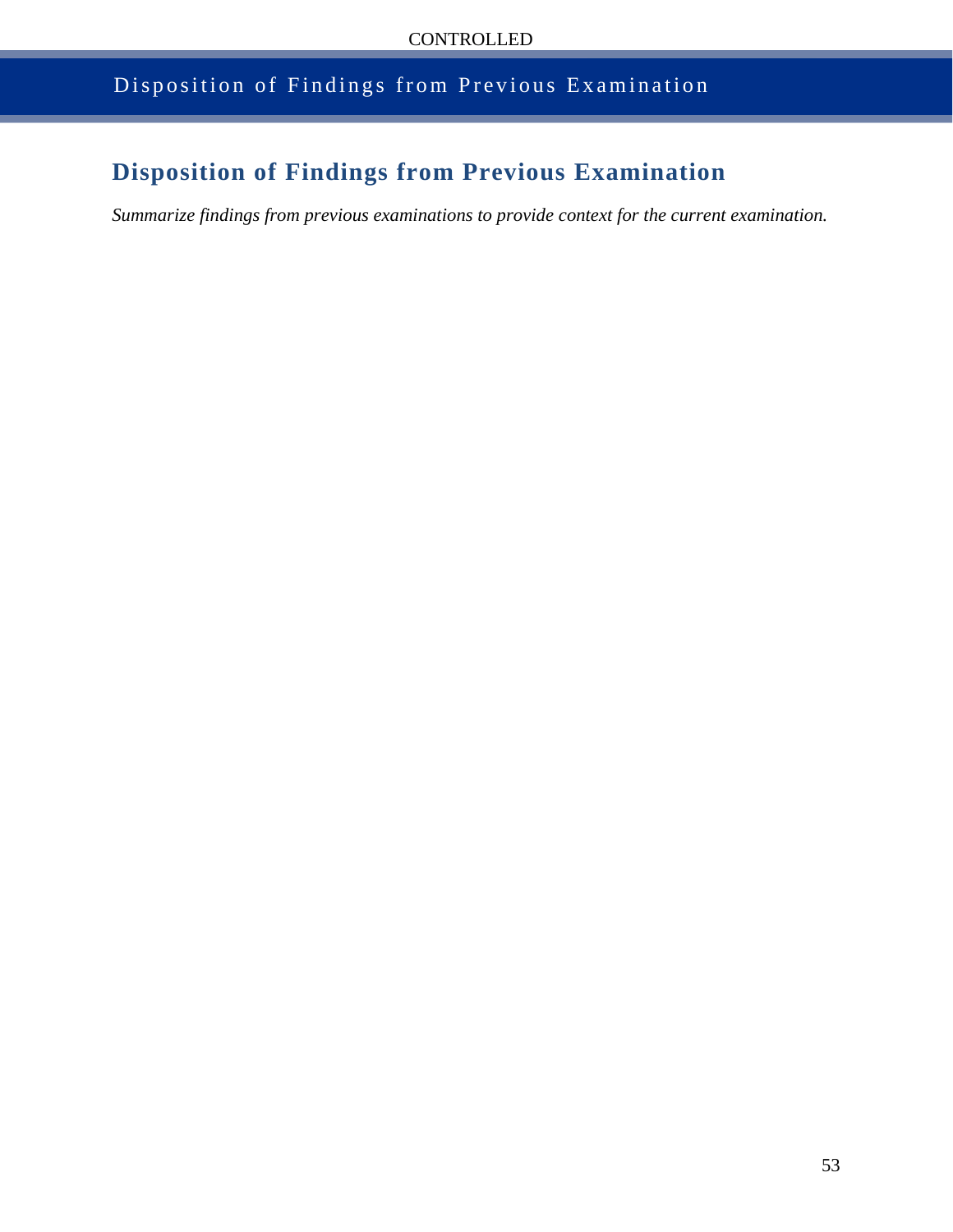## <span id="page-55-0"></span>**Principal Findings of the Examination**

<span id="page-55-1"></span>

| Number      | <b>Brief Description</b> | Resolve By |  |
|-------------|--------------------------|------------|--|
| Procurement |                          |            |  |
|             |                          |            |  |
|             |                          |            |  |
|             |                          |            |  |
|             |                          |            |  |
|             |                          |            |  |
|             |                          |            |  |
|             |                          |            |  |
|             |                          |            |  |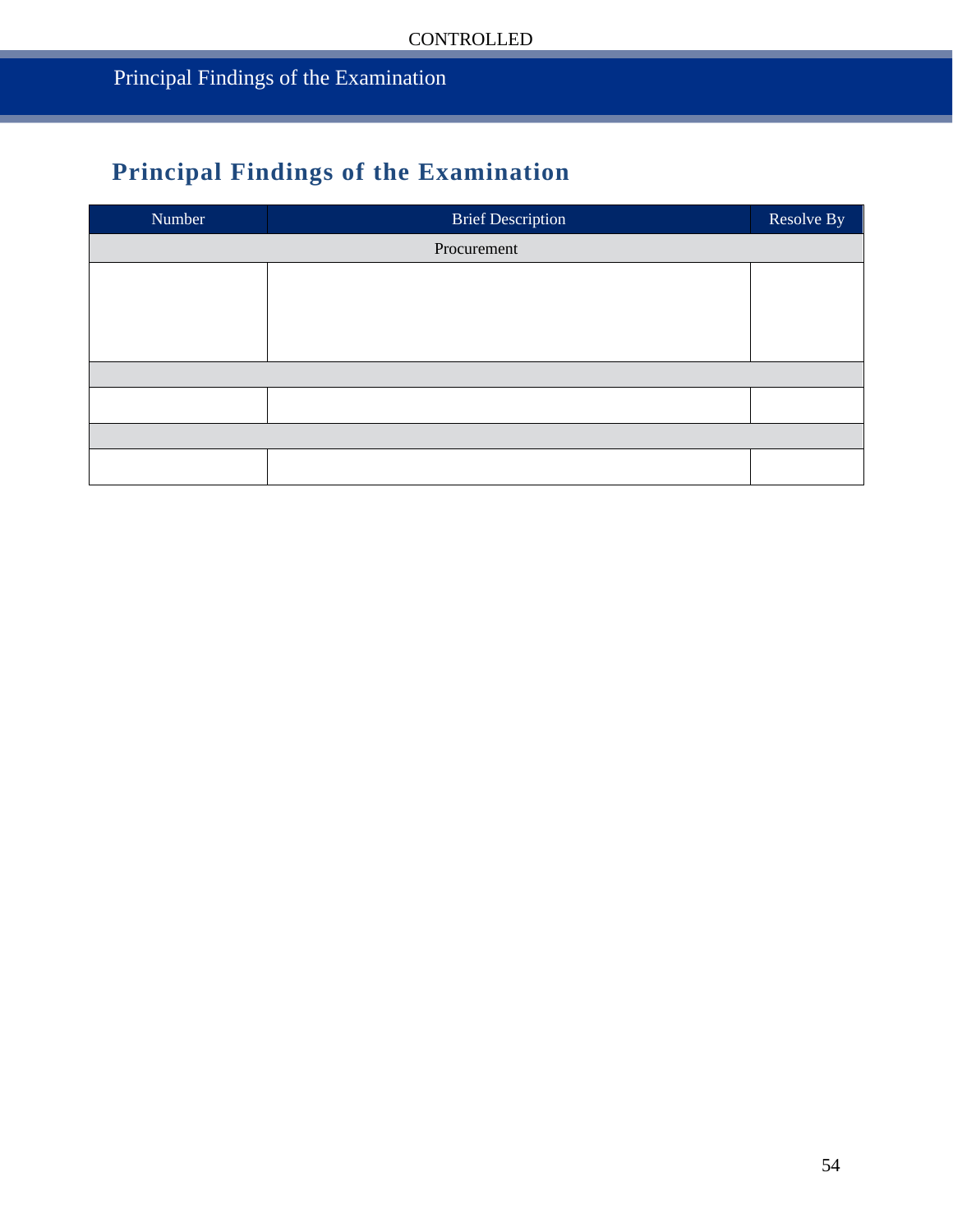## D&I Performance Reporting

## **D&I Performance Reporting**

*D&I performance reporting is not part of the assessment for determining the D&I composite rating, but it supplements supervision by informing activities in the three key areas of finance, procurement, workforce and board of directors. The following sections provide an overview of performance at the entity-level in comparison to that of all regulated entities during this review period. This analysis serves as the basis for identifying opportunities for improvement, as well as highlighting areas in which this regulated entity has excelled.*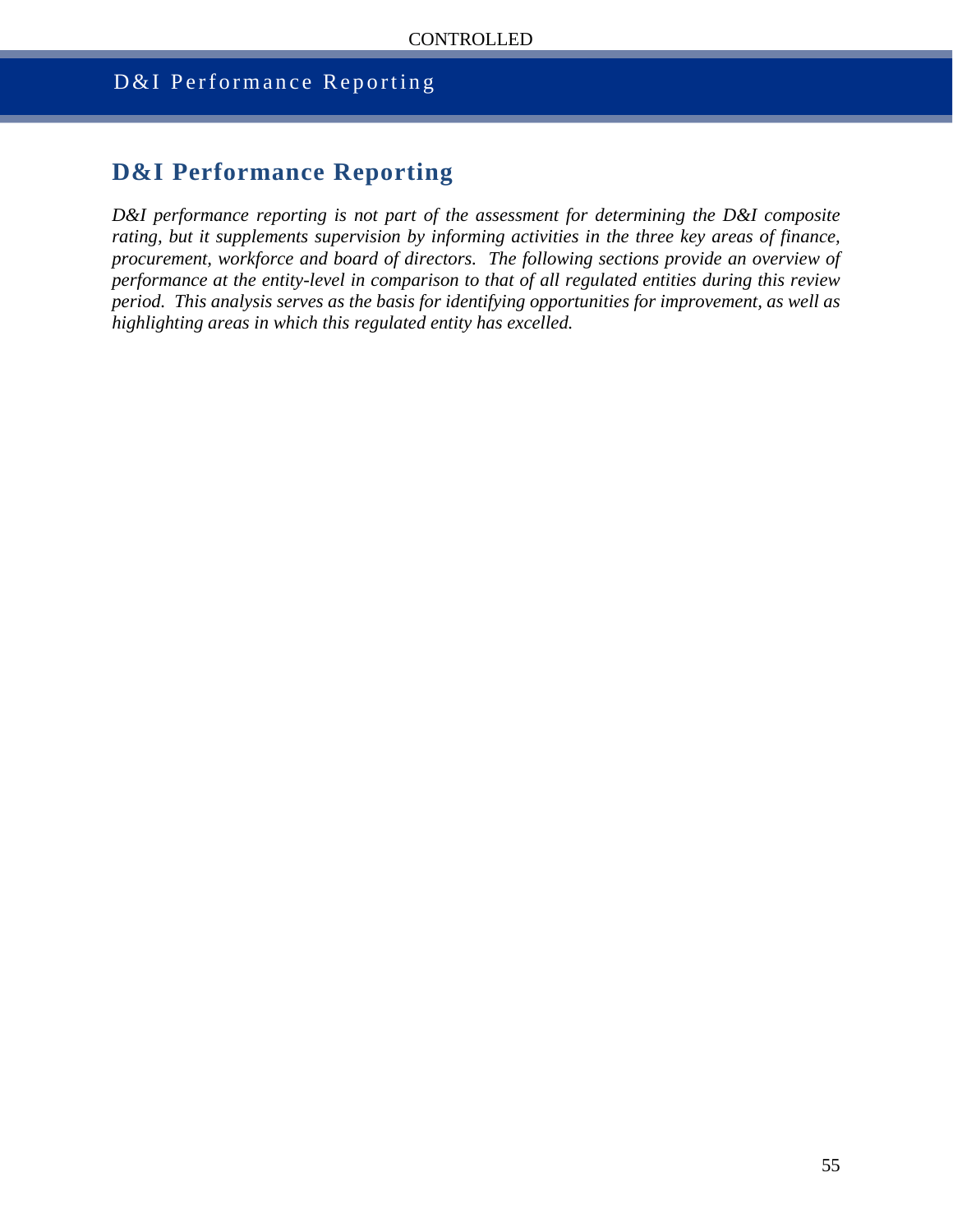## D&I Performance Reporting

#### **Example of Diversity and Inclusion Performance Reporting**

#### *Finance*

*This key area reviews utilization rates across all regulated entities' financial activities. Use this section to compare utilization rates within counterparties, transactions, and transaction amounts, as well as across all financial activities. The finance section should be used to inform conclusions about the regulated entity's D&I priorities with its members and the communities it serves. For each metric, the utilization rate is broken down by transaction type. The table summarizes transaction types with growth opportunities by leveraging existing diverse counterparties and transactions, and highlights those maximizing the use or inclusion of diverse counterparties and transactions.* 

#### *Procurement*

*The Procurement key area focuses on contracts and diversity spend between a regulated entity and its vendors and subcontractors. This key area speaks to how a regulated entity conducts business and the extent to which diverse vendors are utilized. Each metric is categorized by commodity to provide insight into areas with growth potential and within which commodities a regulated entity has excelled with respect to D&I measures.* 

#### *Workforce*

*Workforce Talent Flow: This section details the changes to a regulated entity's workforce through the diversity of the external applicant pool, internal applicants, and selections or the resulting new hires, as well as promotions and separations from the entity. This section directly informs the workforce staffing levels and can be used to highlight areas of opportunity and any gaps or successes in the hiring process that contribute to the current and future workforce staffing levels.* 

*Workforce Staffing Level: This section provides supporting data of the diversity in a regulated entity's workforce. Additionally, the section on workforce staffing level breaks down the percentage of diverse staffing by job category, providing evidence of diversity at all levels of the organization. This breakdown directly relates not only to the diversity goals of the OMWI, but also to inclusion. Use percentages of diverse individuals to compare levels of diversity across this regulated entity and the overall average.*

#### *Board of Directors*

*In this section, the proportion of self-identified diverse individuals on a regulated entity's board of directors is compared to the overall average among self-reported directors across all regulated entities. Diversity and inclusion within the regulated entity's board of directors helps to establish and enforce these values and competencies across the regulated entity's activities and structure, ultimately modeling a culture of diversity and inclusion.*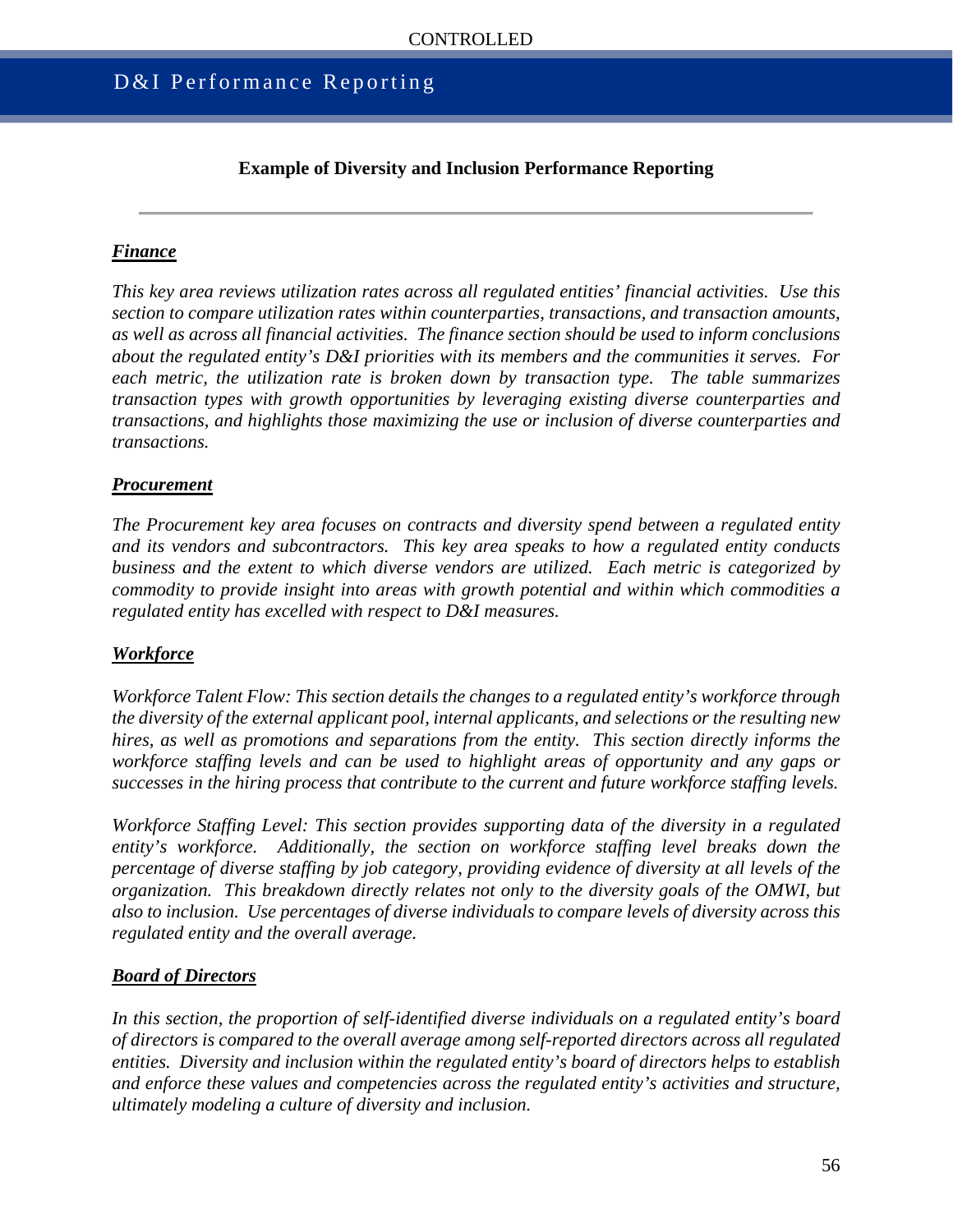## D&I Performance Reporting

#### **Noteworthy D&I Initiative**

*This section is intended to detail any noteworthy, novel, or particularly successful D&I initiatives by the regulated entity. This optional section should be used to highlight exceptional initiatives [only] if warranted. The regulated entity may, at its discretion, share selected initiatives with the other regulated entities.*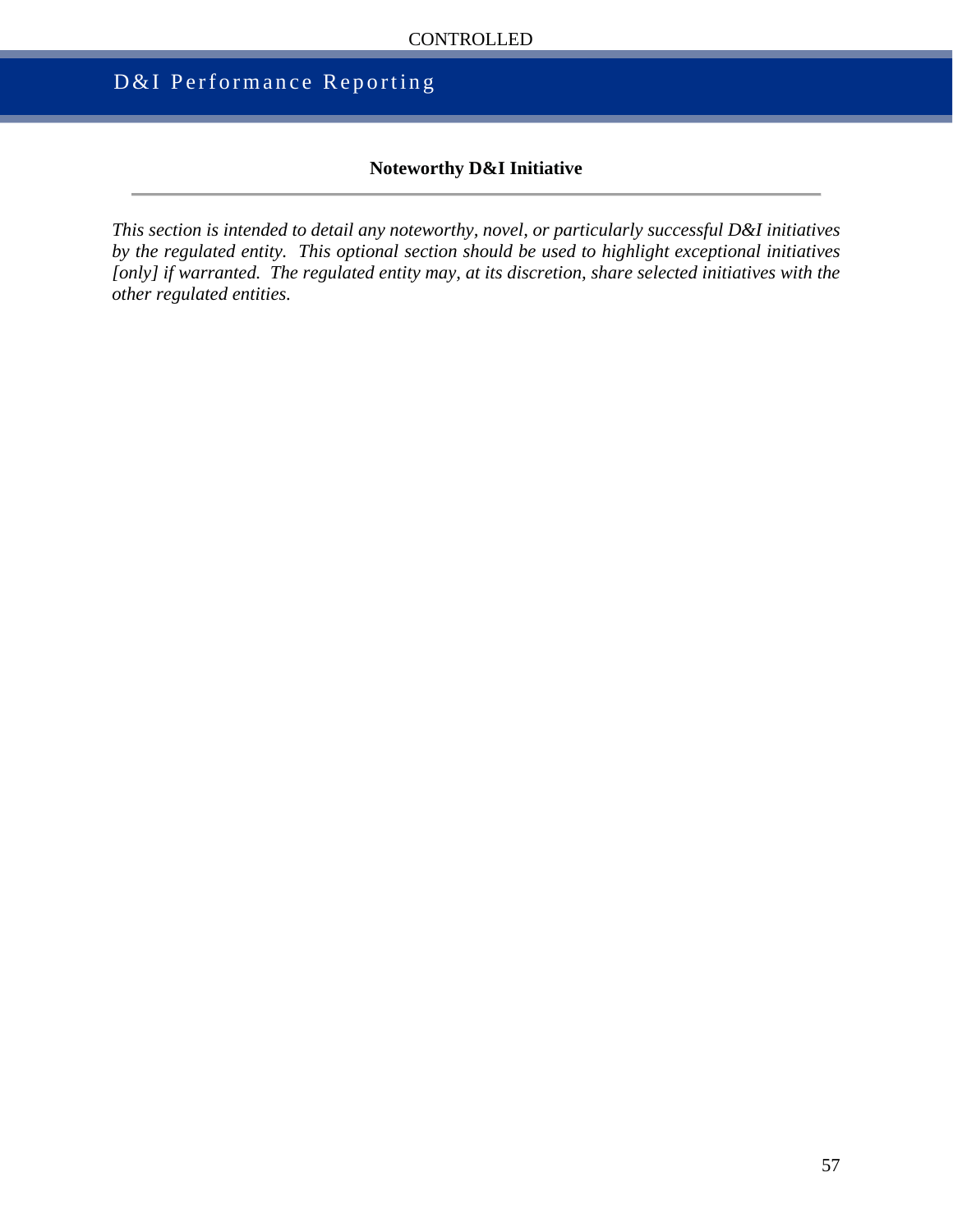## Abbreviations

## <span id="page-59-0"></span>**Abbreviations**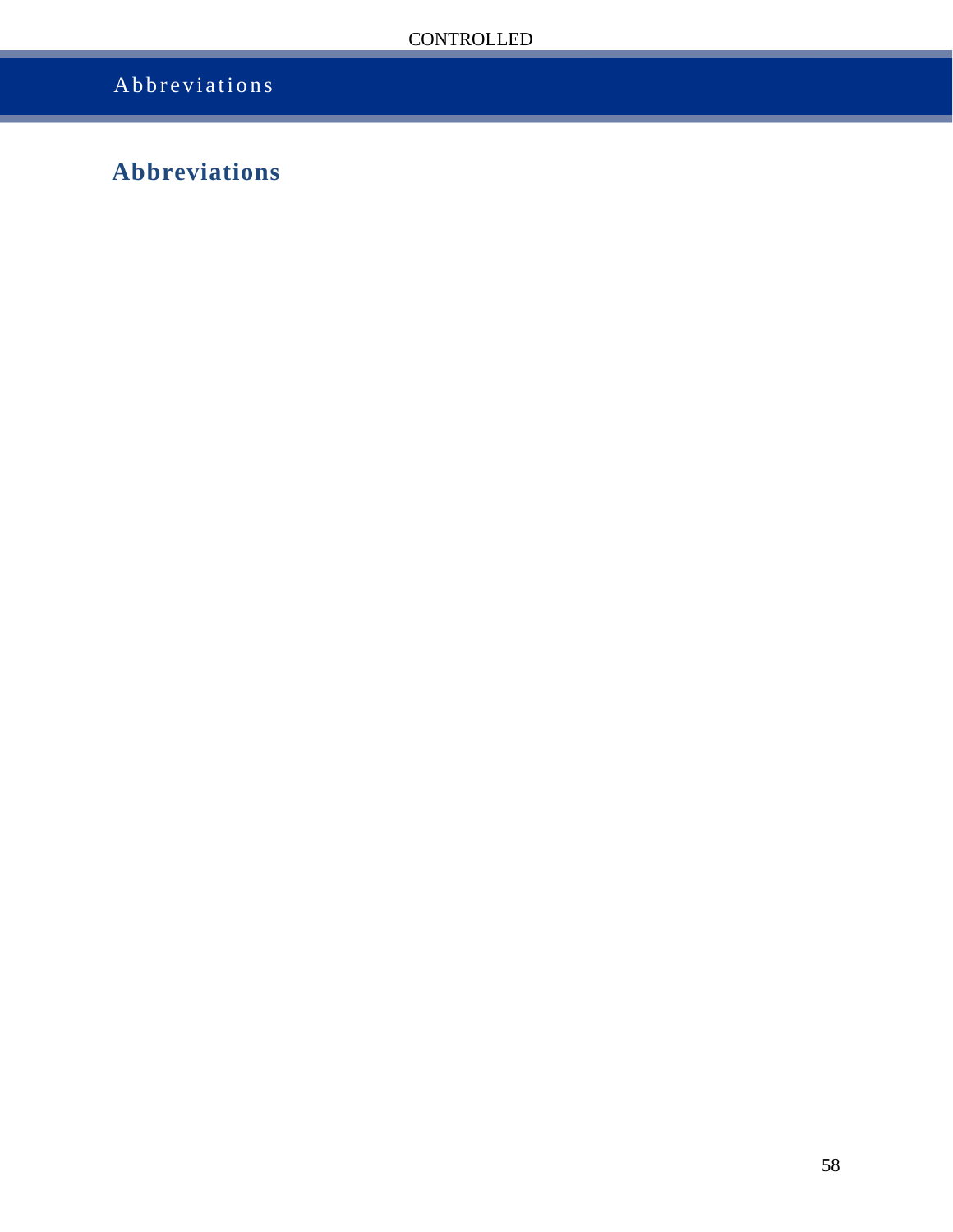### <span id="page-60-0"></span>Definitions of Findings and Ratings Categories

## **Definitions of Findings and Ratings Categories**

**Examination staff use the following findings classifications:**

*Matters Requiring Attention* fall into one of the following categories:

• Critical Supervisory Matters (the highest priority) which pose substantial risk to the safety and soundness of the regulated entity. They may involve instances of noncompliance with laws or regulations of a serious nature or may be repeat criticisms that have escalated in importance because of insufficient attention or action by the regulated entity.

• Deficiencies which are supervisory concerns that FHFA believes could, if not corrected, escalate and potentially negatively affect the condition, financial performance, risk profile, operations, or reputation of the regulated entity.

*Recommendations* are advisory in nature and suggest changes to a policy, procedure, practice, or control that supervision staff believes would improve, or prevent deterioration in, condition, operations, or performance. Implementation is discretionary, although FHFA expects the regulated entity to implement recommendations unless the regulated entity can demonstrate through a reasoned assessment that the recommended action is unwarranted or is likely to be detrimental to condition, operations, or performance.

*Violations* are matters in which an examination discloses noncompliance with laws, regulations, or orders. Violations require action by the regulated entity to correct, if possible, the past noncompliance with requirements and to change a program or practice to prevent recurrence. The expected remediation timeframe depends on the seriousness of the actual or potential consequences of the violation and the time required for the regulated entity to implement required corrective action.

#### **D&I Composite Rating Methodology**

Similar to the FHFA Safety and Soundness Examination Rating System,<sup>[12](#page-60-1)</sup> each regulated entity is assigned a D&I composite rating from "1" to "5." A "1" rating indicates the lowest level of supervisory concern, while a "5" rating indicates the highest level of supervisory concern. The composite rating of each regulated entity reflects the conclusions of the underlying component areas, which are individually rated as either "adequate" or "inadequate.".

<span id="page-60-1"></span><sup>12</sup> Advisory Bulletin: AB-2012-03.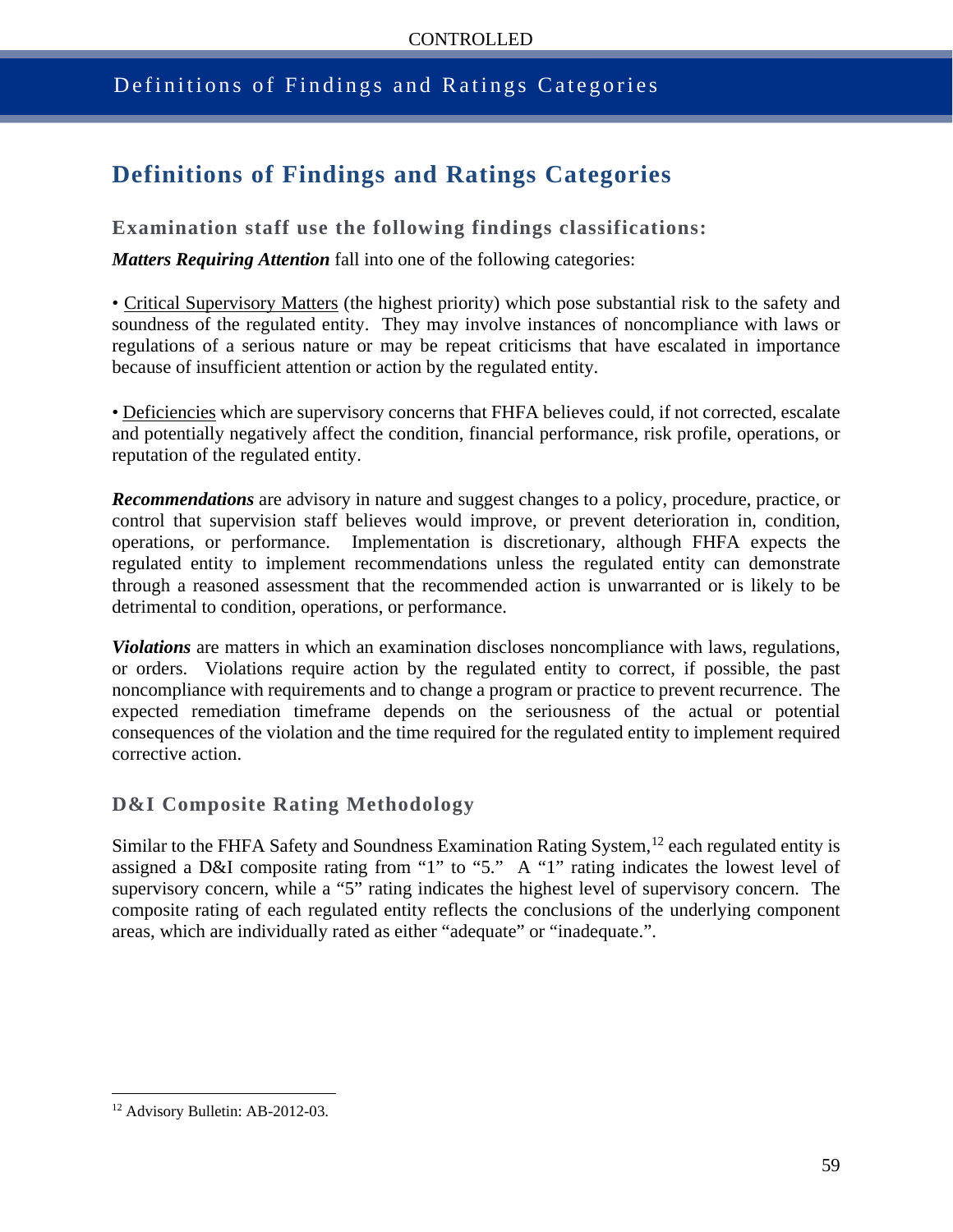## Definitions of Findings and Ratings Categories

**Examiners use the following composite rating categories:**

When assessing the regulated entity's D&I Program, FHFA uses a rating scale of 1 through 5 with 1 being the highest and 5 the lowest ratings. FHFA will rate a minimum of 5 review areas using the following approach, with all review areas being weighted equally:

- Rated "1" all 5 areas reviewed are deemed adequate
- Rated " $2$ " 1 area reviewed is deemed inadequate
- Rated "3" 2 areas reviewed are deemed inadequate
- Rated  $4" 3$  to 4 areas reviewed are deemed inadequate
- Rated "5" all 5 areas reviewed are deemed inadequate

A rating of 1 indicates: The performance by the board of directors and management, and diversity and inclusion management practices relative to the regulated entity's size, complexity and D&I profile are strong. All significant goals are consistently and effectively identified, measured, monitored, and controlled. The regulated entity is in substantial compliance with laws, regulations, and regulatory requirements, including mission-related requirements. The board of directors and management demonstrate the ability to promptly and successfully address existing and potential problems and risks.

A rating of 2 indicates: The performance by the board of directors and management, and D&I management practices relative to the regulated entity's size, complexity, and D&I profile are satisfactory. Generally, significant goals and problems are effectively identified, measured, monitored, and controlled. The regulated entity is in substantial compliance with laws, regulations, and regulatory requirements, including mission-related requirements. Minor weaknesses may exist, but they are not material to the mission of the regulated entity and are being satisfactorily addressed.

A rating of 3 indicates: The performance by the board of directors and management, and/or D&I management practices need improvement given the regulated entity's size, complexity, and D&I profile. Problems and significant goals may be inadequately identified, measured, monitored, or controlled. The regulated entity may be in non-compliance with laws, regulations, and regulatory requirements, including mission-related requirements. The capabilities of the board of directors or management may be insufficient for the type, size or condition of the D&I Program of a regulated entity.

A rating of 4 indicates: The performance by the board of directors and management and/or D&I management practices are deficient given the regulated entity's size, complexity, and D&I profile. Organizational, operational, performance problems, and significant goals are inadequately identified, measured, monitored, or controlled, and require immediate action to preserve the mission of the regulated entity. The regulated entity may be in significant non-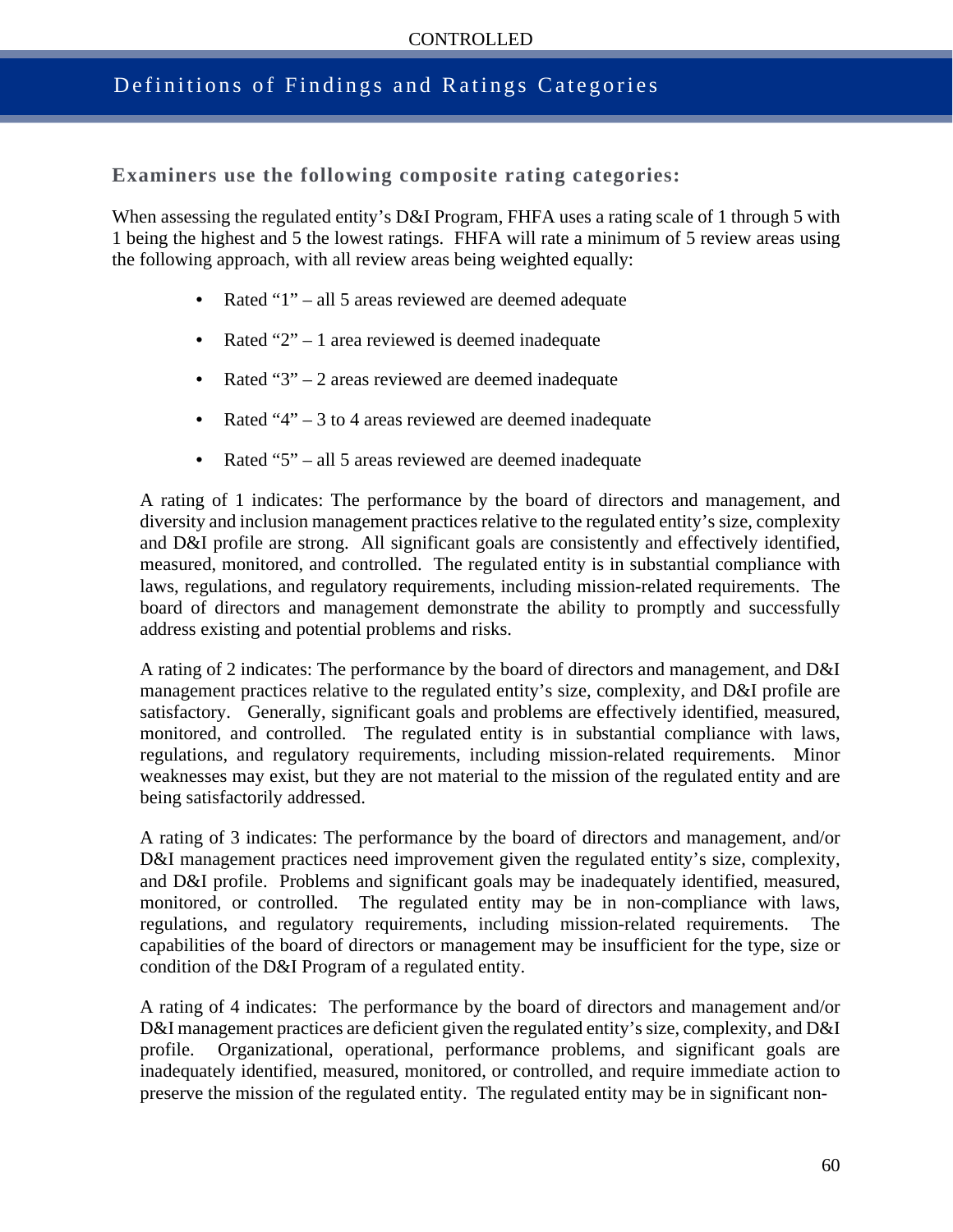#### CONTROLLED

#### Definitions of Findings and Ratings Categories

compliance with laws, regulations, and regulatory requirements, including mission-related requirements.

A rating of 5 indicates: The performance by the board of directors and management and/or D&I management practices are critically deficient. Problems and significant goals are inadequately identified, measured, monitored, or controlled, and may threaten the mission of the regulated entity. The regulated entity is in violation of laws, regulations, and regulatory requirements, including mission-related requirements. The board of directors and management have failed to demonstrate the ability or willingness to correct problems and implement appropriate management practices.